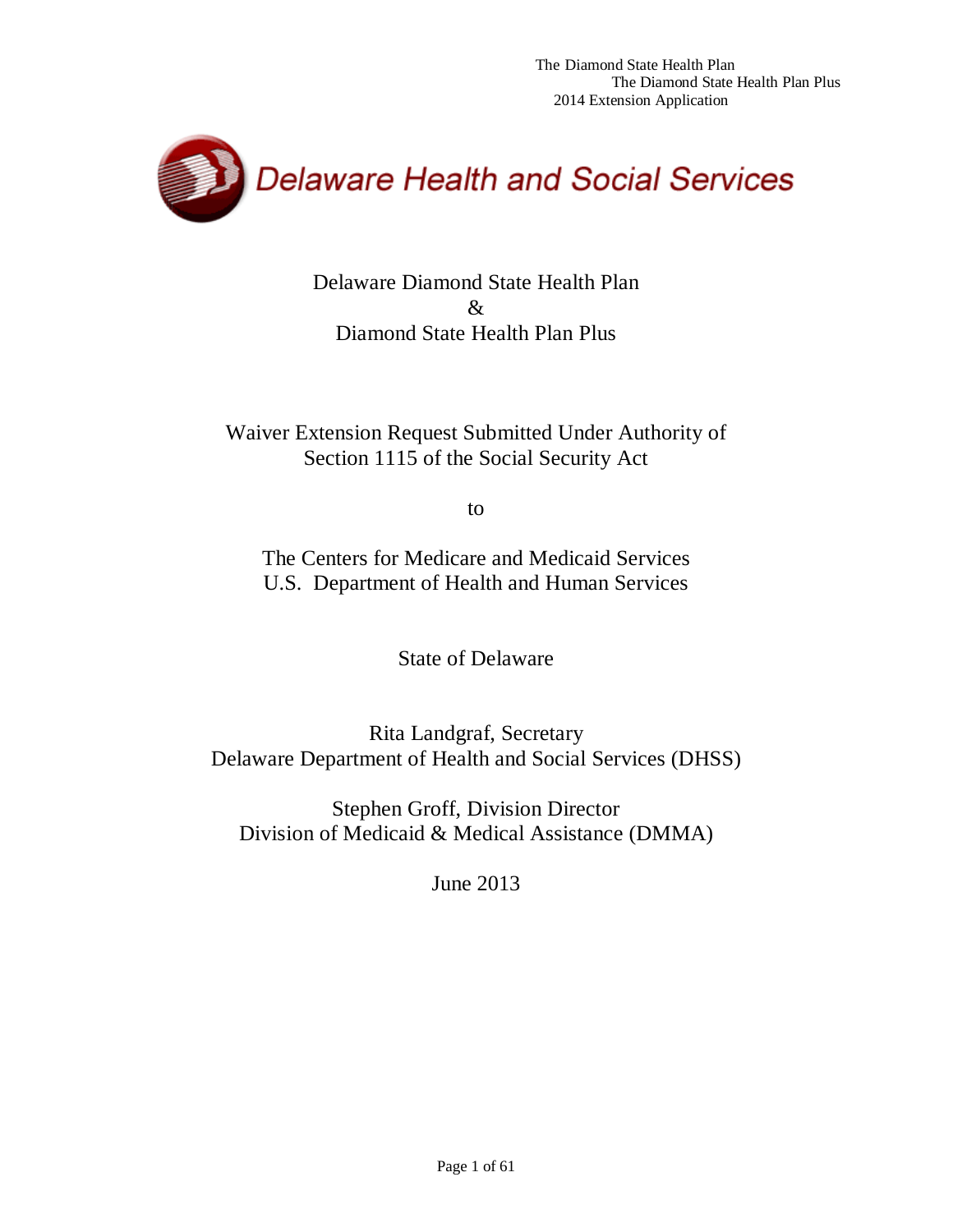# **Table of Contents**

| ٠                                                                       |    |
|-------------------------------------------------------------------------|----|
| $\blacksquare$                                                          |    |
|                                                                         |    |
|                                                                         |    |
|                                                                         | 52 |
| 8. Section VII - Plan Comparisons EQRO report comparing UHC and DPCI 53 |    |
|                                                                         |    |
| Health Status of Expanded Population Pre- and Post-DSHP Waiver59        |    |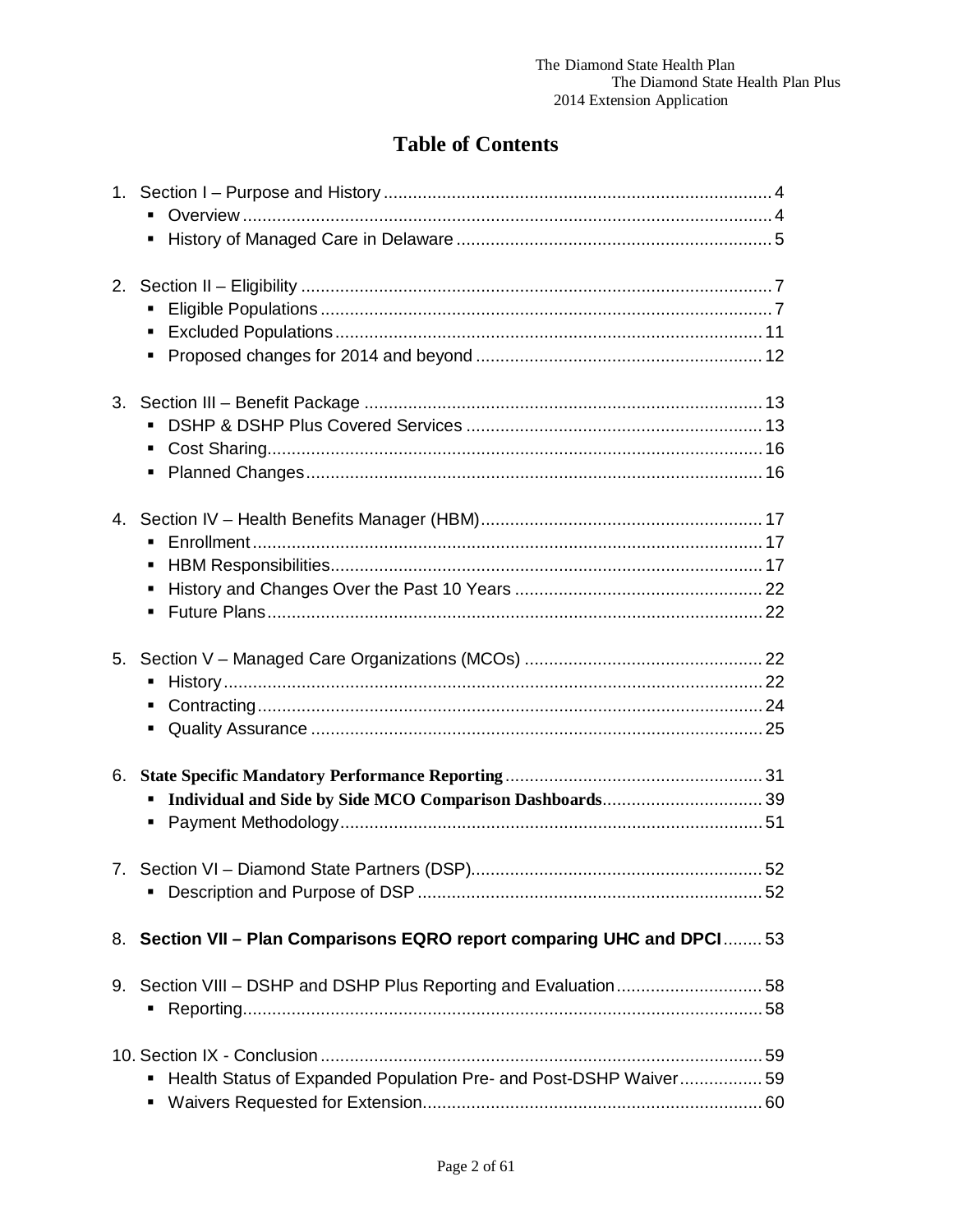### The Diamond State Health Plan The Diamond State Health Plan Plus 2014 Extension Application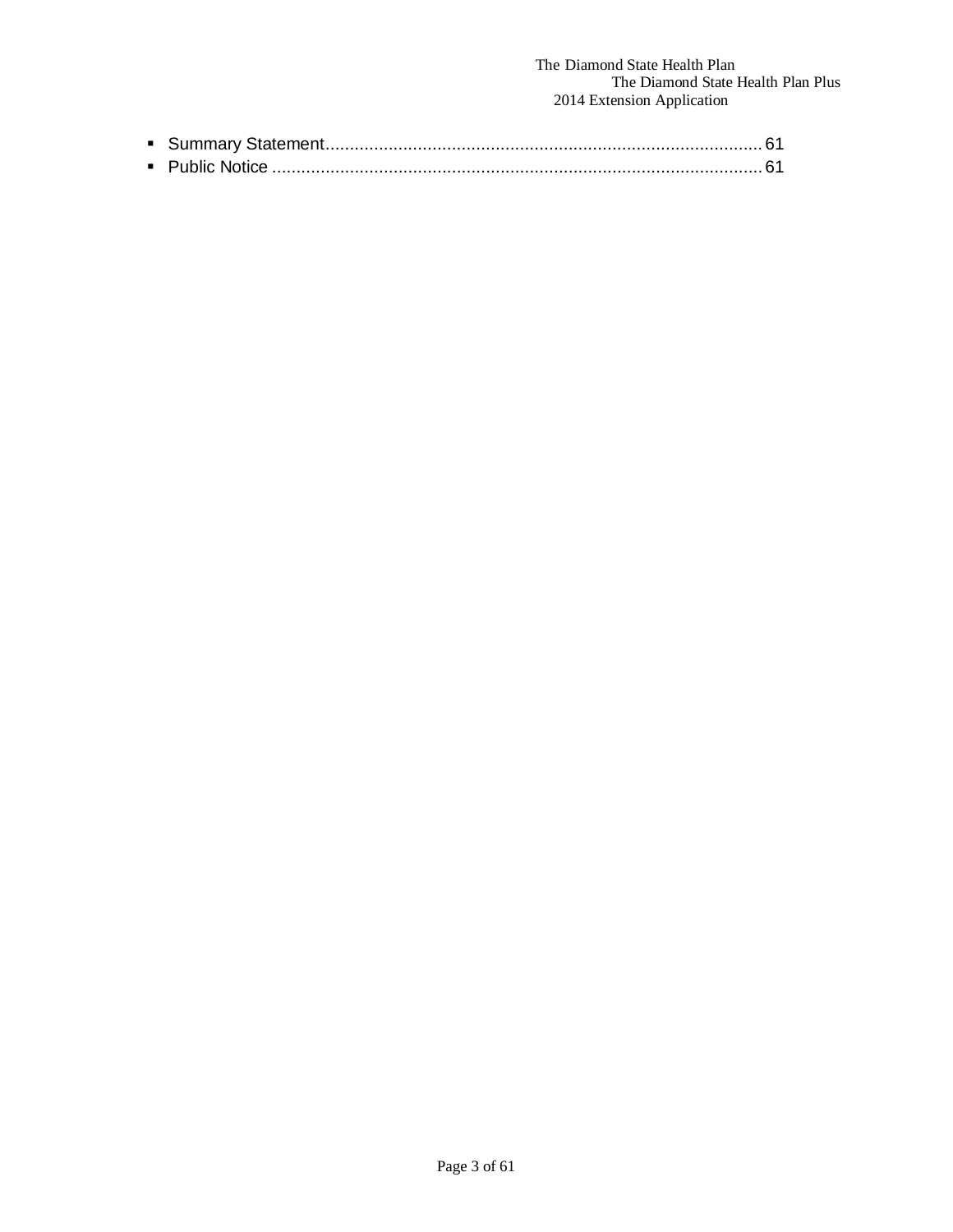# <span id="page-3-0"></span>Section I – Purpose and History

## <span id="page-3-1"></span>**Overview**

The Delaware Department of Health and Social Services (DHSS) is submitting this application for an extension of its waiver, under the authority of 1115 of the Social Security Act, and pursuant to the Special Terms and Conditions for Demonstration Approval Period: January 1, 2011 through December 31, 2013, to the Center for Medicare and Medicaid Services (CMS) to continue key components of the Diamond State Health Plan (DSHP) and Diamond State Health Plan Plus (DSHP Plus). This extension request for the statewide demonstration project # 11-W-00036/4 is for the period from January 1, 2014 through December 31, 2018. (See Timeline, ATTACHMENT A)

Since the last extension effective January 1, 2011, and the 2012 amendment for DSHP Plus, the Division of Medicaid & Medical Assistance (DMMA) has maintained primary responsibility for the DSHP. The DMMA continues to work in tandem with the Division of Social Services (DSS) in managing eligibility, systems and staff training responsibilities for the DSHP and DSHP Plus.

The DMMA is requesting an extension of its DSHP and DSHP Plus waiver in order to continue to provide access to PCPs and specialists through a MCO) network, retain the current level of behavioral health benefits, and to provide services to the current expanded population. Delaware desires to renew its current waiver and incorporate any federal changes that have been implemented since approval of the original application. Delaware plans to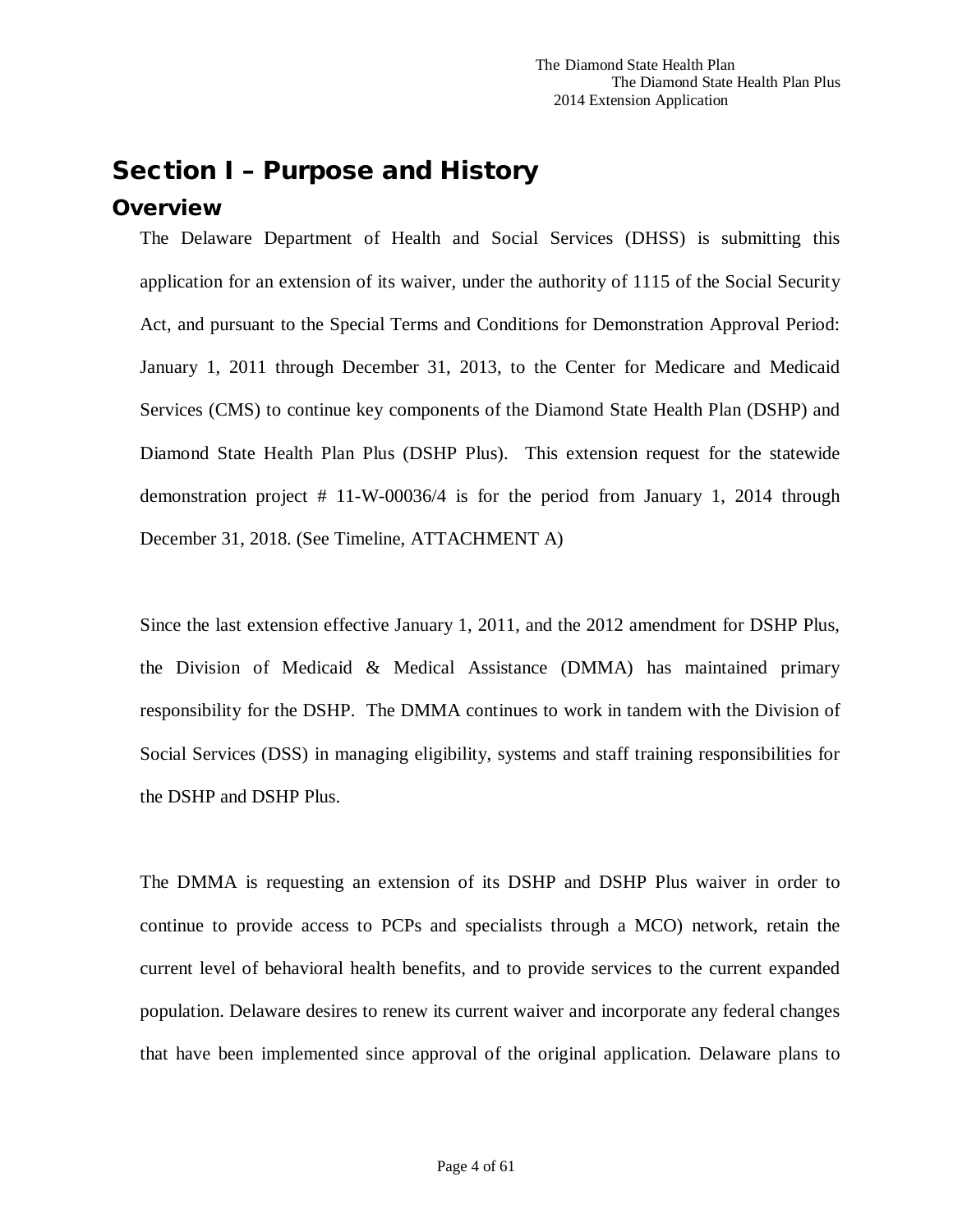implement changes to our program in accordance with the ACA to include populations up to 133% of FPL under our expanded Medicaid program.

# <span id="page-4-0"></span>History of Managed Care in Delaware

In 1994, the Delaware Health Care Commission recommended conversion of most of the Medicaid program to a managed care program. Its intent was the use of Medicaid program savings, along with some additional State funding, to expand health coverage to all uninsured Delawareans at or below one hundred percent (100%) of the Federal Poverty Limit (FPL). After applying to the Health Care Financing Administration (now the Center for Medicare and Medicaid Services [CMS]), DHSS received approval for waivers under section 1115 of the Social Security Act, including:

- a) 1902 (a) (10) (B) Amount Duration and Scope
- b)  $1902$  (a) (1) State wideness
- c) 1902 (a) (10) and 1902 (a) (13) (C) Payment of Federally Qualified Health Centers (FQHC) and Rural Health Centers (RHC);
- d) 1902 (a) (23) Freedom of Choice;
- e) 1902 (a) (34) Retroactive eligibility;
- f) 1902 (a)  $(30)$  (A) as implemented by 42 CFR 447.361 and 447.362 Upper payment limits for capitation Contract Requirements

The DHSS first implemented the DSHP in January 1996. Subsequent 3-year renewals were approved and implemented in 2001, 2004, 2007 and 2010. Using savings achieved under managed care, Delaware expanded Medicaid health coverage to additional low-income adults in the State, as well as an expansion of family planning services to women. The goals of the program were and continue to be to improve and expand access to healthcare to more adults and children throughout the State, create and maintain a managed care delivery system emphasizing primary care, and to strive to control the growth of healthcare expenditures for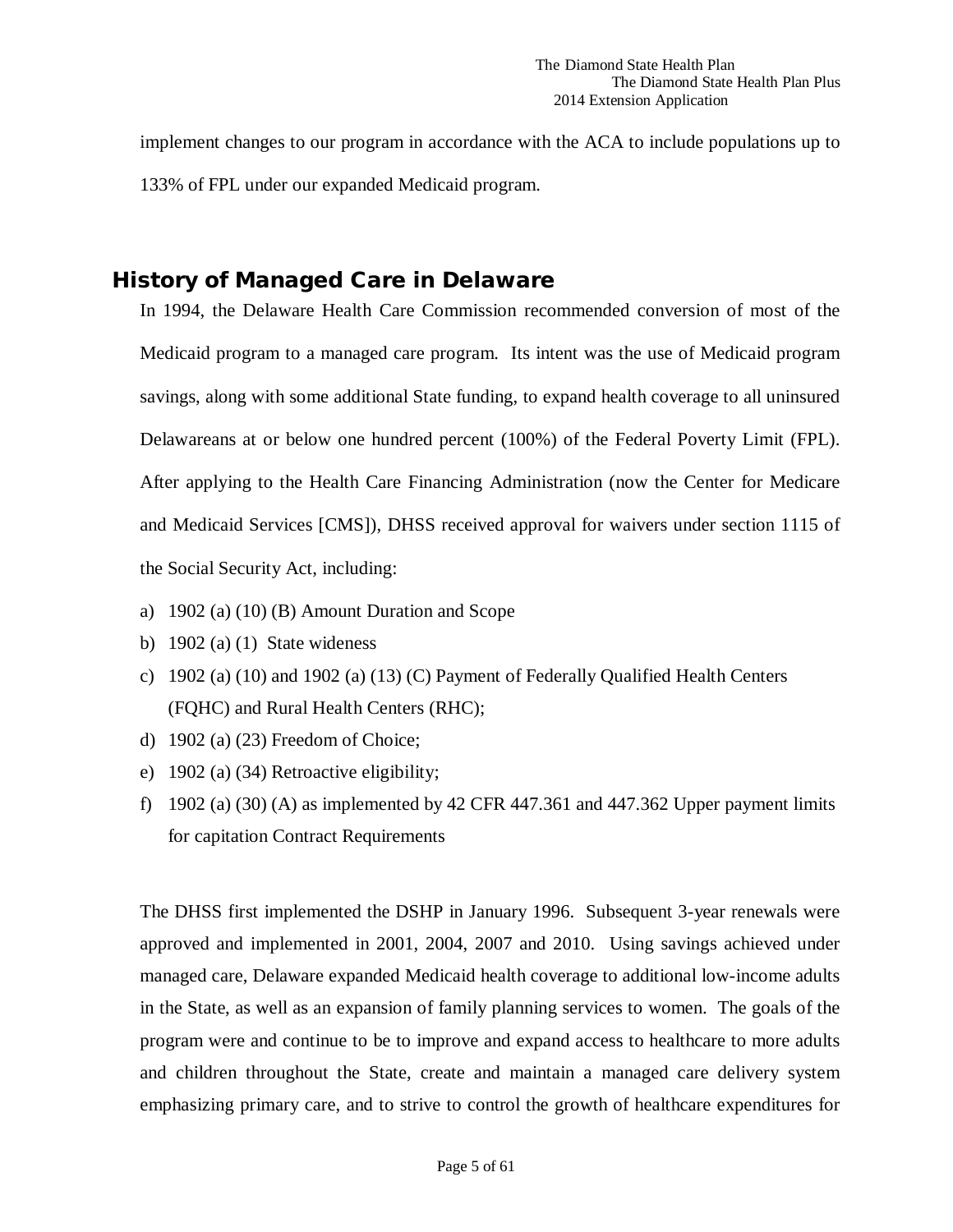the Medicaid population. Dual eligibles and individuals receiving institutional and homeand community-based services (HCBS) had been excluded from DSHP and managed care enrollment. These individuals were served through DMMA's Medicaid fee-for-service (FFS) program and through three Section 1915(c) waiver programs.

In March 2012, the Centers for Medicare & Medicaid Services (CMS) approved an amendment to DSHP that enabled Delaware to move its long term care and dual eligible populations – excluding individuals enrolled its 1915(c) waiver serving Individuals with Developmental Disabilities – to its 1115 Demonstration Waiver. The goal of the amended waiver is to integrate primary, acute, behavioral health, and LTC services for the elderly and persons with physical disabilities into the DSHP statewide program under the name "Diamond State Health Plan Plus" and have one statewide managed care program serving most Medicaid beneficiaries in the state. Delaware leveraged the existing DSHP 1115 demonstration by expanding it to include full-benefit dual eligibles, individuals receiving institutional LTC (excluding the developmentally disabled population), and individuals enrolled in DMMA's Elderly and Disabled and AIDS Section 1915(c) waivers. This enabled the State to begin serving these vulnerable populations through an integrated LTC delivery system effective April 1, 2012.

Over the last 16 years, Delaware has demonstrated that the DSHP can provide quality physical and behavioral health care services through a private and public sector cooperation to a greater number of uninsured or underinsured individuals, and at a lesser or comparable cost than the projected fee-for-service program costs for just the Medicaid eligible population.

The goals of DHSP with the addition of DSHP Plus are:

- Improving access to health care for the Medicaid population, including increasing options for those who need LTC by expanding access to HCBS.
- Rebalancing Delaware's LTC system in favor of HCBS.
- Promoting early intervention for individuals with or at-risk for having LTC needs.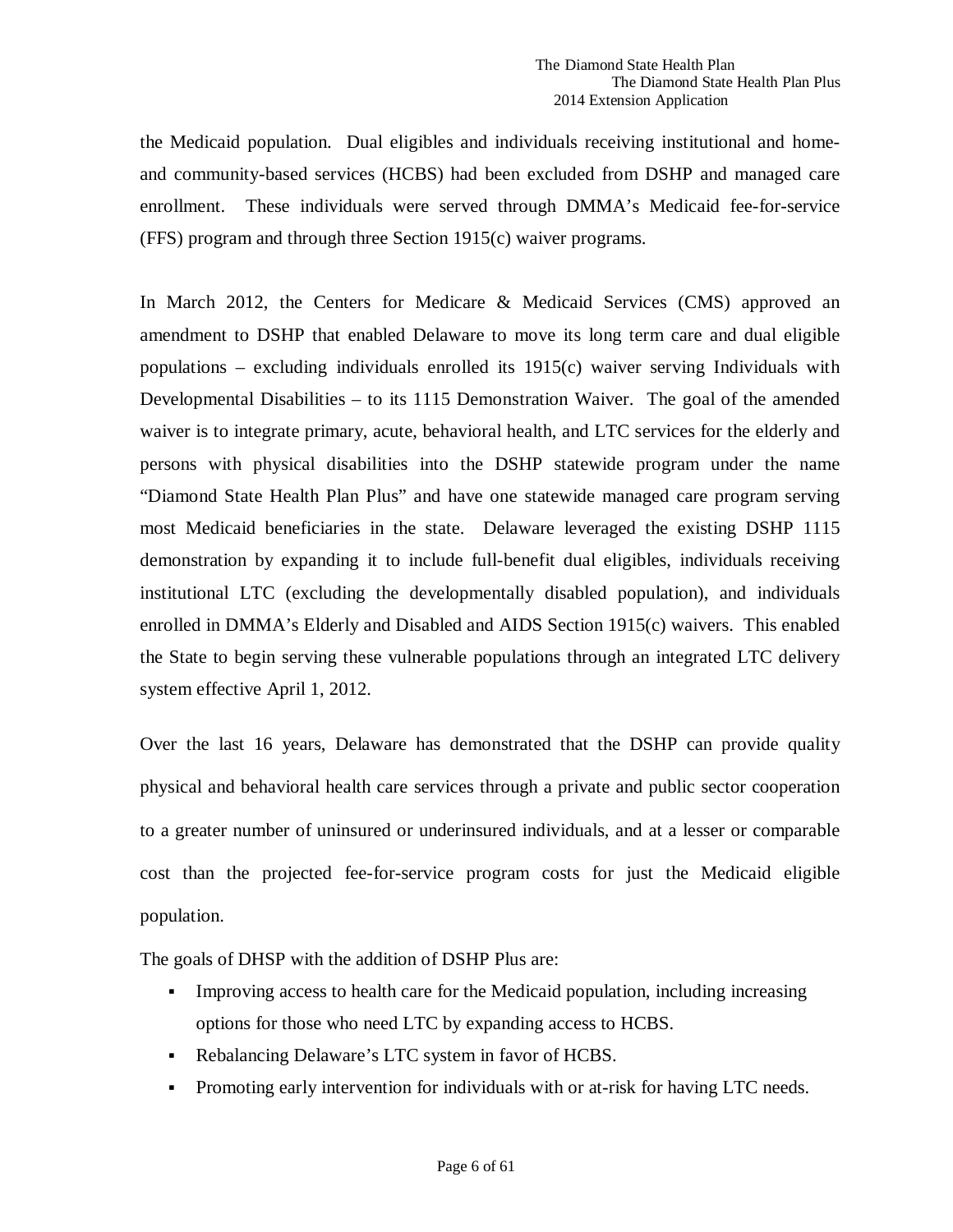- Increasing coordination of care and supports.
- Expanding consumer choices.
- Improving the quality of health services, including LTC services, delivered to all Delawareans.
- Creating a budget structure that allows resources to shift from institutions to community-based services.
- Improving the coordination and integration of Medicare and Medicaid benefits for full-benefit dual eligibles.
- Expanding coverage to additional low-income Delawareans.

Evaluation of the success of the DSHP and DSHP Plus goals will be measured thought

HEDIS performance measures, DMMA's QCMMR and other measured reports as described in the Quality Management Strategy.

# <span id="page-6-0"></span>Section II – Eligibility

# <span id="page-6-1"></span>Eligible Populations

The DSHP and DSHP Plus waiver includes the following groups of potential eligibles:

- Individuals categorically eligible for Medicaid in Delaware under Title XIX of the Social Security Act. Currently over 167,000 eligibles, or 79% of the Delaware Medicaid population (Title XIX), are enrolled in DSHP. See Chart II.1.a.
- Uninsured non-categorically eligible adult citizens with incomes below 100% of the FPL. There are currently approximately 32,000 in this expanded population. See Chart II.1.a. and Chart II.1.b.
- Women of child-bearing years who lose Medicaid eligibility for non-fraudulent reasons for limited family planning services for 12 additional months (for a total of 24 months). See ATTACHMENT C for eligibility criteria. See Section VII (1) for benefit definitions.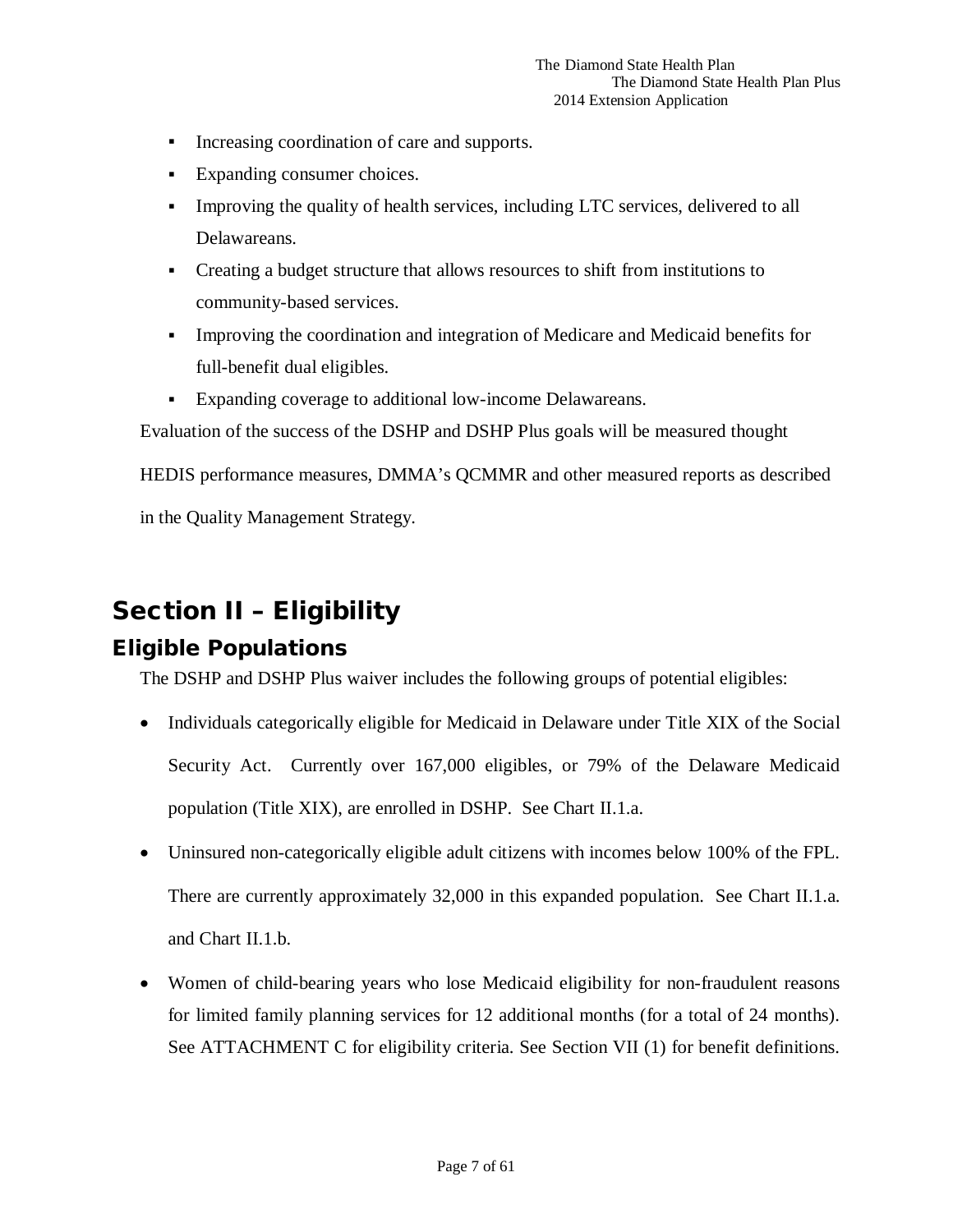There are currently over 4,252 (Oct '12) women eligible under this demonstration. See Chart II.1.c.

DSHP Plus includes the following populations:

- Institutionalized individuals in Nursing Facilities who meet the Nursing Facility Level Of Care (LOC).
- Aged and/or disabled individuals over age 18 who meet the Nursing Facility LOC and receive Home & Community Based Services (HCBS) as an alternative..
- Aged and/or disabled individuals over age 18 who do not meet the Nursing Facility LOC, but who, in the absence of HCBS, are "at risk" of institutionalization and meet the "at risk" for NF LOC criteria.
- Individuals with a diagnosis of AIDS or HIV over age 1 who meet the Hospital Level of Care criteria and who receive HCBS as an alternative.
- Full benefit dual eligibles: Individuals eligible for both Medicare and Medicaid (all ages) who do not meeting an institutional level of care
- Medicaid for Workers with Disabilities

Delaware's eligibility groups are shown as they exist currently; DMMA plans on modifying to reflect the new adult group and other MAGI groups as the regulations are finalized and the State plan updated.

Chart II.1.a.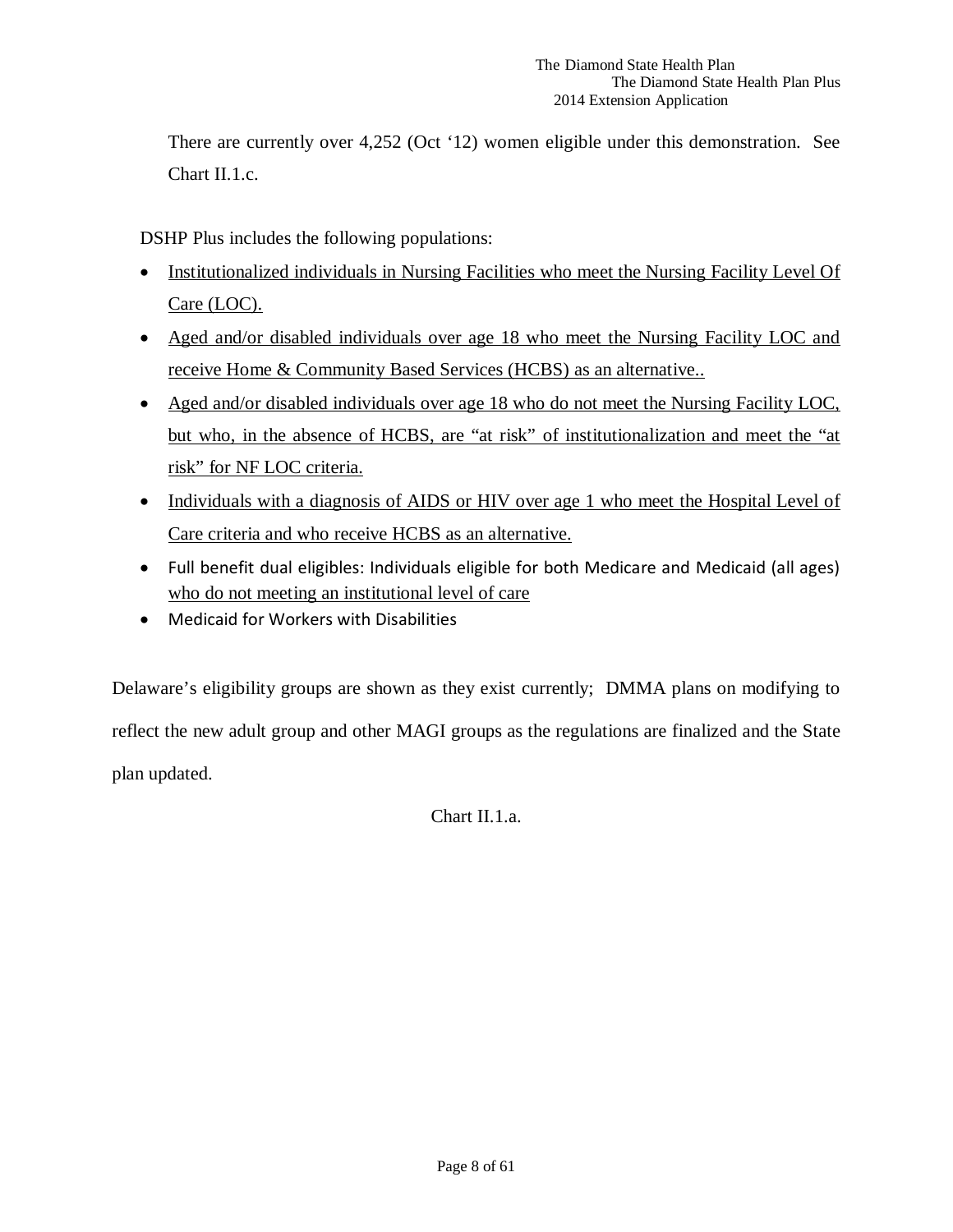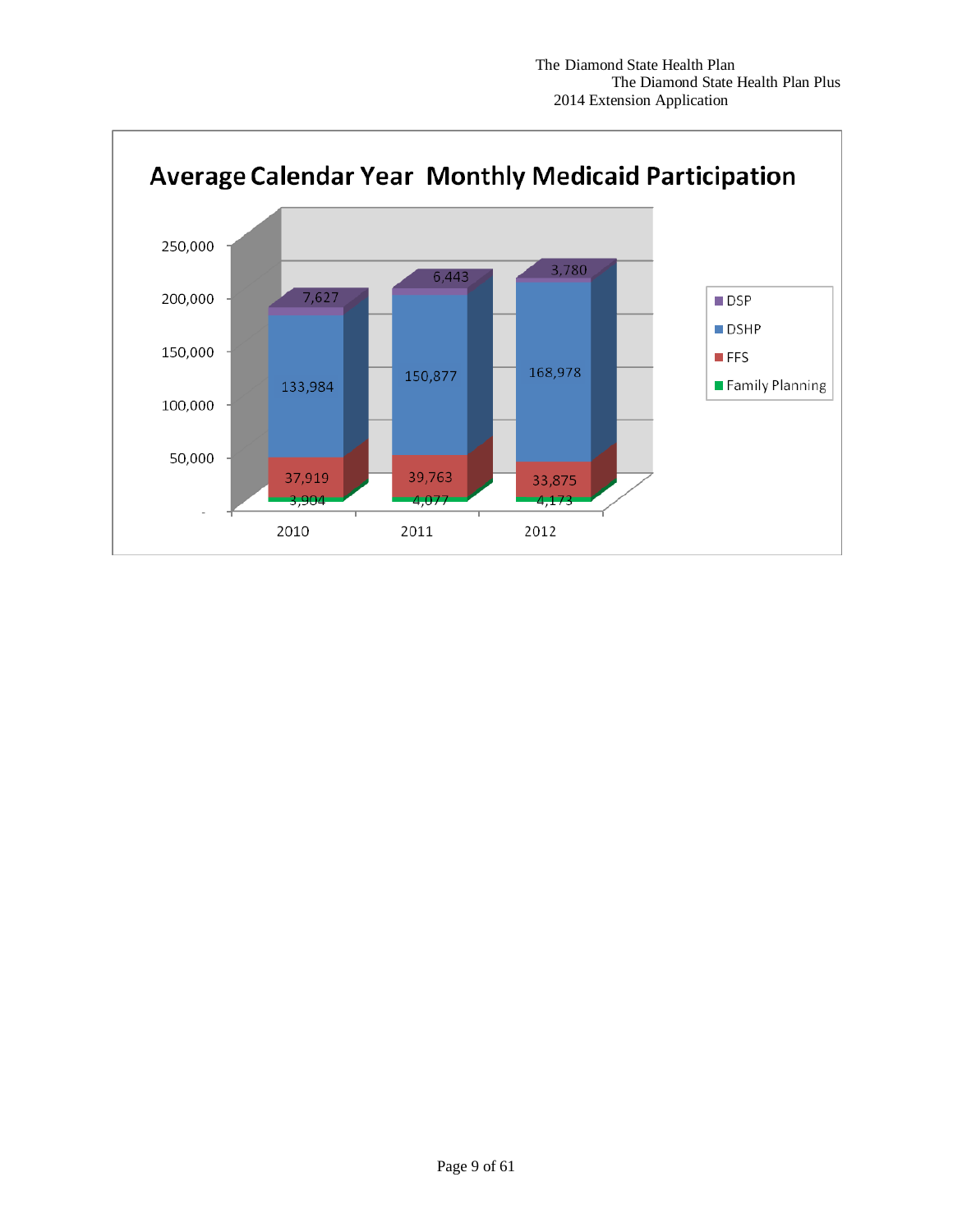



Chart II.1.c.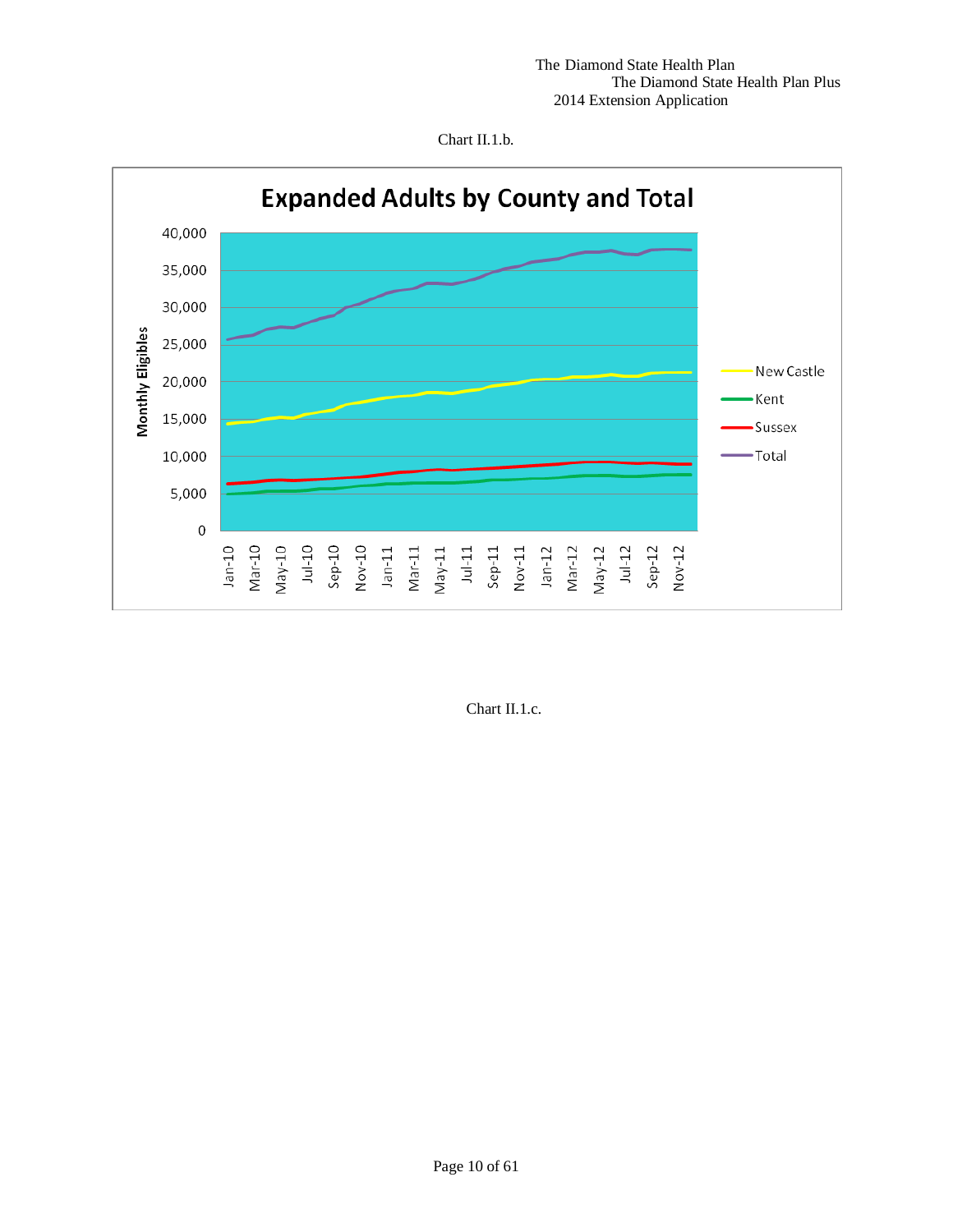

# <span id="page-10-0"></span>Excluded Populations

The following persons are excluded from DSHP/DSHP Plus:

- Individuals enrolled in the Section 1915(c) Mental Retardation/Developmental Disability 1915c HCBS Waiver program.
- ICF/MR Residents of the The Stockley Center, not including residents of the Stockley Center Assisted Living who are included in DSHP Plus, and Mary Campbell Center.
- Individuals who choose to enroll in PACE,
- Any Medicaid members that DMMA authorized for out-of-state placement at time of DSHP Plus implementation (4/01/2012) remain in the FFS program.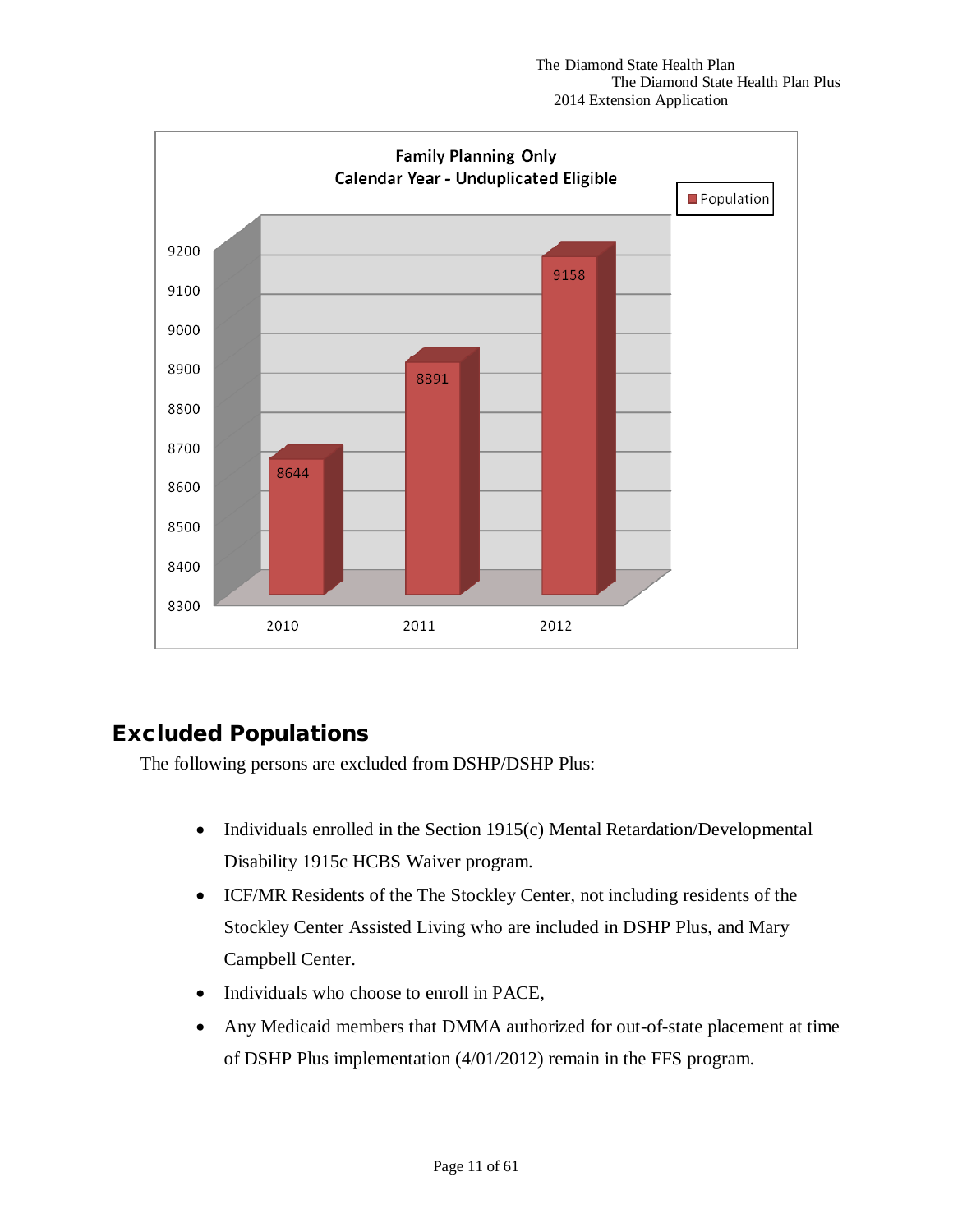(However, effective with implementation on 04/01/2012, DMMA no longer authorizes and pays for new out-of state placements through FFS.)

- Dual eligibles other than full-benefit duals (i.e. Qualified Medicare Beneficiaries)
- Presumptively eligible pregnant women
- Breast and Cervical Cancer Treatment Program enrollees
- Unqualified aliens, both documented and undocumented, receiving emergency services as defined in section 1903(v) of the Social Security Act.
- Those only in need of the 30-Day Acute Care Hospital program (42 CFR 435.236) group covered on page 19 of Attachment 2.2-A of the State Plan).

# <span id="page-11-0"></span>Proposed changes for 2014 and beyond

Beginning January 1, 2014 plans to expand Medicaid eligibility to individuals with income at or below 133% of the Federal Poverty Limit (FPL). Individuals whose eligibility falls into this category will be eligible for the Diamond State Health Plan benefit package (see section VII).

Delaware will provide Medicaid eligibility as of the date of application for DSHP and DSHP Plus enrollees.

As is currently authorized for DSHP and DSHP Plus, Delaware will not provide retroactive eligibility prior to the date of application to DSHP enrollees with the exception of nursing facility residents.

Effective July 1, 2014, Delaware plans to terminate the state-operated primary case management entity, Diamond State Partners (DSP). DSP was created in July, 2002 when Delaware had only one commercial Managed Care Organization (MCO). However, since 2007, Delaware has two viable commercial MCOs for member choice. As a result, DSP enrollment has dropped from a high enrollment number of 17,980 in May of 2004 to less than 3,200 currently. Delaware intends to offer current DSP members their choice of two MCOs in Open Enrollment in May of 2014. Their MCO enrollment will begin July 1, 2014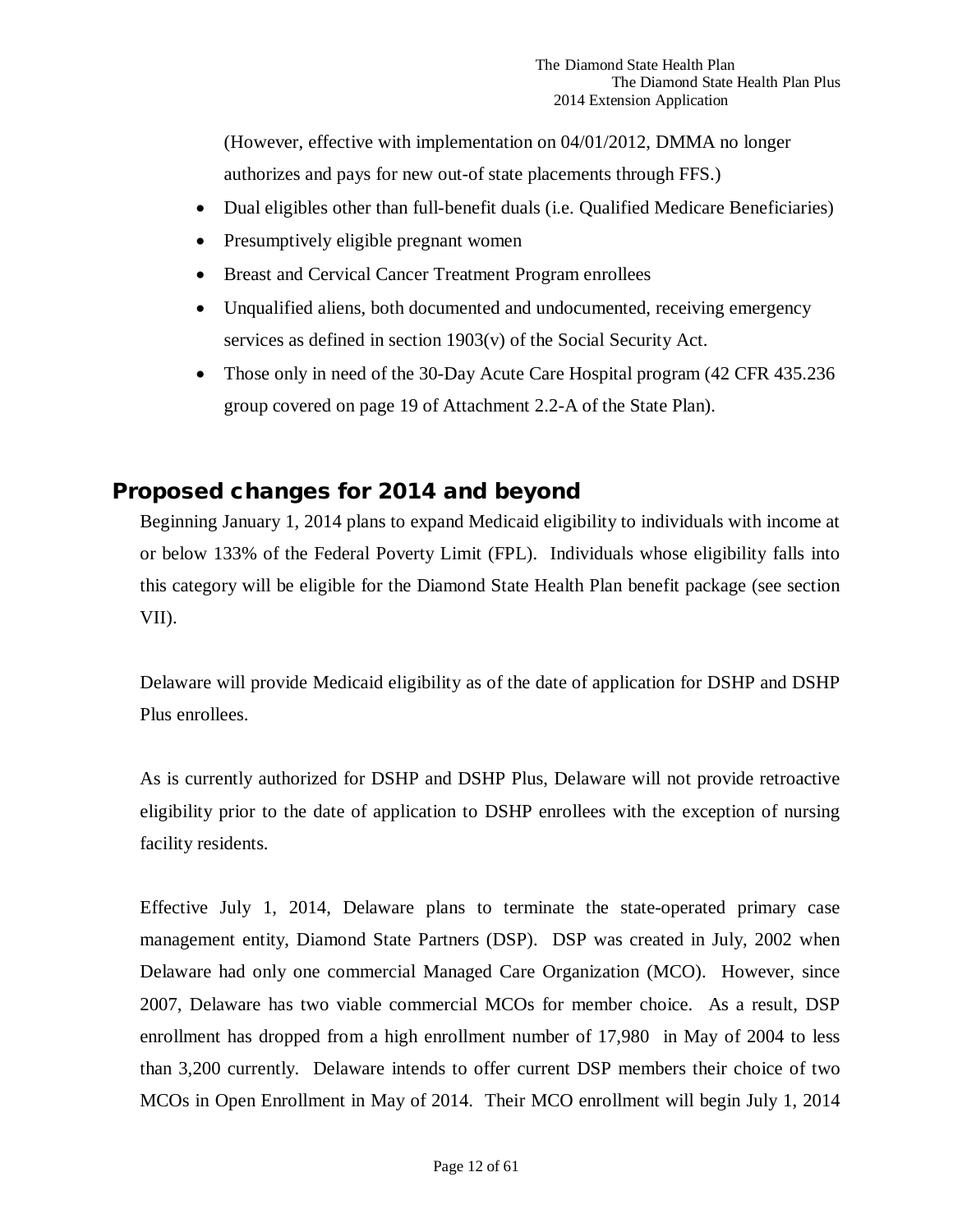and DSP will be terminated at that time. Delaware will assure that there is a seamless and non-disruptive transition for these members into DSHP. A more detailed DSP member transition plan can be viewed in Section V of this extension request.

# <span id="page-12-0"></span>Section III – Benefit Package

# <span id="page-12-1"></span>DSHP & DSHP Plus Covered Services

Most Medicaid benefits are included in the waiver . These include in-patient and outpatient hospitals, physician/podiatry/nurse midwife, independent laboratory, radiology, home health, emergency transportation, medically necessary durable medical equipment and supplies, rehabilitation, and other covered services.

Also women of child-bearing years who have lost categorical Medicaid eligibility for nonfraudulent reasons, usually due to an increase in income, but are eligible under the special Family Planning eligibility category, may receive a limited benefit package of family planning services (See Section II.1.c.). Covered services do not include procedure for infertility purposes or routine gynecological purposes, such as routine physicals, pap smears, treatment for sexually transmitted disease, or other routine services not required to promote family planning. See ATTACHMENT H for Family Planning Procedure Codes covered for this population. As a result of ACA changes, DMMA believes most of population eligible for Family Planning services will receive those services through a health plan purchased though the Health Care Exchange or fall into expanded population. DMMA will continue to provide Family Planning services for the Health Care Exchange exempted populations.

The DSHP benefit package includes 20 days of impatient psychiatric services for individuals between the ages of 21-64 in Institutions for Mental Diseases, subject to an aggregate annual limit of 60 days. This service to this population is included in the capitated rates paid to the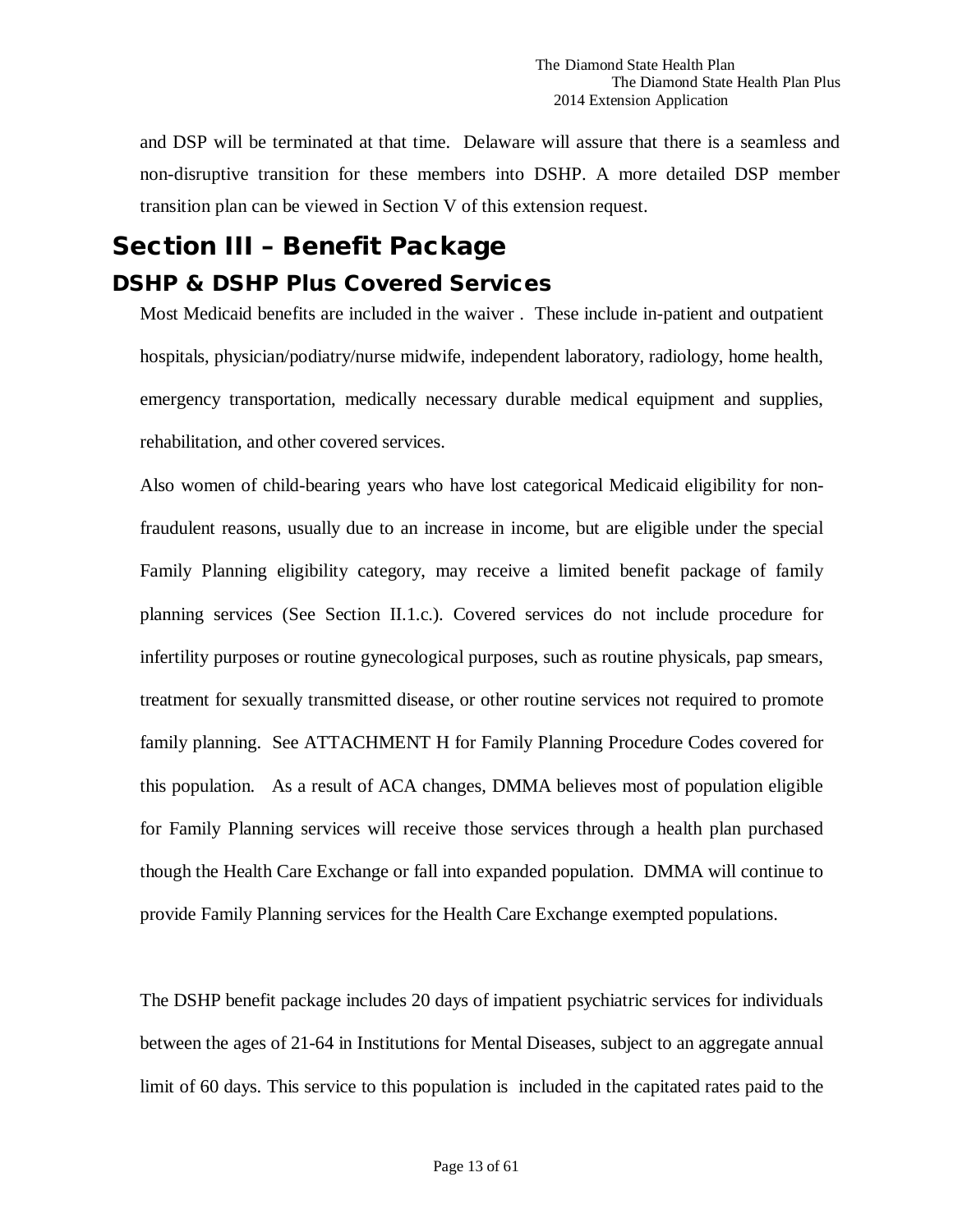managed care companies and, as an "in lieu of service, is claimed for federal share.

**1.** DSHP Plus Enhanced Benefits

DSHP Plus members receive all other state plan services offered under DSHP. In addition, DSHP Plus members may receive the following enhanced benefits:

- Community-based residential alternatives that include Assisted Living Facilities
- Personal Care
- Respite care, both at home and in Nursing and Assisted Living Facilities
- Day Habilitation
- Cognitive Services for Individuals with Acquired Brain Injury
- Emergency Response System
- Consumer-directed Attendant Care
- Independent Activities of Daily Living (chore)
- Nutritional supplements not covered under the State Plan for individuals diagnosed with AIDS
- Specialized durable medical equipment not covered under the State Plan
- Minor home modifications (up to \$6,000 per project; \$10,000 per benefit year; and \$20,000 per lifetime)
- Home-delivered meals (up to 1 meal per day)
- Nursing Facility Services
- Case management services
- Community Transition services (e.g., bed rails, administrative paperwork, food staples, household set-up, moving expenses, housing application fees, housing security deposits, utility security deposits) for individuals moving from a nursing facility to the community under the MFP program. Limit: \$2500 per lifetime.
- Transition Workshops for those moving from a nursing facility to the community under the MFP program. These workshops prepare the individual and their families and other caregivers for community living.

### **Case management and support coordination model**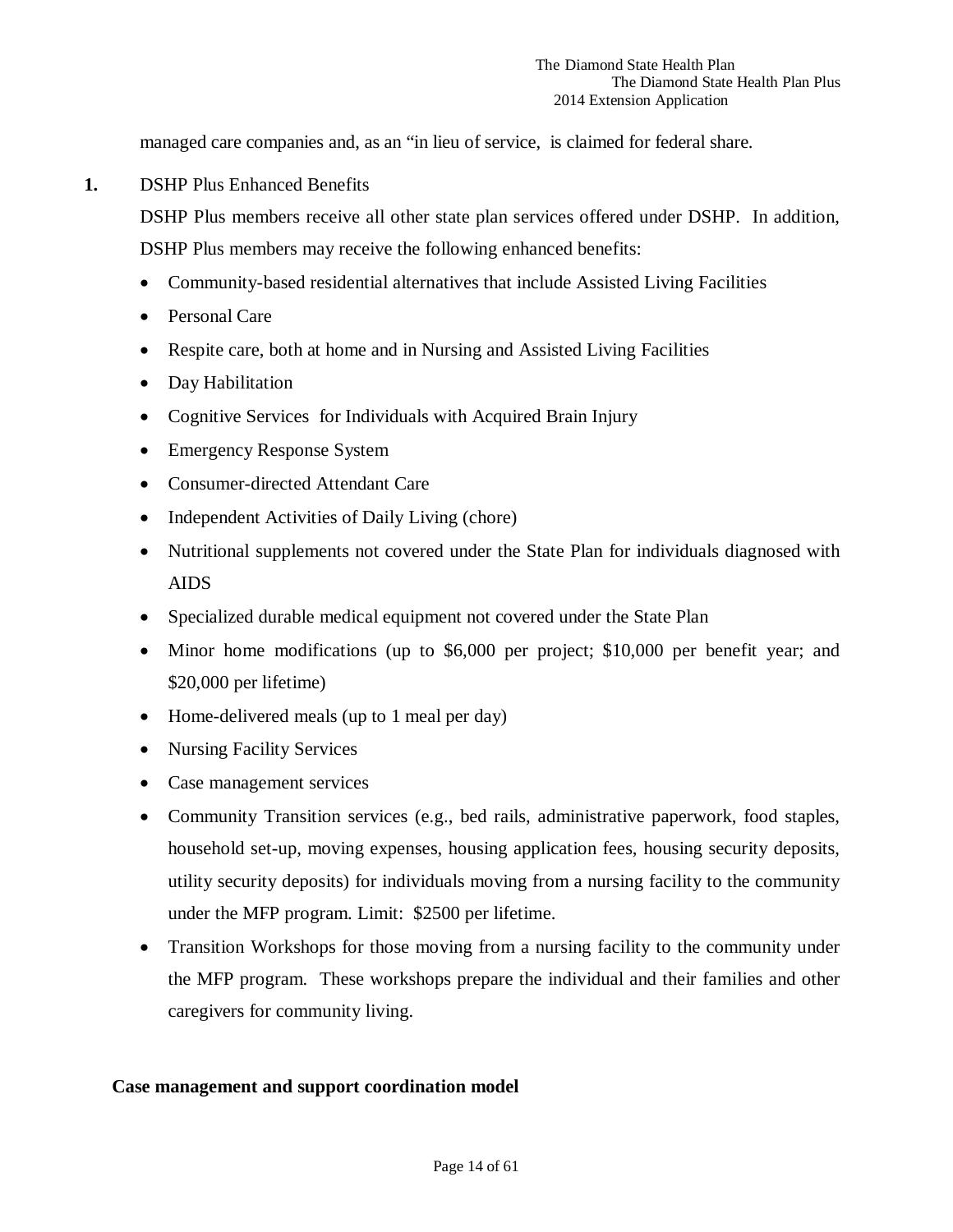The MCOs are required to establish a long-term care case management and support coordination program for DSHP Plus members as directed by the State. DMMA has established minimum case management program requirements and qualifications for case managers. MCOs provide case management and support coordination either directly or through contracts with other organizations. Additionally, DMMA requires that each MCO assigns one and only one case manager for every member eligible to receive long-term care services.

**Plan of Care:** For each DSHP Plus member eligible to receive LTC services, the MCO develops and implements a person-centered written plan of care and individual service agreement. It analyzes and describes the medical, social, behavioral and LTC services that the member will receive. In developing the plan of care, the MCO considers appropriate options for the individual related to his/her medical, behavioral health, psychosocial, case-specific needs at a specific point in time, as well as goals for longer term strategic planning and the MCO is expected to emphasize services that are provided in members' homes and communities in order to prevent or delay institutionalization whenever possible.

### **2. Non-included Services**

The DSHP/DSHP Plus program does not require MCOs to include pharmacy, nonemergency transportation, extended mental health and substance abuse benefits, and some specialized services for children. These services are covered under the traditional Medicaid system. Pharmacy services are closely monitored through the State's Drug Utilization Review program.

In addition, the following services are neither covered by Medicaid through the traditional program nor required of the MCO plans: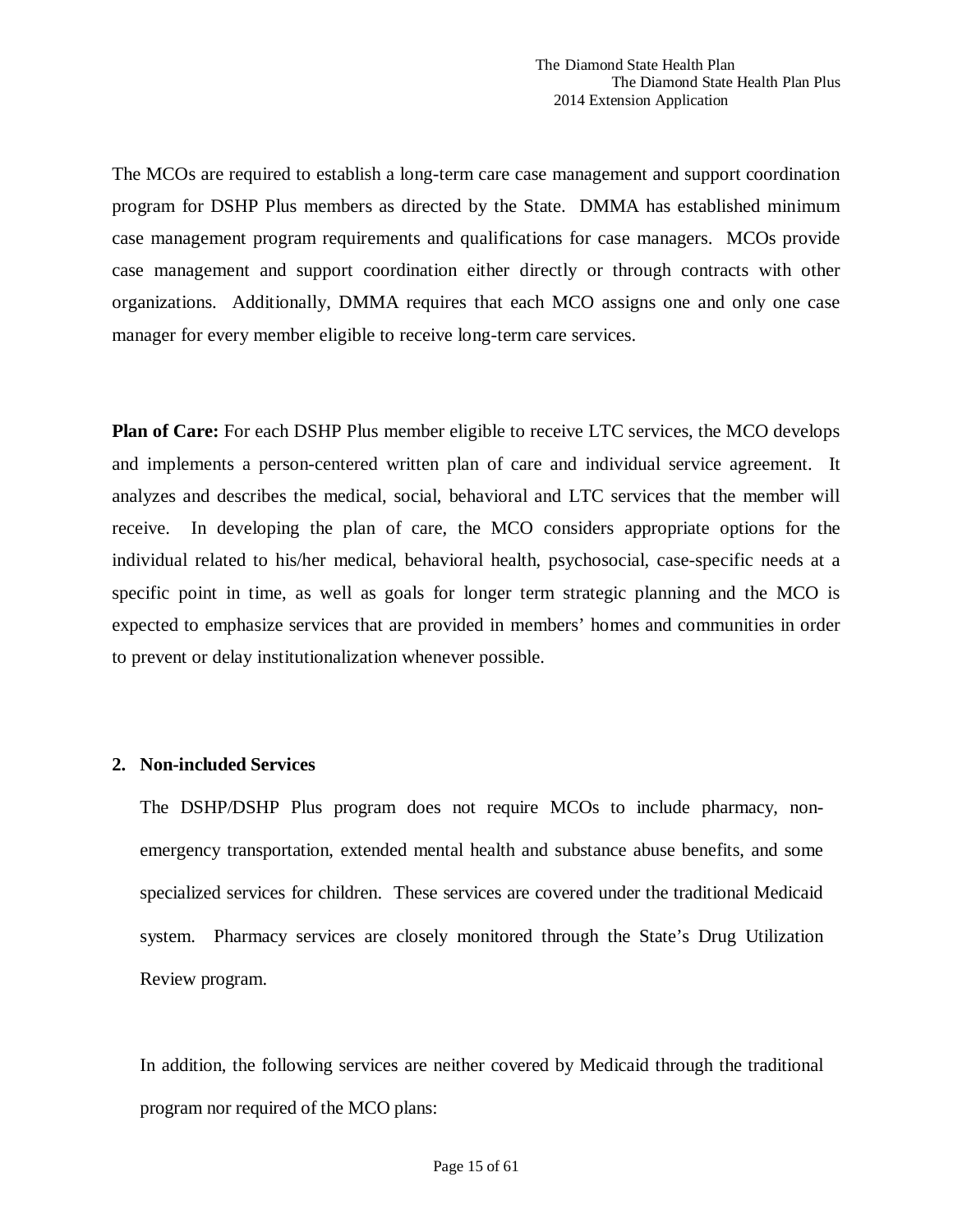- Infertility service
- Sex transformations and reversals
- Personal Care (except under DSHP Plus)
- Chiropractic services
- Cosmetic services
- Christian Sciences nurses and sanitariums
- Dental services for adults
- Routine eye care and glasses/contacts for adults

# <span id="page-15-0"></span>Cost Sharing

The only cost sharing in Delaware Medicaid is for pharmacy. All clients, other than those specifically excluded, are liable for sharing the cost of Medicaid covered prescription drugs as well as over-the-counter drugs prescribed by a practitioner. The co-payment is imposed for each drug that is prescribed and dispensed and shall not exceed a cumulative monthly amount of \$15.

The following individuals are excluded from the co-payment requirement:

- Individuals under 21 years of age
- Pregnant women, including the post partum period (90 days)
- Individuals eligible under the long term care nursing facility group or acute care hospital group.
- Family Planning services and supplies
- Hospice services

# <span id="page-15-1"></span>Planned Changes

There are no changes planned for the renewal period.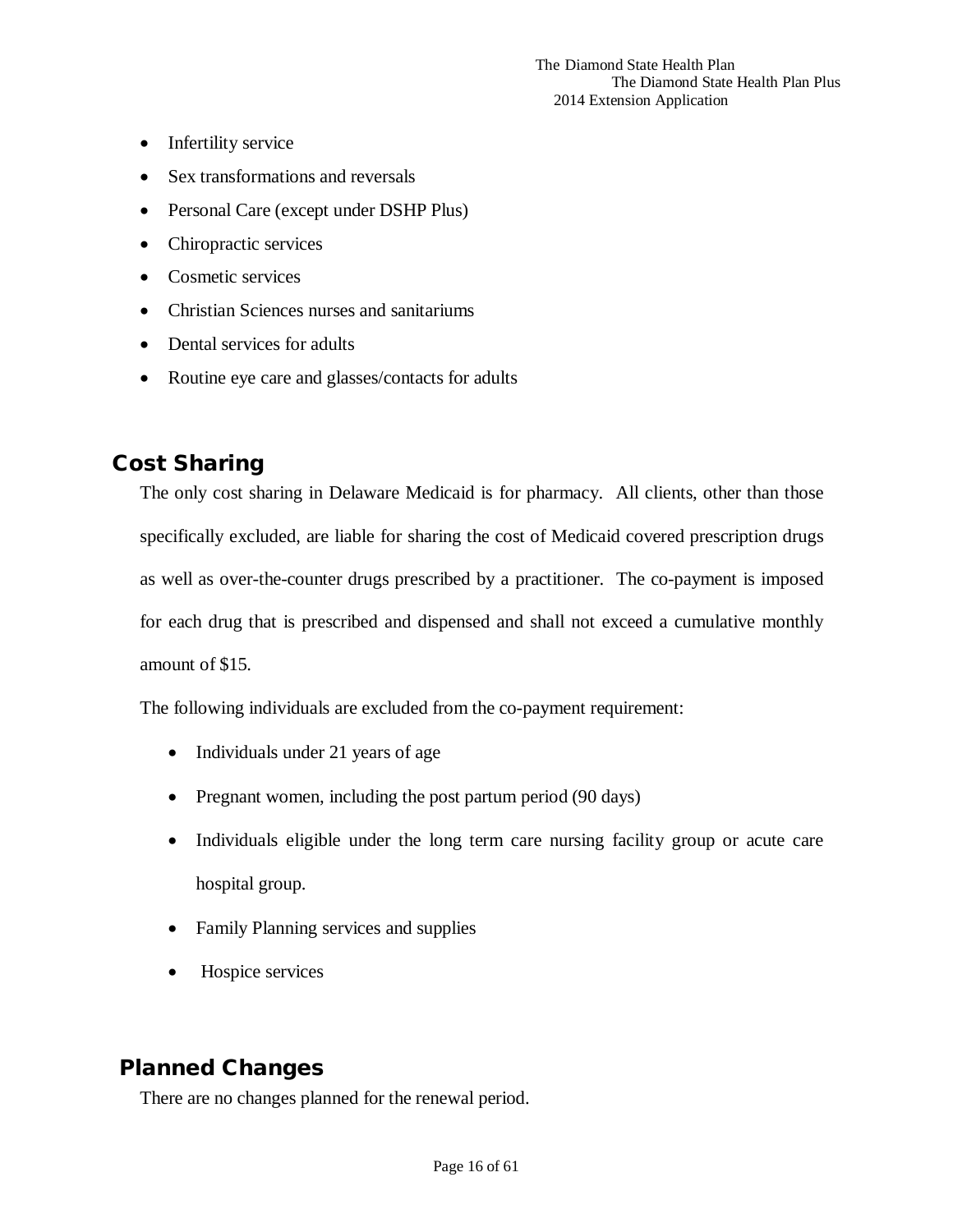# <span id="page-16-1"></span><span id="page-16-0"></span>Section IV – Health Benefits Manager (HBM) Enrollment

Determination of eligibility for the Medicaid and expanded populations is done through the DMMA and the DSS client services units. Eligibility is automated through the DCIS II system, which then transmits the appropriate information to the Medicaid Management Information System (MMIS) and the Health Benefits Manager (HBM). The HBM is responsible for an outreach, education, and enrollment system to address the needs of all present and potential DSHP enrollees.

# <span id="page-16-2"></span>HBM Responsibilities

The HBM has primary responsibility for developing, producing and disseminating educational materials that encourage appropriate use of the services of the managed care plans and their primary care provider (PCP) network for all managed care enrollees. HBM staff assist with access issues such as choosing a PCP, explaining the availability of various services (including those covered under fee-for-service), and accessing those services. In addition, the HBM acts as a client advocate in appropriately directing and/or resolving inquiries and complaints related to the managed care system. The HBM does not participate in, or resolve, formal appeals and grievances that reach the level of fair hearing requests. However, their activities often resolve issues before there is a need for a formal grievance. These activities are carried out through the following processes:

**a)** Enrollment

• Open Enrollment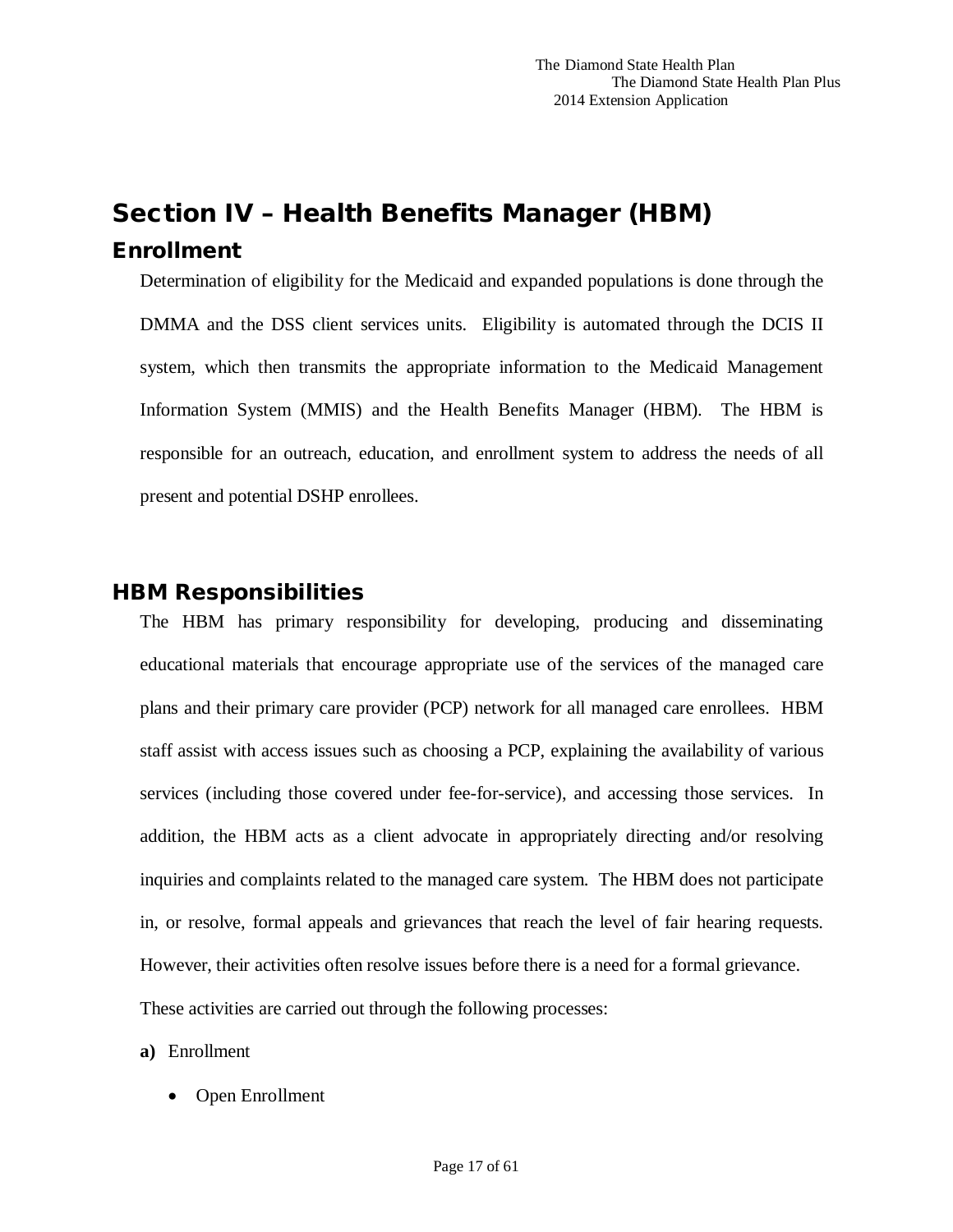An annual Open Enrollment is held every 12 months. At this time all members may transfer between the managed care plans without cause. The HBM notifies all members of the Annual Open Enrollment and assures that all members have the appropriate information prior to the Open Enrollment period.

• Ongoing enrollment

The HBM is responsible for enrolling all newly eligible Medicaid clients in the target populations into the managed care plan of their choice.

• Enrollment Education

The HBM designs, produces and makes available to clients a comprehensive, culturally sensitive, linguistically appropriate, educational program material that explains all relevant aspects of the DMMA managed care plans from a client perspective. This education material is designed to assure that clients gain a complete understanding of managed care plans in general and the responsibilities of the client under this system. Client education materials and services are integrated with all facets of the enrollment process to enhance client understanding, minimize confusion, and optimize the incidence of voluntary enrollment into health plans.

• Distribution of enrollment application

The HBM distributes to all clients by mail and/or other suitable means a managed care enrollment application. The capability to enroll in the program is available via a toll free telephone system. In addition, HBM staff is present in Division of Social Services eligibility units to assist newly eligible clients in selecting the managed care plan of their choice. HBM staff may also be available via other methods as deemed most effective by the HBM. The enrollment materials are mailed by the HBM to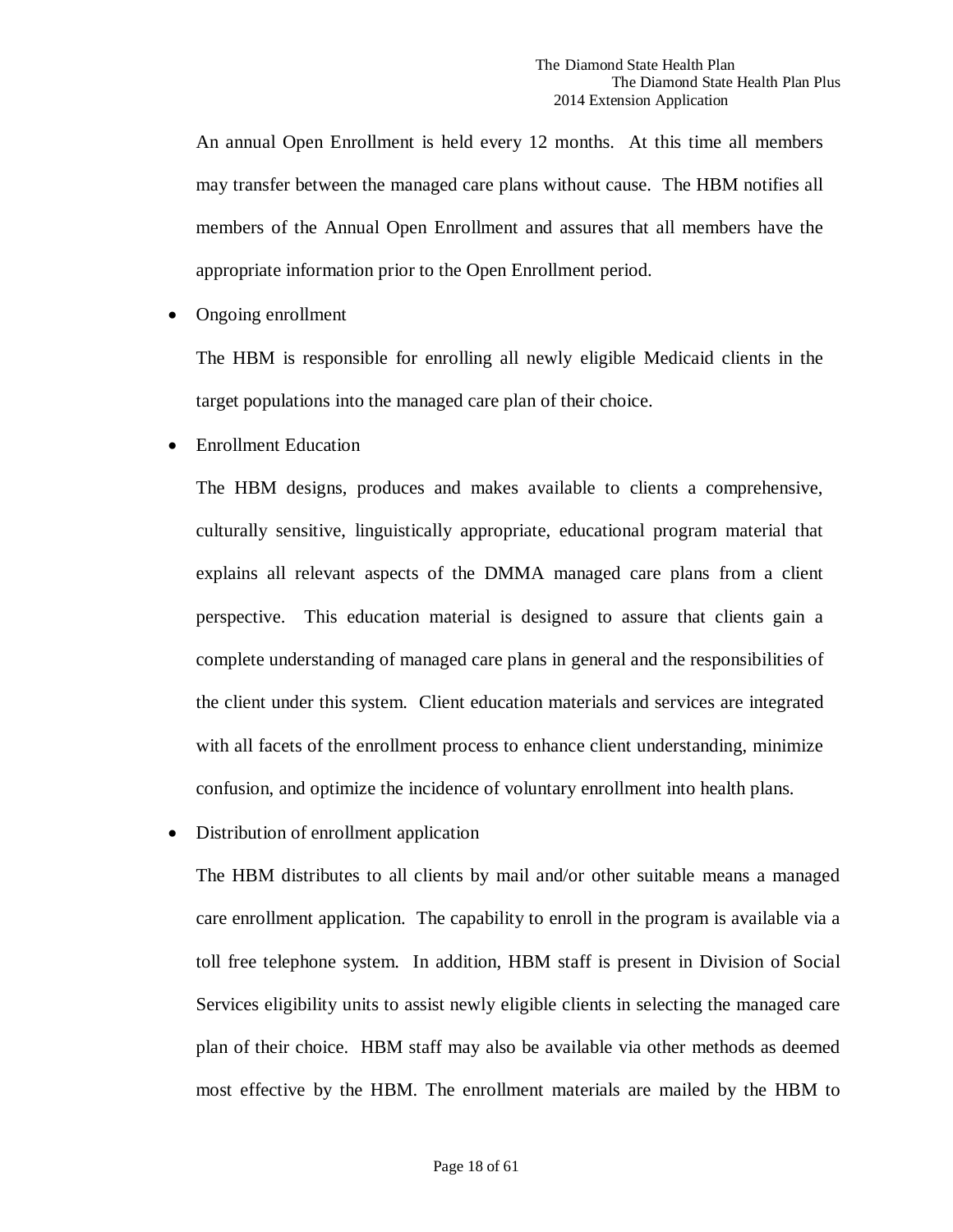newly eligible clients no later than three (3) business days after receipt of the roster of potential enrollees from the State. The enrollment packet and telephone enrollment and information support process provides the following information and accomplishes the following activities:

- $\triangleright$  Present the client's health plan choices in a bi-lingual, objective, non-biased manner that neither favors nor discriminates against any health plan or health care provider.
- $\triangleright$  Maintain and make available, by internet, toll-free telephone or by mail provider directories to assist clients in identifying health plans in which a particular provider is a participant.
- $\triangleright$  Assist in the selection of a health plan, encouraging, but not requiring members of the same family to select the same managed care plan.
- $\triangleright$  Assist in selecting a primary care physician (PCP), providing the managed care plan(s) with that information.
- $\triangleright$  Collect and report on third party liability resources to both the DMMA and the managed care plan.
- $\triangleright$  Identify clients who may be potentially excluded or exempted from mandatory enrollment in the DSHP and DSHP Plus.
- $\triangleright$  Follow-up with clients who have made no choice within twenty (20) days of provision of enrollment information by mail, and if feasible, by telephone or other method, reinforcing the necessity to make a choice in order to assure that medical services may be provided in an efficient and effective manner.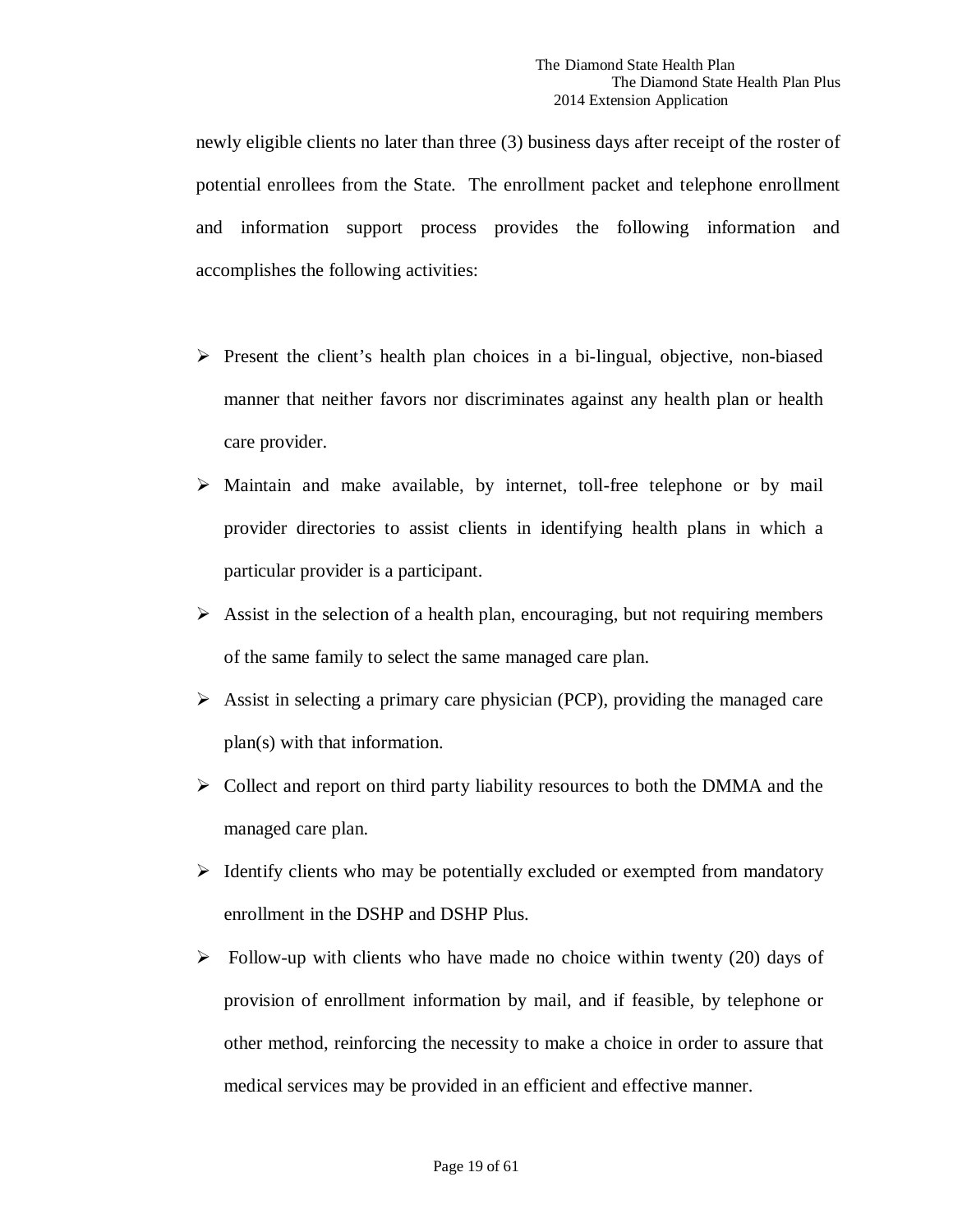- $\triangleright$  Confirm enrollment after receipt of enrollment information from the client, including reviewing for accuracy and attempting to contact the client to verify and correct the information provided.
- **b)** Client Advocacy
	- Telephone Inquiries

The HBM has responsibility for taking and resolving telephone calls from DSHP members (or potential members). ATTACHMENT D shows a snapshot of one month's activity in this area. Table III.2.c.1. shows the types of calls received.

**Abandoned Calls:** The percentage of abandoned calls represents those calls that are disconnected prior to an HBM representative answering the call. The abandoned calls contractual requirement is 5% or less. The HBM has maintained a rate of less than 5%.

**Average Speed of Answer:** The average answer speed represents how long calls are on hold prior to an HBM representative answering. The average answer speed contractual requirement is 25 seconds or less. On average, the HBM responds to calls in less than 25 seconds.

| <b>MCO</b> Complaints                                     | 2010<br><b>DSHP</b><br><b>Total</b> | 2011<br><b>DSHP</b><br><b>Total</b> | 2012<br><b>DSHP</b><br><i>*Total</i> |
|-----------------------------------------------------------|-------------------------------------|-------------------------------------|--------------------------------------|
| MCO system does not show<br>client                        | U                                   | U                                   |                                      |
| <b>Issue with access to doctors or</b><br><b>services</b> | 14                                  | $\mathcal{D}_{\cdot}$               |                                      |
| MCO ID card missing<br><b>or</b><br><i>incorrect</i>      | O                                   | O                                   |                                      |
| <b>Billing Issue</b>                                      |                                     |                                     |                                      |

Table III.2.c.1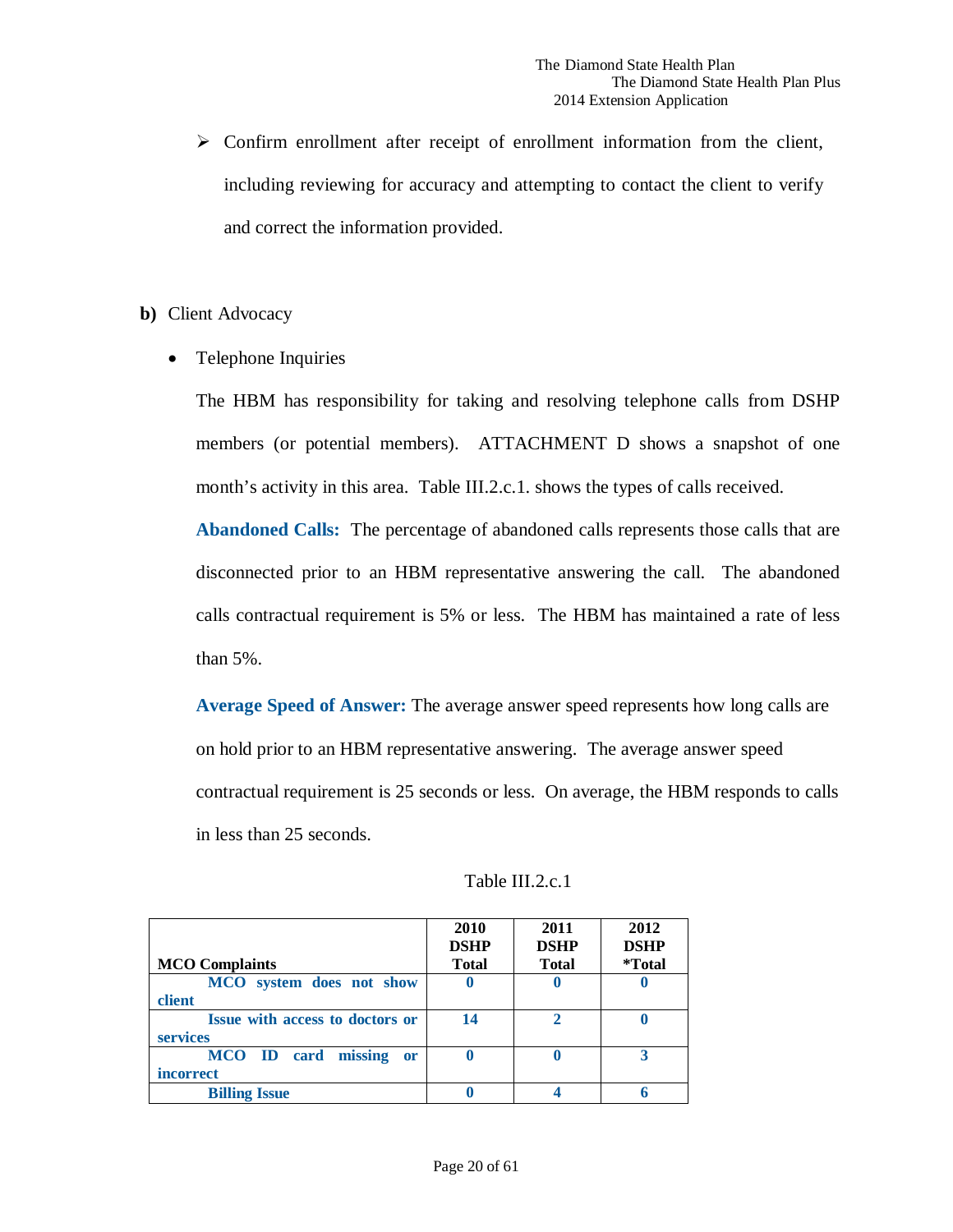#### The Diamond State Health Plan The Diamond State Health Plan Plus 2014 Extension Application

| Issue with access to member<br>services |  |  |
|-----------------------------------------|--|--|
| <b>Issue with provider directory</b>    |  |  |

| <b>Issues worked on by the HBM</b> | <b>2010 DSHP</b><br><b>Total</b> | 2011<br><b>DSHP</b><br><b>Total</b> | 2012<br><b>DSHP</b><br><b>Total</b> |
|------------------------------------|----------------------------------|-------------------------------------|-------------------------------------|
| <b>TPL</b> error or delay          | 8                                |                                     |                                     |
| <b>Enrollment</b> issue            |                                  | 9                                   | 12                                  |
| <b>Aid category issue</b>          | $\overline{2}$                   | 3                                   |                                     |
| <b>Eligibility delay</b>           | 53                               | 34                                  | 11                                  |
| <b>Disenrollment from MCO</b>      | 37                               | 40                                  |                                     |
| <b>Miscellaneous</b>               | 39                               | 79                                  | 6                                   |
| Total non health plan complaints   | 140                              | 172                                 | 116                                 |
| <b>Grand</b> total                 | 155                              | 178                                 | 125                                 |

### • Customer Satisfaction Surveys

The HBM conducts Customer Satisfaction Surveys every other year. See ATTACHMENT E which demonstrates responses to these surveys in the most recent three years that surveys were completed.

### **c)** Reporting

The HBM submits monthly, quarterly, annual and special reports (such as Open Enrollment reports) to DMMA to show their activities. The monthly report contains detailed information about complaints or issues raised by potential or current enrollees and the resolution of those issues as well as an Enrollment summary, provider and client outreach report. ATTACHMENT D is an example from the December 2012 monthly report showing the detail provided to DMMA. The DSHP Chief reviews this report and discusses any issues with the HBM during regular meetings.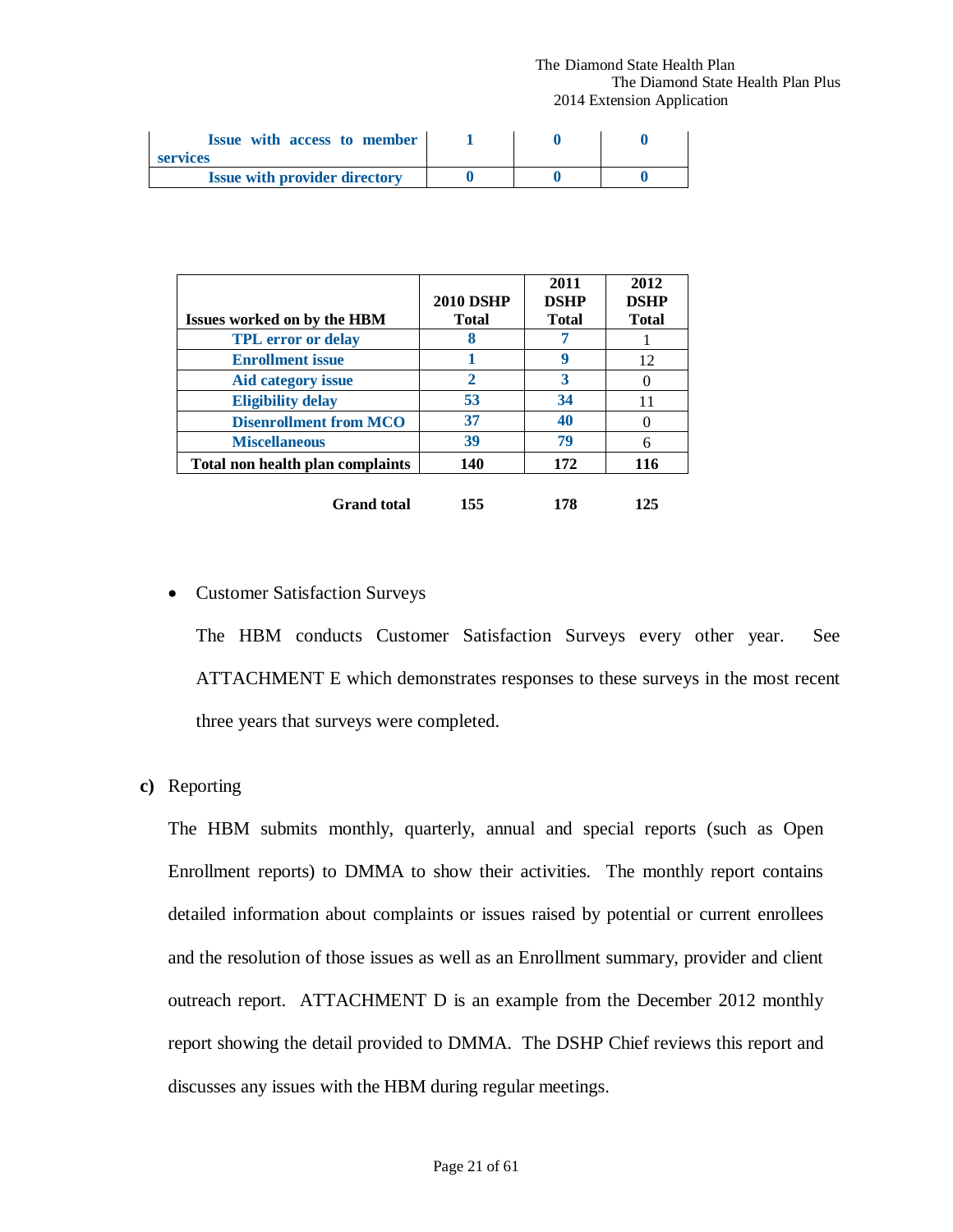# <span id="page-21-0"></span>History and Changes Over the Past 10 Years

The DSHP has used the services of a Health Benefits Manager throughout the history of the waiver. The current HBM contract expires on June 30, 2014. DMMA is currently evaluating our reprocurement efforts for the HBM contract and will complete this process prior to the contract expiration in June, 2014.

Due to a successful HBM process from the beginning of the DSHP waiver, very little has changed in expectations for this contract. There have been some changes in the formats for client satisfaction surveys to determine the quality of the HBM services as well as the services of the managed care plans.

# <span id="page-21-1"></span>Future Plans

Delaware is evaluating the role of the Patient Navigators and Consumer Assistors as specified under the Patient Protection and Affordable Care Act (ACA). Delaware needs to ascertain how those roles intersect with the responsibilities of the Health Benefits Manager under the Medicaid program.

# <span id="page-21-3"></span><span id="page-21-2"></span>Section V – Managed Care Organizations (MCOs) **History**

Upon waiver approval in 1996, four MCOs were selected for the program: two statewide, one in New Castle County only and one in Kent and Sussex Counties only.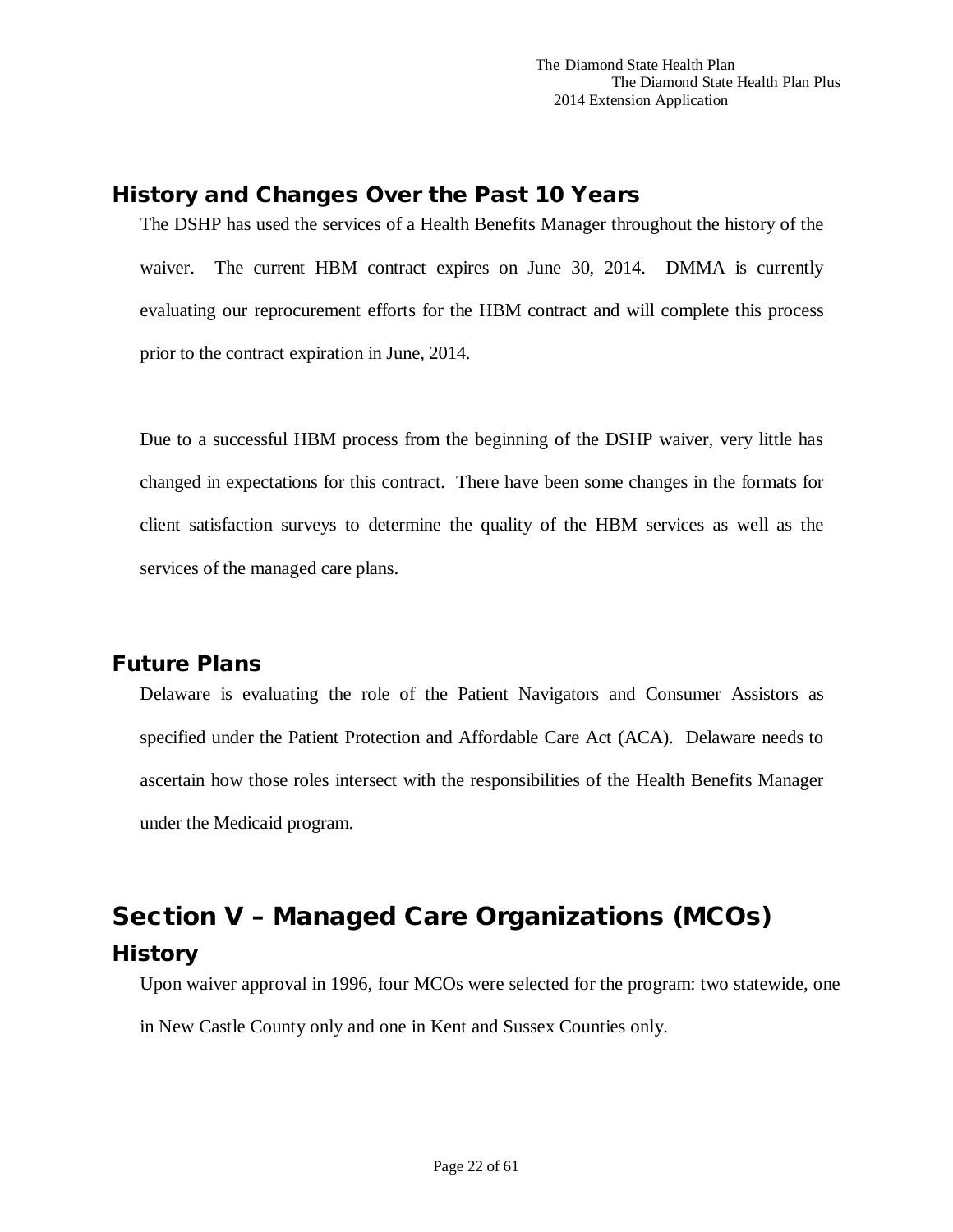In 1997, upon actuarial calculation of appropriate capitation rates, the contractor serving Kent/Sussex Counties only decided to withdraw from the program. Subsequently in 1998, the New Castle County only contractor became a statewide program.

In July 2000, one other MCO chose to withdraw from participation in the DSHP, leaving two remaining choices for eligible enrollees, both of which provided statewide services.

In 2002, with only one contractor to provide commercial managed care services, DHSS elected to create a State operated program of managed medical care, using internal case management with quality measures as an alternative choice for DSHP enrollees. This internal program, known as Diamond State Partners (DSP), will be discussed more fully in Section V.

The decisions of various MCOs to discontinue participation in the DSHP in the past were based largely on their attempts to negotiate exorbitant inflationary increases at contract renegotiation time, believing that Delaware would have to accept their terms or discontinue the waiver. Despite its relatively small Medicaid population, Delaware has always been able to find one or more MCO willing and able to accept reasonable capitation rates which resulted in no interruption in the provision of services under the DSHP.

In 2004, the MCO contract was re-bid and awarded to one of the current contractors, Delaware Physicians Care Inc., a subsidiary of Schaller Anderson. This contract was renewed in State Fiscal Year 2006 and State Fiscal Year '07.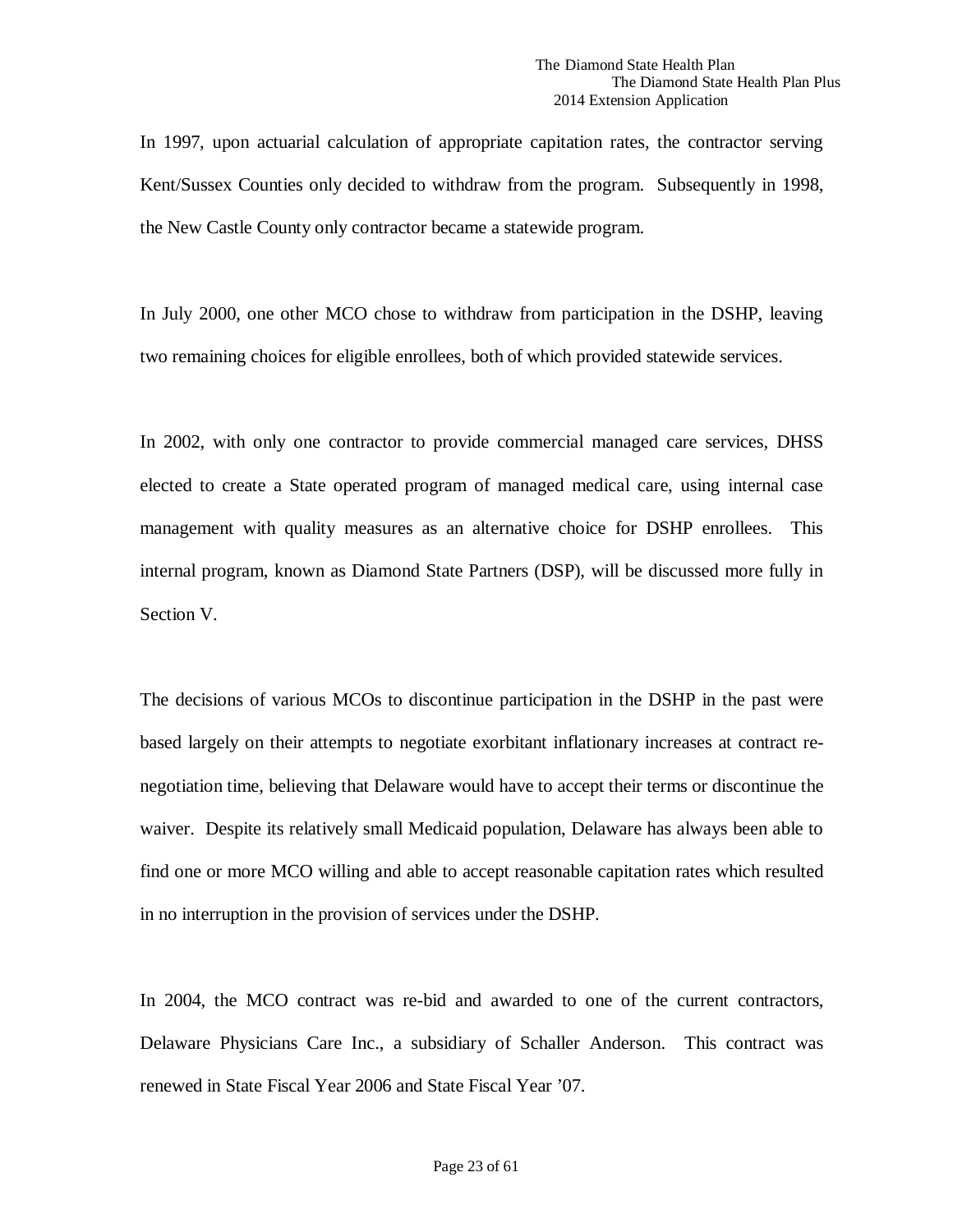In 2006, the MCO contract was again re-bid and in March 2007 negotiations were completed with Delaware Physicians Care, Inc. (DPCI), the incumbent MCO and a new MCO, Unison Health Plan of Delaware, Inc. (Unison, whose name was subsequently changed to United Health Care Community Plan). This allowed the DSHP to offer choice of three health plans to the members: the two commercial MCOs, DPCI and Unison and the State operated managed fee for service option, Diamond State Partners (DSP). A contract was executed for DPCI and Unison effective for two years from July 1, 2007 to June 30, 2009 with additional optional one year renewal terms. The negotiated rates for the two commercial managed care plans continued to reflect a savings over a non-managed care model. In addition, the state began a process of budget neutral risk adjustment between the two MCOs to help lessen the impact of any adverse selection during this period.

In 2012, the MCO contracts were amended to accommodate the DSHP Plus program and populations. Strong case management and care plan development requirements were added to the contracts. In addition, Delaware's Quality Management Strategy was enhanced and stringent MCO monitoring provisions were added.

## <span id="page-23-0"></span>**Contracting**

Delaware uses a competitive bidding process to select managed care organizations with which to contract. A Request for Proposal (RFP) is developed and subsequently advertised and disseminated through the Procurement Department of the DHSS. Potential contractors are requested to submit separate Technical and Financial Proposals.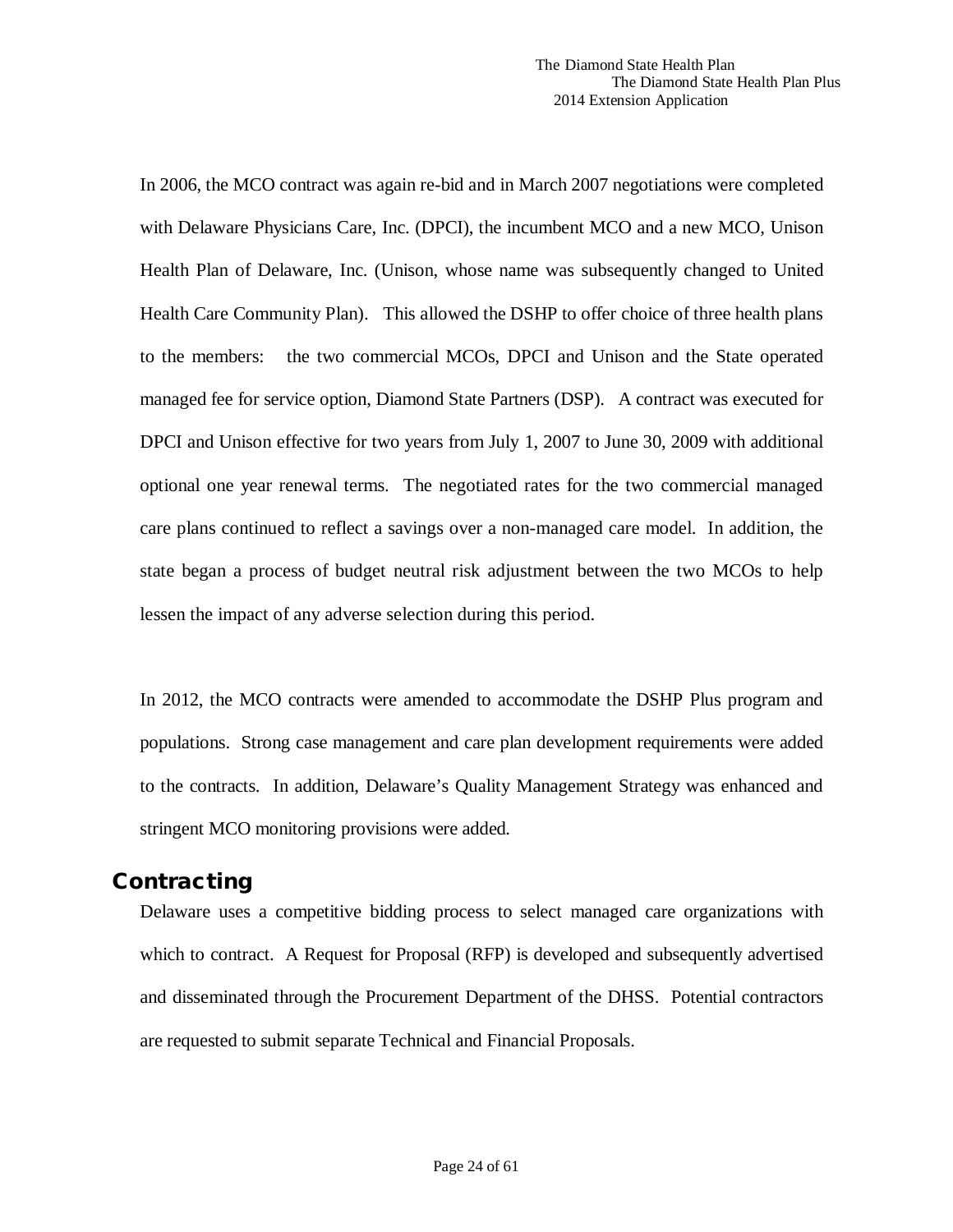Two committees are formed to evaluate the two proposals from each bidder. The Technical Review Committee does not have access to financial data so that cost is not an influencing factor in determining the qualification of a particular bidder.

Evaluation criteria and rules established in the RFP are applied consistently and fairly to all bidders.

During the term of this waiver extension, the State will be re-bidding the contract for commercial MCO services for the DSHP and DSHP Plus programs , with the initial Request for Proposals to be published by December 30, 2013 and contractors selected and finalized by June 30, 2014. It is expected that multiple entities will bid on this contract and it is the intent of the State to select at least two commercial MCOs.

MCO contracts mandate compliance with the requirements specified in 42 CFR Part 438.

## <span id="page-24-0"></span>Quality Assurance

### **Overview**

A comprehensive plan incorporating quality assurance (QA) monitoring and ongoing quality improvement (QI) processes to coordinate, assess, and continually improve the delivery of quality care is an essential component in achieving the goals and objectives established with the 1115 Waiver demonstration project. Since the beginning of the demonstration project, a quality assurance system has been in place to direct, develop and manage quality processes and to monitor Medicaid program compliance, and track improvement performance over time. In 2003, the State became compliant with Balanced Budget Act of 1997 (BBA) regulations, the Quality Management Unit (QMU) re-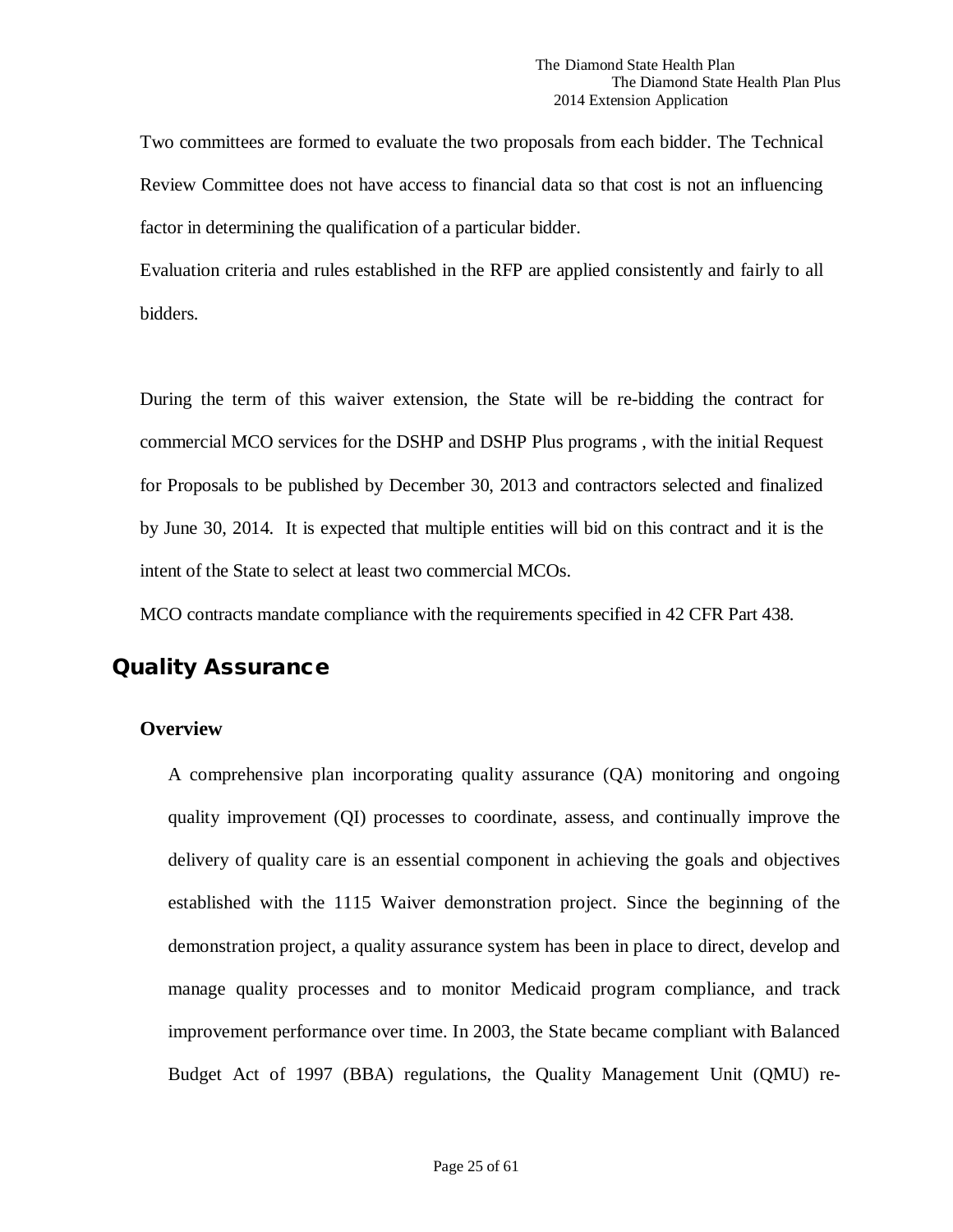designed the Quality Management Strategy (QMS), updating standards and incorporating BBA revised regulations. Expectation for compliance with BBA regulations were communicated through updated contracts. Yearly External Quality Reviews (EQR) were completed in 2010, 2011, and 2012 (pending finalization) which evaluated the managed care organization(s) (MCO) in compliance with BBA regulations.

The QMS employs a systematic process of ongoing continuous quality improvement (QI) activities, with feedback mechanisms that effect change and improve quality of care to participants. Data is used to identify and prioritize opportunities for improvement and is integrated into performance improvement projects (PIPs) and performance measures (PMs) as part of the overall QI work plan. The data is analyzed to identify trends, sentinel and adverse events. Findings are reviewed and reported to the internal Quality Improvement Initiatives (QII) Task Force. The QII members discuss the findings to identify opportunities for improvement and, when appropriate, the findings and results of QI activities are included in monthly or quarterly reports and shared with State units with oversight responsibilities. In addition, this information is used to assess the effectiveness of quality initiatives or projects. PMs or PIPs are implemented when indicated by findings.

Quality improvement activities are conducted to focus on critical issues that are not meeting established goals or performance measures or that had the potential for high impact on participants. Based upon findings from activities, an analysis of barriers is conducted along with a critical statistical analysis, description of interventions, and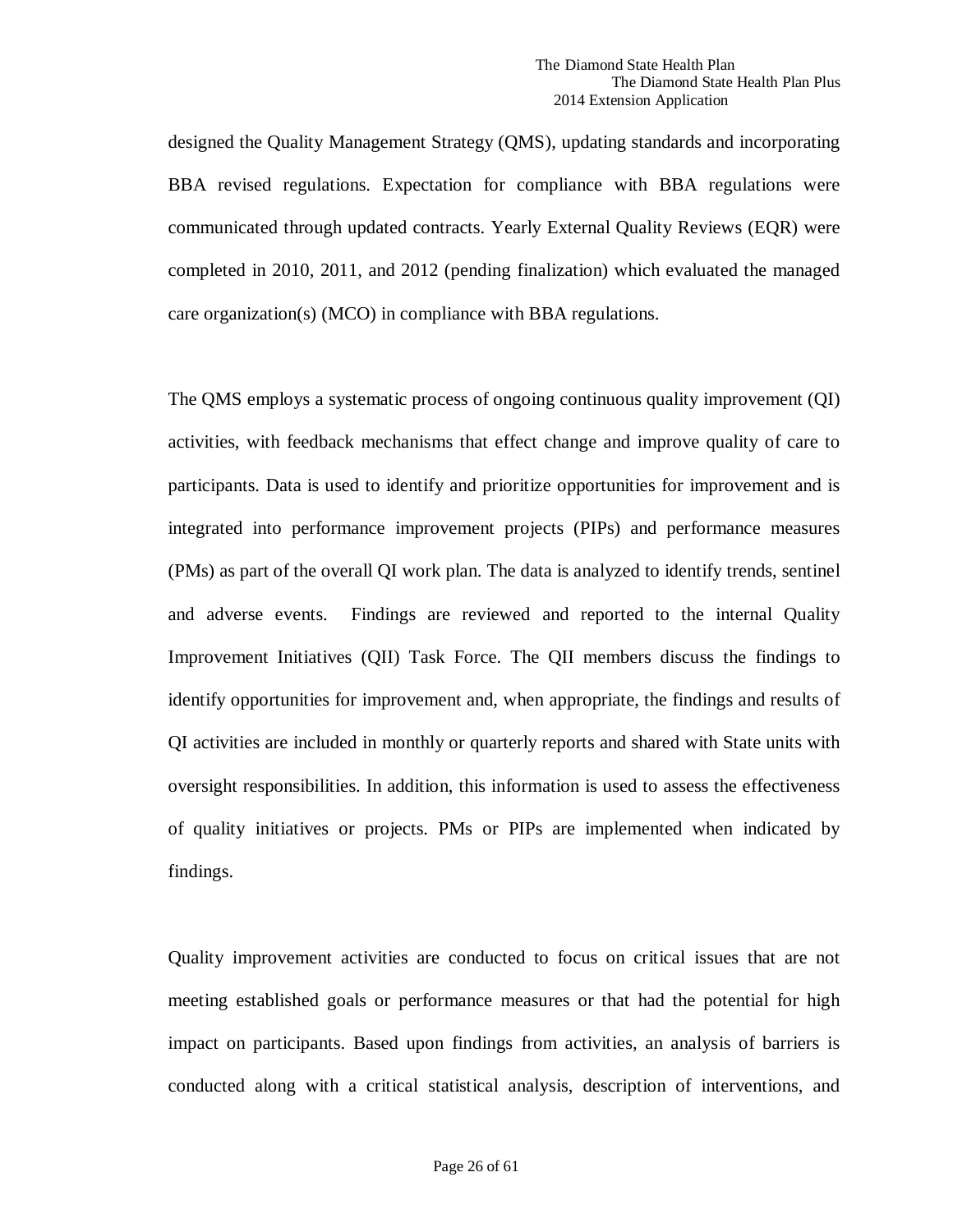associated reporting. Findings are documented and followed up in accordance with the QMS in an to identify strategies and mechanisms to result in performance improvement and improved member outcomes in a more cost-effective manner.

Medical Management and Delegated Services Unit (MMDS) adopted an enhanced oversight quality improvement approach which required redefining responsibilities and authority. This enhanced approach reflected within the updated QMS, supports the mission of Delaware Department of Health and Social Services (DHSS) and other local divisions within DHSS. Key components within the mission include improving quality, improving health outcomes and in the most cost-effective manner for the vulnerable populations in Delaware. These populations include members in external Medicaid Managed Care organizations and the state run, Diamond State Partners (DSP). Further, the Children's Health Insurance Program (CHIP), and the newly implemented Medicaid Managed Long Term Care (LTC) enrollees in nursing facilities, home and communitybased (HCBS) services, assisted living, and dually certified Medicare/Medicaid funded programs. Quality within DSP is managed through internal and external review mechanisms using DMMA, DSS, EQRO and DSP providers and community resources with the goals of improving DSP service delivery and identifying and correcting quality concerns. MMDS continues to rely on the QMS framework to communicate the State's vision, objectives, and monitoring strategies addressing issues of healthcare, cost, quality, and timely access. Quality is further enhanced through an interdisciplinary collaborative approach which involves partnerships with members, stakeholders, governmental departments and divisions, contractors, managed care organizations, community groups,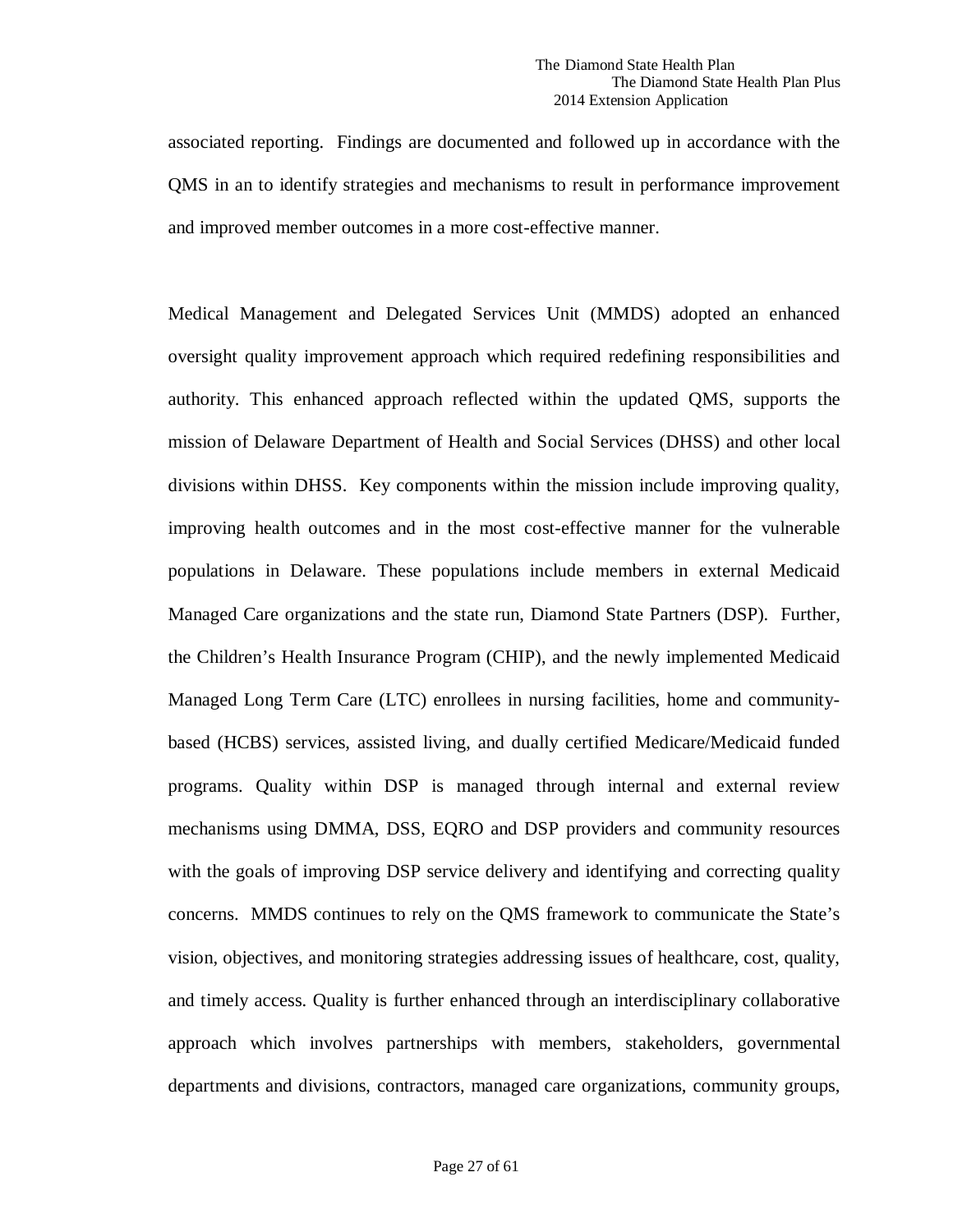and legislators. The goal is to strengthen the shift from quality to continuous quality improvement with an internal tracking mechanism to ensure that all quality improvement activities continued to be monitored and evaluated for performance outcomes.

The Strategy employs multi-disciplinary, collaborative approaches to identify, assess, measure, and evaluate access, timeliness, and quality of care and services being provided to Medicaid clients. The goals and objectives integrated into the Quality Strategy serve as the guide to the program direction and scope defined under the 1115 Waiver requirements to achieve the following goals:

- To improve access to care and services for adults and children, with an emphasis on primary and preventive care, and to remain in a safe and least-restrictive environment.
- To improve quality of care and services provided to DSHP, DSHP Plus, and CHIP members.
- To control the growth of health care expenditures.
- To assure member satisfaction with services

### Quality Strategy Implementation

DMMA, under DHSS has engaged a variety of methods to assure that MCOs develop and implement quality plans that meet the expectations communicated through the Quality Strategy, the managed care contract, and compliance requirements specified within BBA regulations. A reporting structure exists to support oversight monitoring responsibilities and to act as a mechanism for input and feedback into quality processes. DMMA assures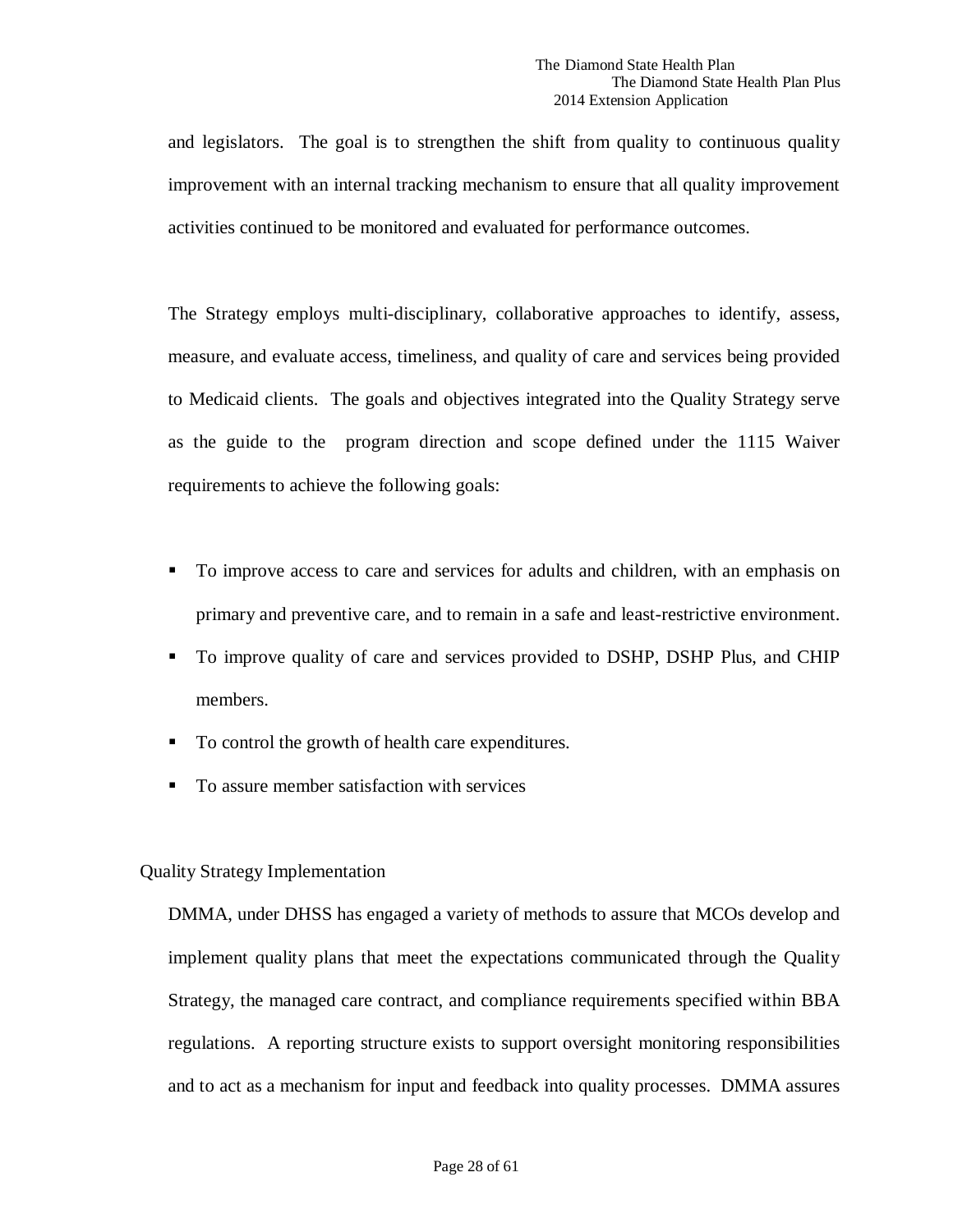that it maintains administrative authority and implements DSHP Plus in such a way that the waiver assurances and other program requirements are met, either by the State or by the MCOs through specific contract provisions, including Level of Care (LOC) Determinations; Person-Centered Planning and Individual Service Plans; Qualified Providers; Health and Welfare of Enrollees; and Fair Hearings. The MMDS has identified the Quality Improvement and Initiatives Task Force (QII) as one of the mechanism to accomplish oversight responsibilities and from which to solicit input for improvement. The QII Task Force functions as a central forum for communication and collaboration related to quality strategies, plans, and activities. QII lead by DMMA includes participants from MCOs, other State agencies as well as the EQRO. This multidisciplinary forum fostered collaborative efforts and created the opportunity for quality activities to cross programs that provided care and services to Medicaid participants. As active participants in the QII Task Force, the MCOs are expected to contribute to discussions regarding quality issues and to present findings or results of quality activities. Ultimately, the QII Task Force presents ongoing reports and status updates to the Medical Care Advisory Committee (MCAC). The MCAC is composed of community representatives, providers and DHSS representatives. The MCAC offers feedback and support for strategic quality issues.

### **Access to Care**

Throughout this demonstration project, DMMA has desired to improve access to care and services for adults and children and to improve the quality of care to all participants. Prior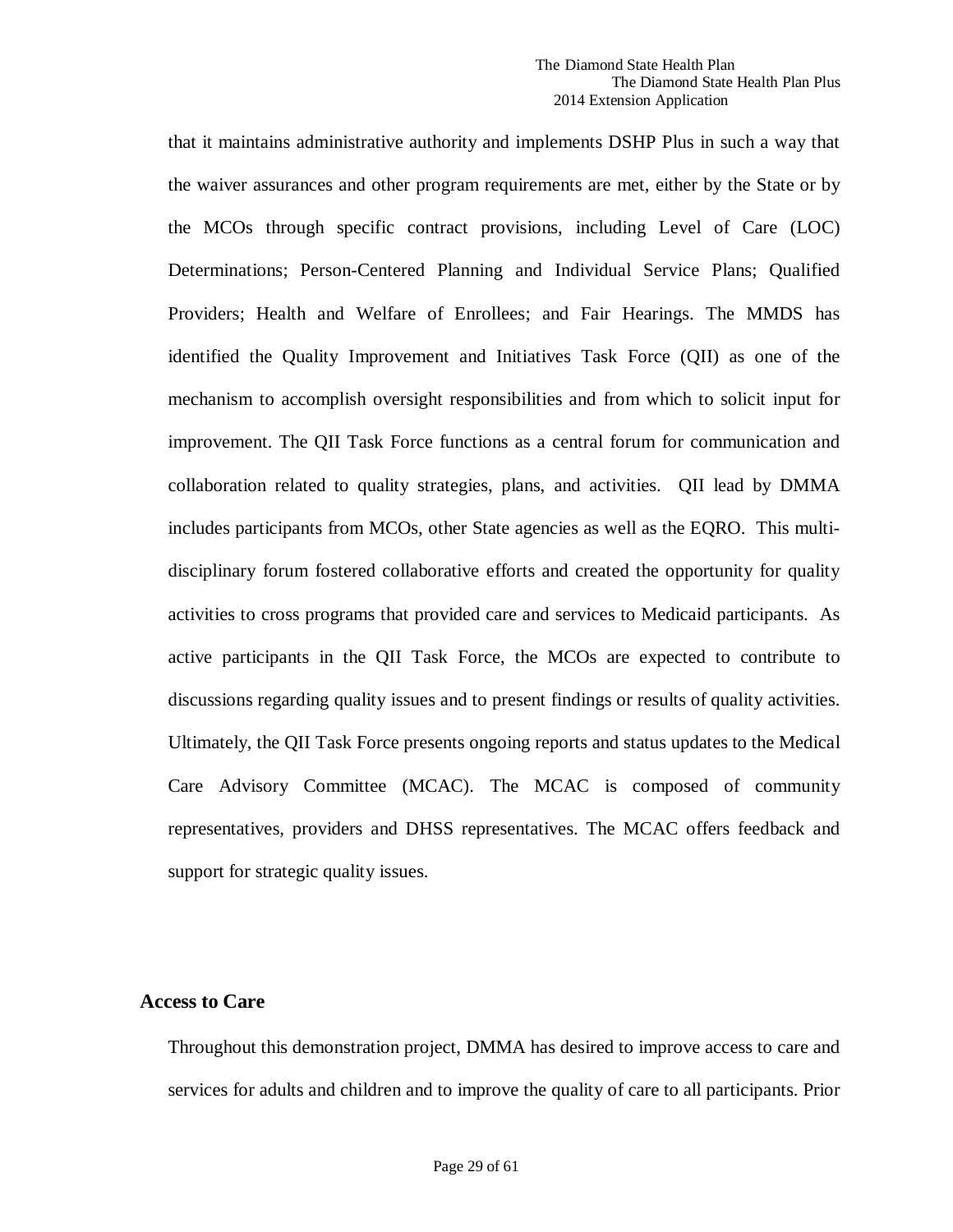to the implementation of the demonstration project, primary care providers' (PCPs) and specialty providers', particularly obstetrics/gynecology (OB/GYN), availability and access were limited for the Medicaid population. As the implementation of managed care evolved, larger networks of primary and specialty providers became available. Due to assertive contracting efforts and enhanced partnerships, the network of available OB/GYN providers has continued to improve. The following quality activities have been implemented and validated through the annual EQR process compliant with BBA regulations and contract requirements:

All physicians who are interested in providing Medicaid services through the State's Medicaid MCOs must complete an application process and undergo a credentialing process compliant with Federal and State regulations and documented policy.

Ongoing monthly reporting of network changes and twice yearly Geo-Access updates, allow continuous monitoring of network status. This information is reviewed to assure that the network maintains access and availability standards as communicated in the contract and provider ratios of 1 PCP per 2,500 members.

As noted in Table  $I^1$  $I^1$ , the following demonstrates improvements in the provider network to improve access sufficient to meet the needs of the Medicaid population:

<span id="page-29-0"></span> <sup>1</sup> *See Quality Improvement Tables document*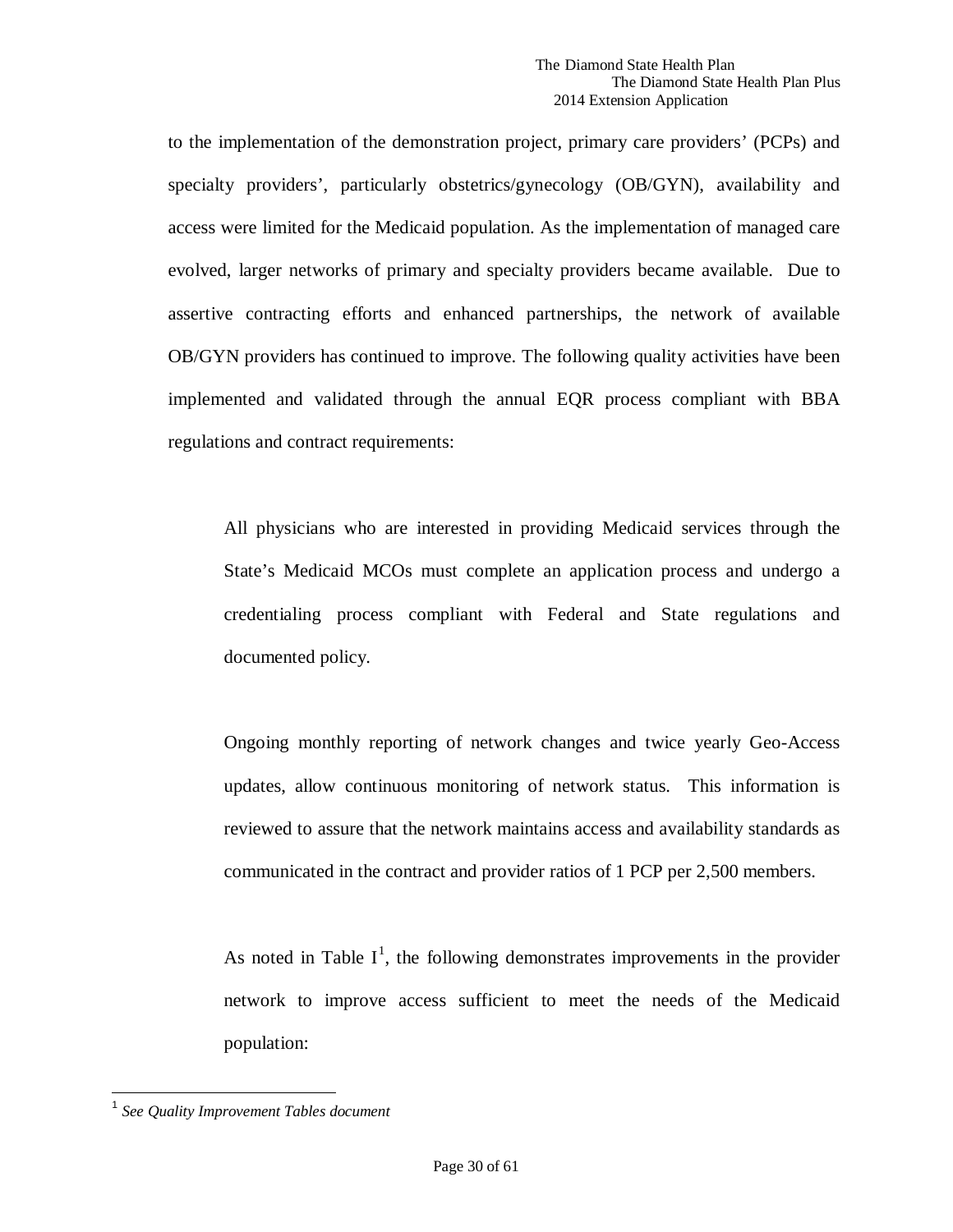- *In 2010, there were 173 OB/GYN providers.*
- *From 2010 to 2011, the number of PCPs has been stable.*
- *Table I is a breakdown of the number of physicians available to the Medicaid Population in Delaware from 2010 through 2012.*

### <span id="page-30-0"></span>**State Quality Assurance Monitoring**

### **State Specific Mandatory Performance Reporting**

The implementation design of the Medicaid Managed Care Programs, DSHP, DSHP Plus and CHIP, focuses on providing quality care to members in the State through increased access, and appropriate and timely integration of health care services. The goals of the QMS provide an ongoing reminder of the direction and scope of the 1115 waiver demonstration. The State has implemented a number of quality activities to engage providers and ensure members receive the highest possible quality care and services in a cost-effective manner. These activities include measuring and tracking performance, based upon specific performance measures, performance improvement projects, external compliance reviews by the External Quality Review Organization (EQRO), as well as member/provider surveys.

The EQRO reviews and technical reports are used to identify opportunities for process and systems improvement. These reports also helps the State determine levels of MCO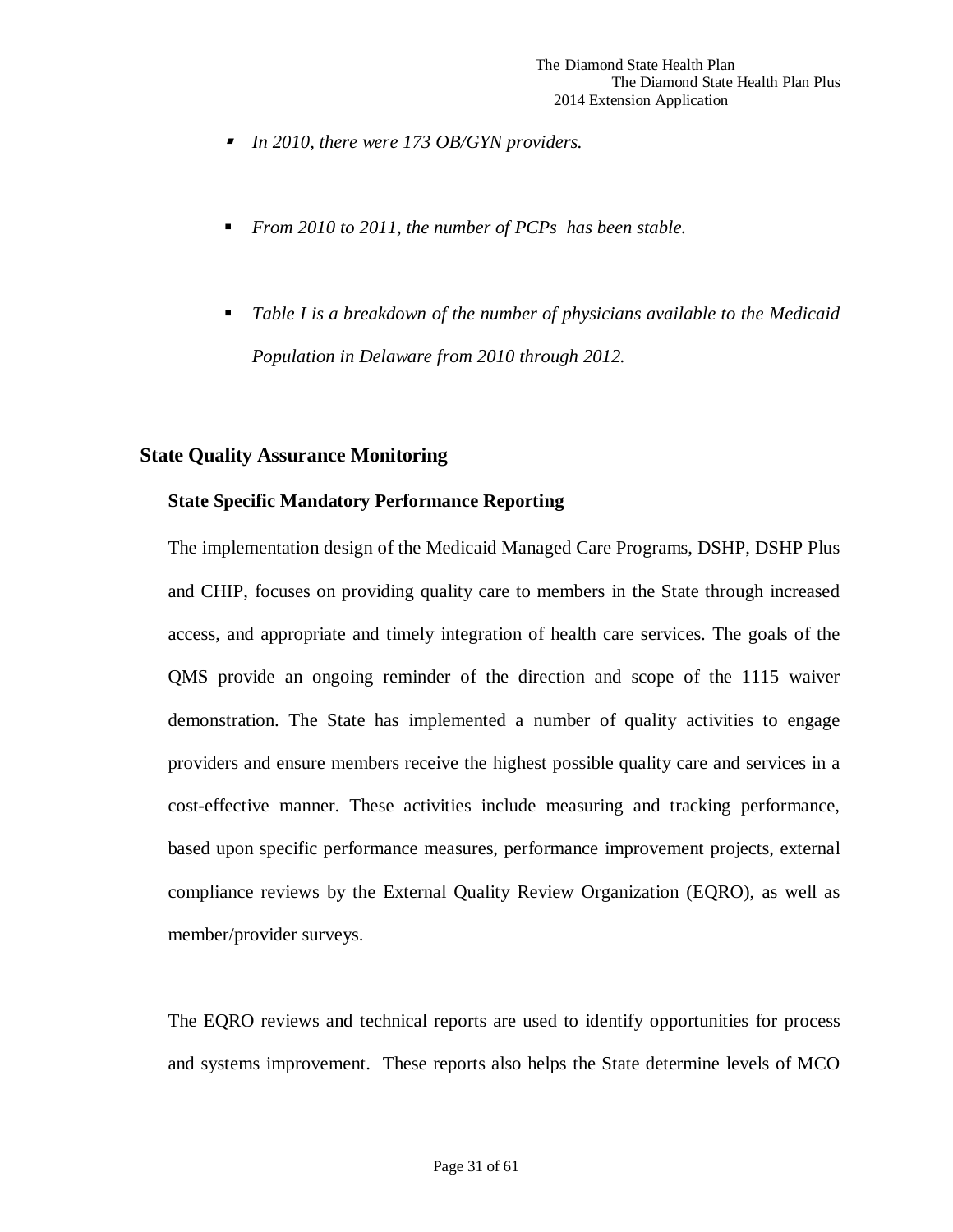compliance with Federal and State requirements and assist with identifying strategies for continuous performance improvement.

The State has identified specific measures/HEDIS measures according to the overall goals of the QMS; access standards specific to access to care, structure and operations in accordance to the MCO contract and federal regulations; as well as a structured monitoring and evaluation process to assure ongoing oversight.<sup>[2](#page-31-0)</sup> The MMDS Leadership Team monitors compliance with reporting requirements, selects measures and metrics for review to ensure that the MCOs are operating in the most efficient and effective manner consistent with federal and State requirements. The desired result is to seek out evidence of ongoing improvement efforts and improved member outcomes.

Currently the State requires a number of performance metric results to be reported on an annual, bi-annual, quarterly and monthly basis. The measures are submitted by the MCO in a State mandated format using State specific definitions by which to calculate and report. The metrics are submitted via an approved population based template titled, "Quality and Care Management Measure Report (QCMMR). The separate templates are specific to DSHP/CHIP populations, and DSHP-Plus population.<sup>[3](#page-31-1)</sup>

### **Delaware Performance Improvement Projects**

Performance Improvement Projects (PIPs) are an essential component of a MCOs quality program and are used to identify, access, and monitor improvement processes or

<span id="page-31-0"></span>*<sup>2</sup> See Table IV in Quality Improvement Tables document*

<span id="page-31-1"></span><sup>3</sup> *See Table VI in Quality Improvement Tables document*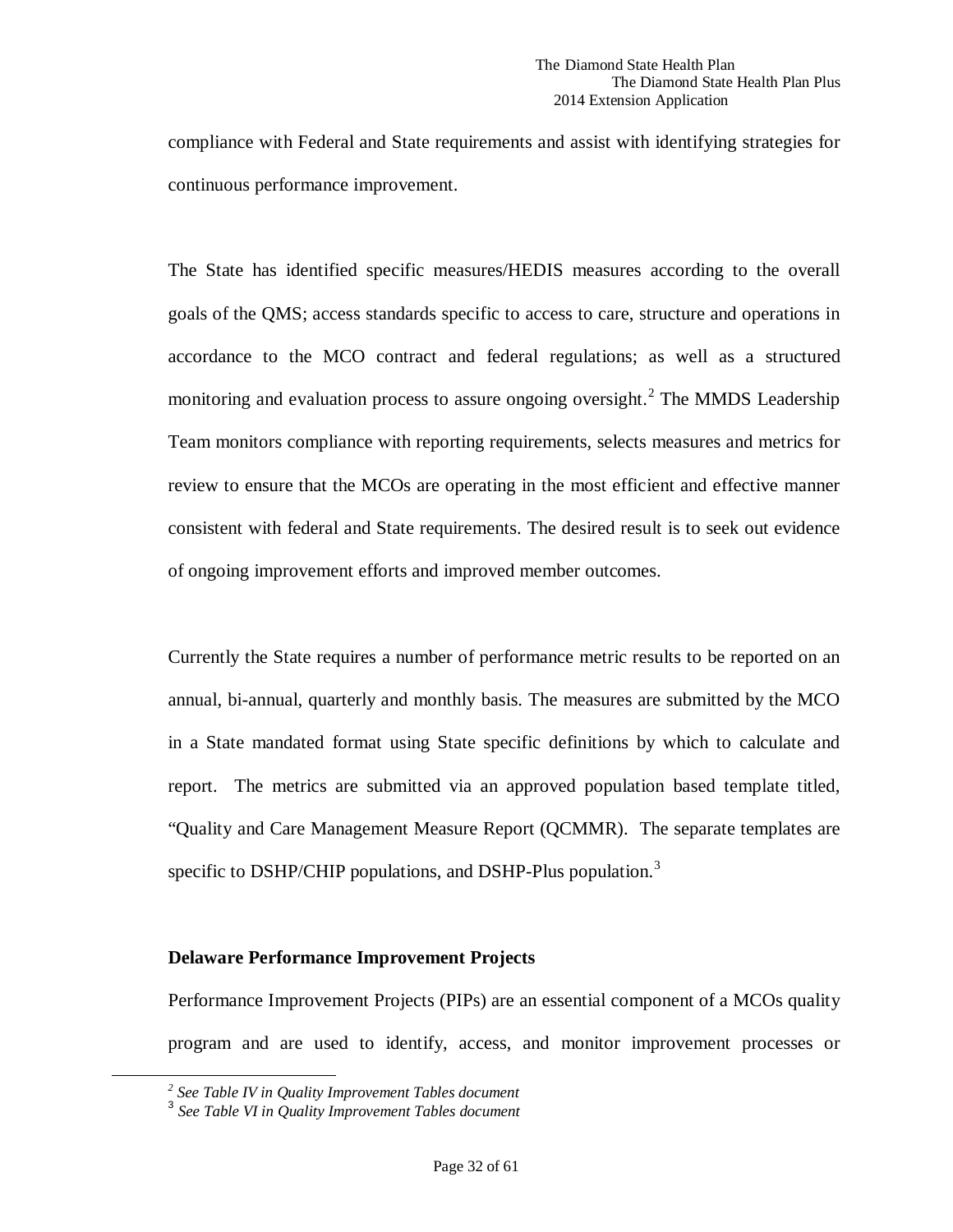outcomes of care. DMMA had mandated that each MCO conduct three PIPs. During the 2011 compliance review cycle, the State selected all three PIPs for independent validation by the EQRO. The State had mandated that topics for two of the PIPs: Prenatal/Postpartum Care and Inappropriate Emergency Department Utilization. The third required PIP was a topic that the State permitted the MCOs to select, based on the relevancy to its population and approval by DMMA as pertinent to the needs of the Delaware Medicaid and CHIP populations served. One MCO selected "Lowering Asthma related ED and Inpatient Utilization" while the other MCO focused on Lead Screening for Children. The State now mandates five PIPS. Going forward, the State has mandated that one of the five PIPs must be specific to the pediatric population, and two PIPs are related to the DSHP Plus population and encompass both clinical and service topics. Behavioral Health will be the focus for one of the PIPs for the Managed Long Term Care population.<sup>[4](#page-32-0)</sup>

## **State Access Standards** [5](#page-32-1)

The State has incorporated all standards for access to care, structure and operations, and quarterly measurement and improvement in the MCO contract/RFP which is in accordance with federal regulations. This is done in an effort to demonstrate the State's plan to provide adequate access to care for the Delaware DSHP, DSHP Plus and CHIP

<span id="page-32-1"></span><span id="page-32-0"></span>*<sup>4</sup> See Table II & Table III for summary of PIP Validation conducted by the EQRO.* <sup>5</sup> *See Table VII in Quality Improvement Tables document*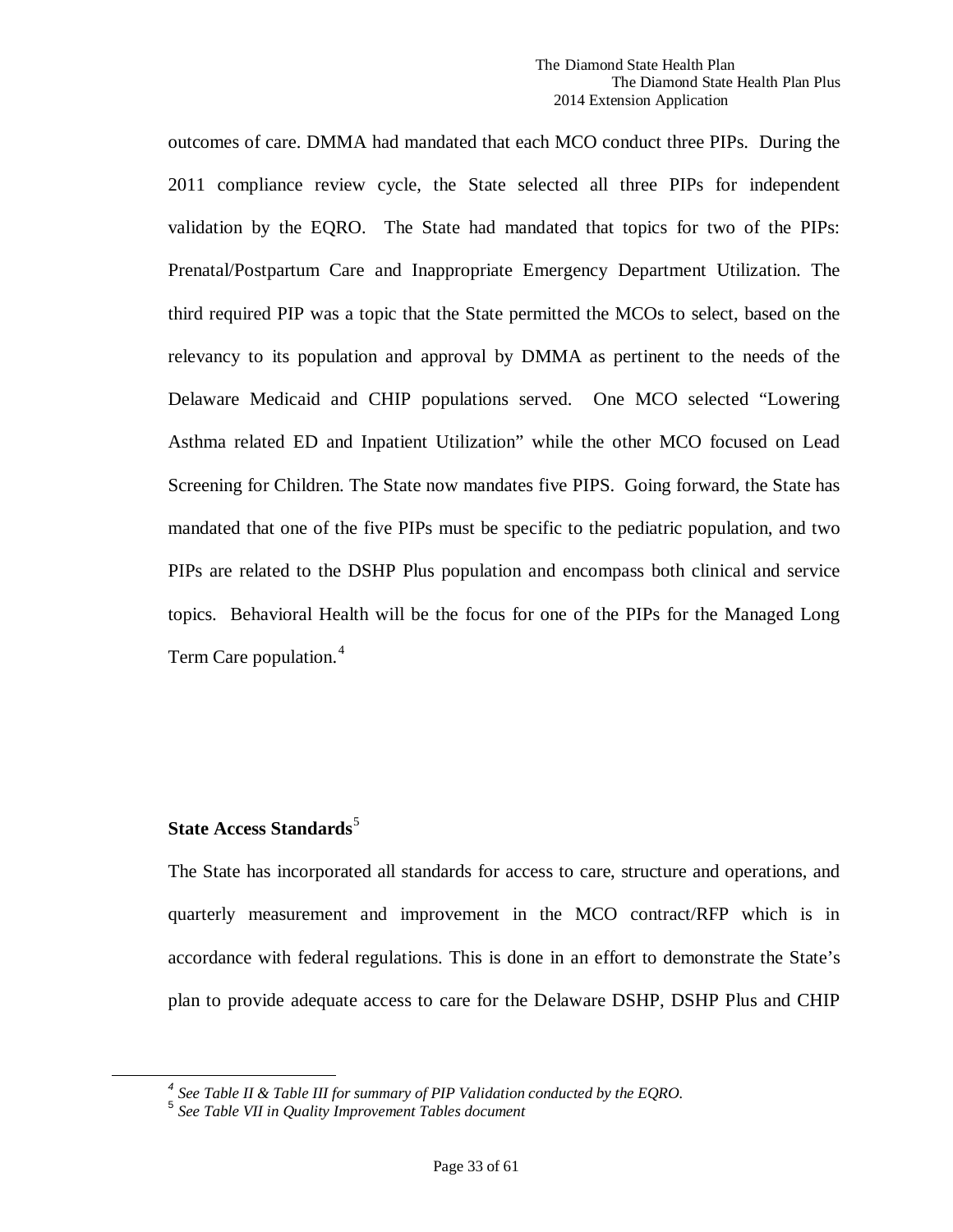populations. DSHP Plus population has the same appointment standards as all other populations with Special Health Care Needs (SHCN).

State-selected, mandatory, HEDIS-specific reporting Metrics for MCOs

The EQRO validated the following PMs (Performance Measures for both MCOs)

### *Table VIII*

| MCO:   Measure   Topic |                                                                          |
|------------------------|--------------------------------------------------------------------------|
|                        |                                                                          |
|                        | <b>Childhood Immunizations Status</b>                                    |
|                        | <b>Comprehensive Diabetes Care</b>                                       |
|                        | Weight Assessment and Counseling for Nutrition and Physical activity for |
|                        | Children/Adolescents                                                     |
|                        | <b>Antidepressant Medication Management</b>                              |

| MCO:   Measure   TOPIC |                                             |
|------------------------|---------------------------------------------|
|                        |                                             |
|                        | <b>Childhood Immunization Status</b>        |
|                        | <b>Breast Cancer Screening</b>              |
|                        | <b>Comprehensive Diabetes Care</b>          |
|                        | <b>Antidepressant Medication Management</b> |

Data contained within the tables below represents State-specific domains related to the use of services, access and availability of care and effectiveness of care. The associated national 75<sup>th</sup> percentiles provide benchmarks from which DMMA establishes ongoing performance targets. DMMA utilizes the HEDIS national Medicaid HMO  $25<sup>th</sup>$  percentile for all utilization measures. The change in percentiles is due to the inverse nature of how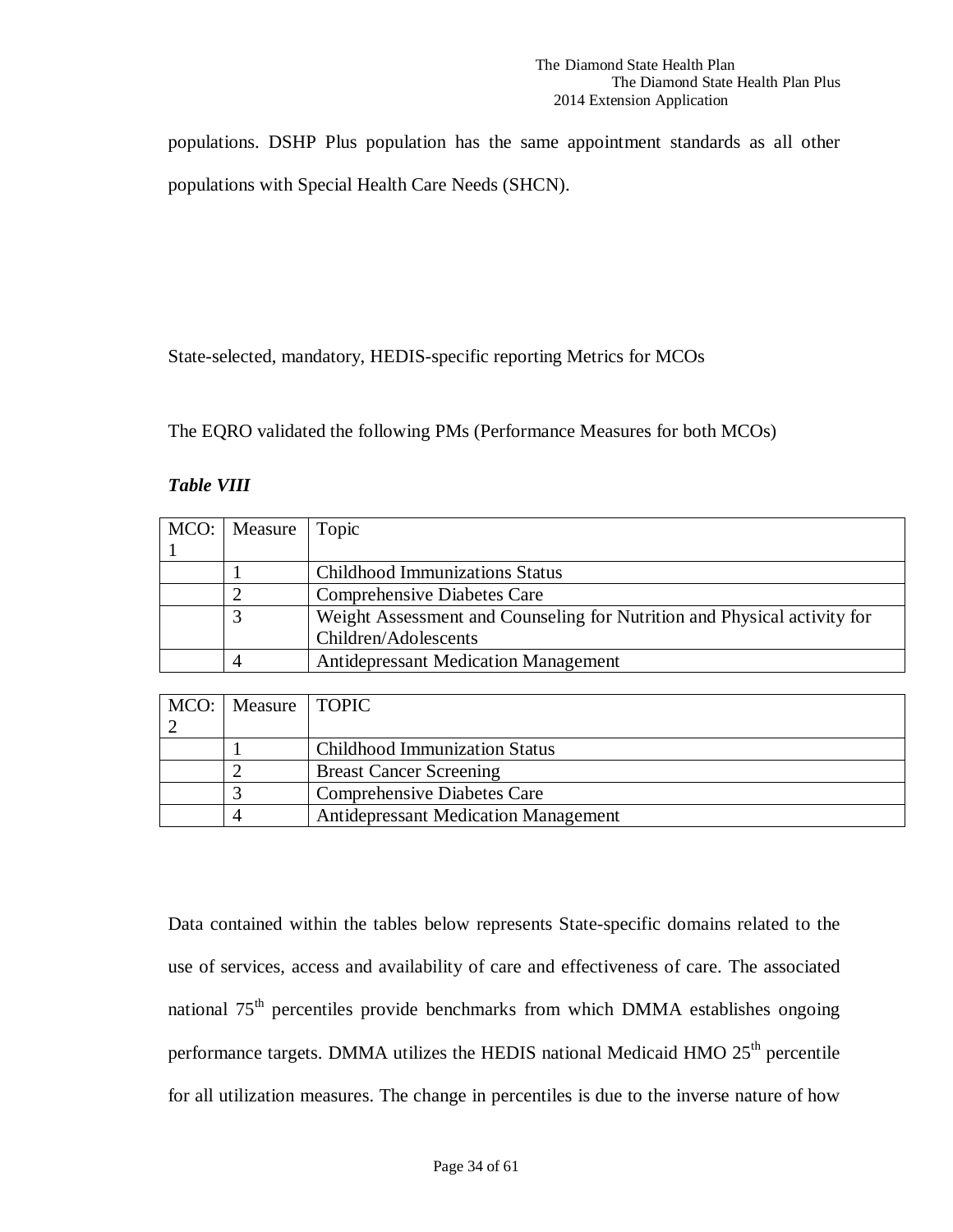HEDIS reports the data. The performance measures have been broken down to reflect those pertinent to the adult population and those specific to the pediatric population. The State began a phase in of the full set of Pediatric Core Measures over three years, starting in 2011. The State will phase in the full set of Adult Core Measures over three years in a similar process, starting in 2014. Additional charts specific to DSHP Plus will be added as the program evolves.

## **MCO Quality Assurance Monitoring**

The MCOs annually review their quality plans and results in an effort to evaluate their plan's effectiveness and to identify barriers to success and future opportunities. MCO annual evaluations and quality work plans are presented to DMMA for review and prior approval each year. In addition, the MCO and the Health Benefit Manager (HBM) are required to periodically submit status reports to assure ongoing efforts and status of progress to date. The MMDS Unit continues to review reports and used this information for early identification of issues, identification of timely resolution processes, or referral to the QII Task Force for further analysis.

Quality activities and results are communicated to providers through the provider newsletter or made available on the provider website. Quality information is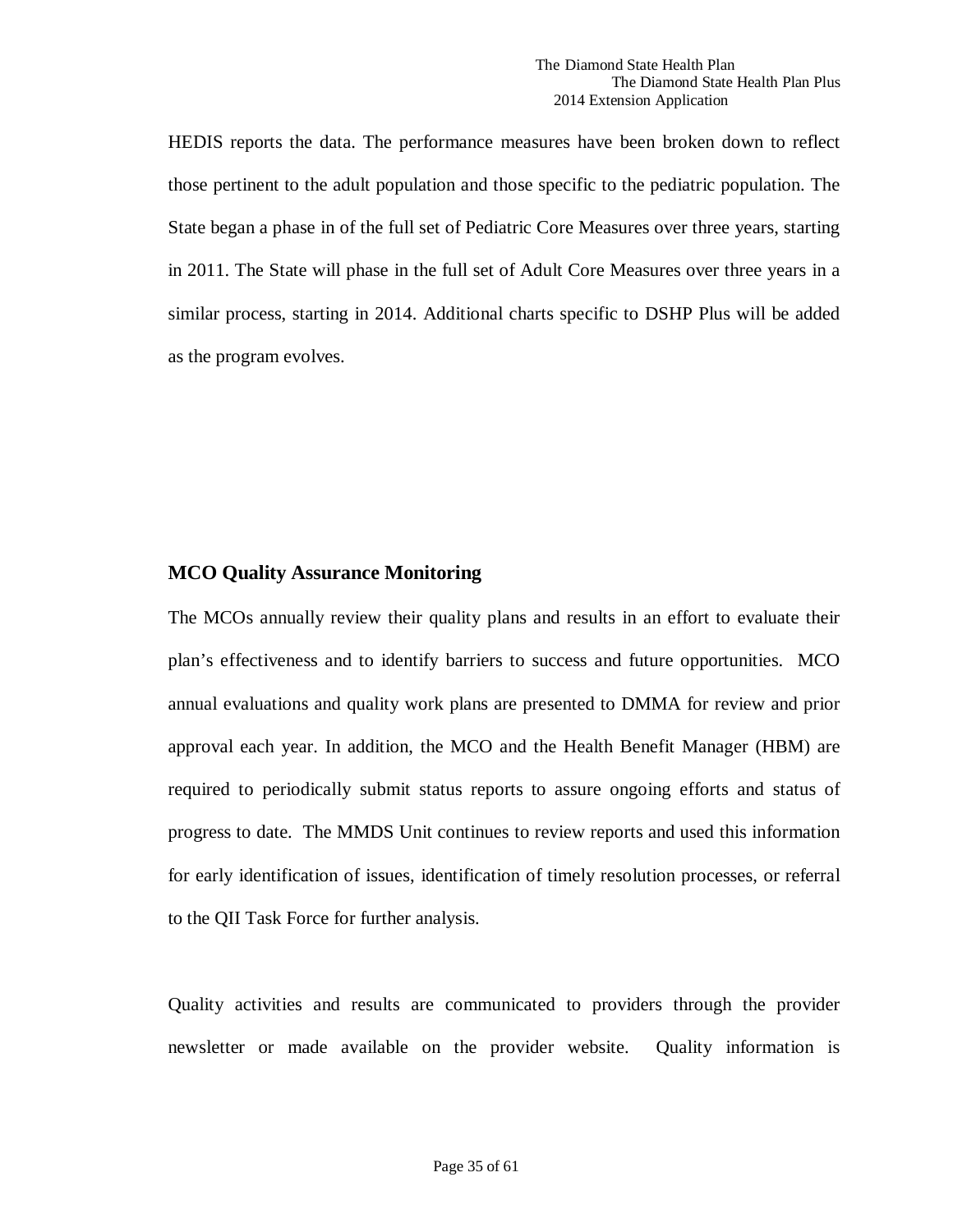communicated to members by means of the Member Newsletter and educational information is disseminated to members during enrollment.

DMMA works closely with the MCOs and other partners through a variety of collaborative forums. Through these meetings, issues are identified, resolutions planned, and potential QIAs surfaced. The collaborative forums are:

- External: Managed Care Meeting: This is an open forum with participation by DMMA, other State agencies, MCOs, and the HBM. These monthly meetings are open to a public advocacy group and individuals with an interest in managed care.
- Internal Managed Care Meeting: These are monthly internal meetings designed to improve communication and coordination between DMMA managed care and each individual MCO.
- **•** QII Task Force

## **Managed Care Organization reporting requirements**

# **Quality Care Management Measurement and Reporting – QCMMR and QCMMR Plus**

DMMA has developed separate QCMMR reporting templates, one for the DSHP and CHIP population and one for the DSHP- Plus population. All applicable reports will specify the DSHP-Plus population separately.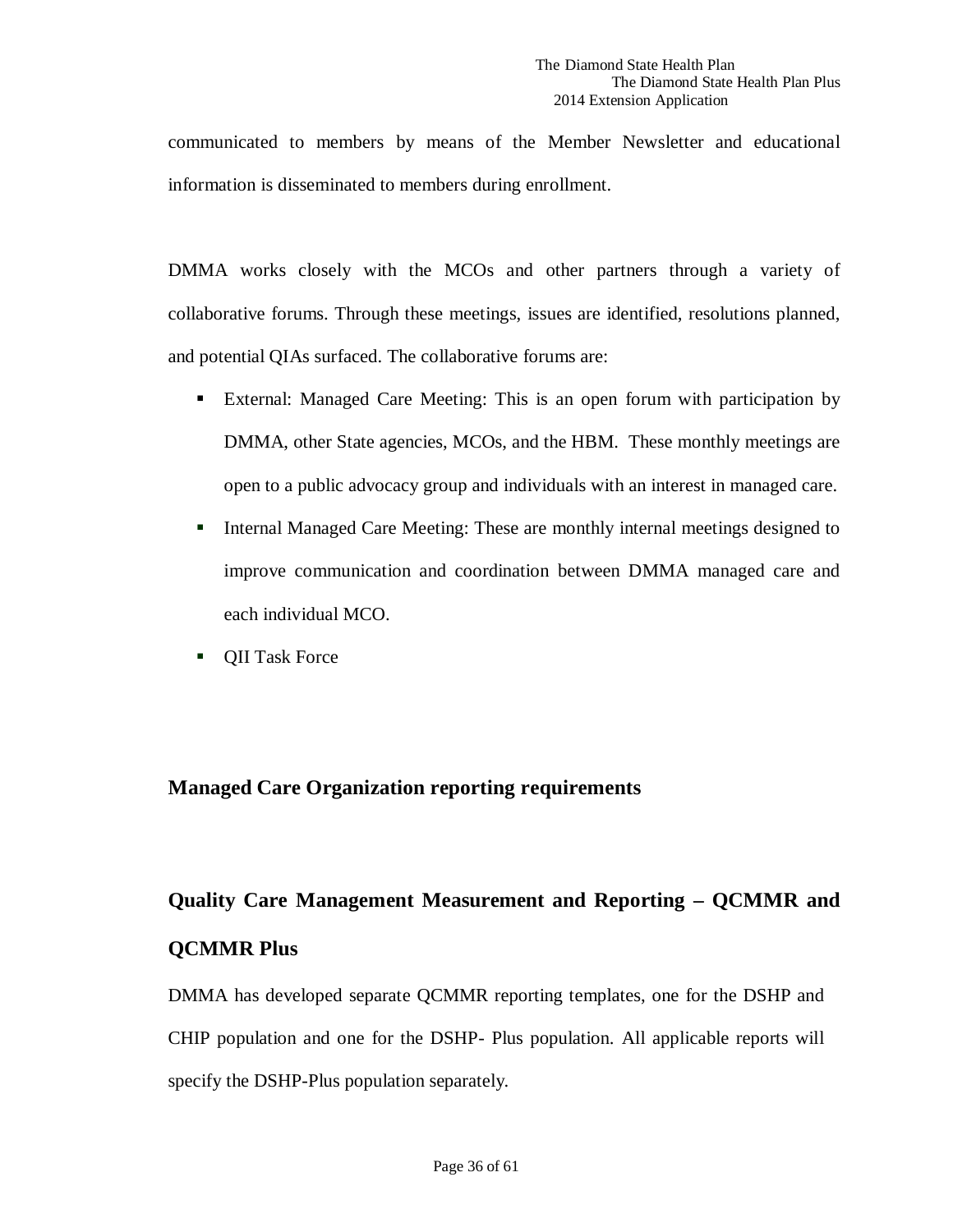All MCO reports are provided on the following schedule

- Monthly reports will be due to the State on the 18th day of the following month.
- Quarterly reports will be provided to the State on the 18th day of the month following the end of each quarter.
- Annual reports will be submitted to the State on the 30th day of the month following the end of the calendar year.
- Exceptions to this schedule will be identified with the applicable report.<sup>[6](#page-36-0)</sup>

The MCOs report on or provide the following:

HRAs – QCMMR and QCMMR Plus CM and DM – QCMMR CM – QCMMR Plus Timely access to provider appointments – QCMMR EPSDT Access Reporting – QCMMR Network availability – QCMMR Customer service statistics – QCMMR and QCMMR Plus UM - Inpatient services – QCMRR and QCMMR Plus UM— Outpatient services and physician visits – QCMMR and QCMMR Plus Education and Outreach – QCMMR Choice/Community Tenure – QCMMR Plus Access/Availability of HCBS – QCMMR Plus

<span id="page-36-0"></span> <sup>6</sup> *See Table V in Quality Improvement Tables document*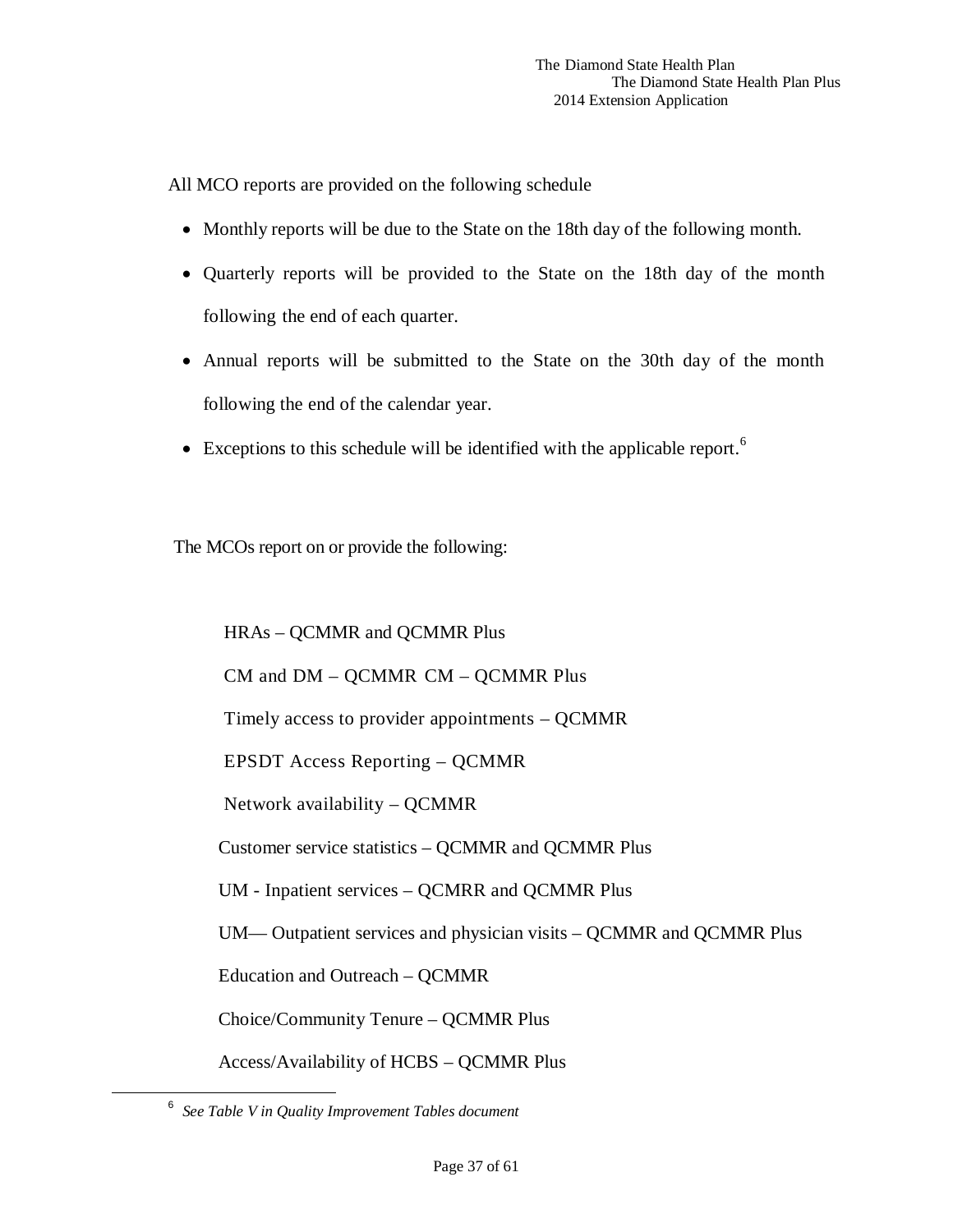Safety and Welfare Critical Incidents Gaps in care Quarterly reports – QCMMR and QCMMR Plus GeoAccess updates are due every six months—February & August Annual Quality Management Plans The MCO reports HEDIS PMs, applying State specifications Financial Reporting

**Provider Surveys:** Both MCOs conduct Provider Satisfaction Surveys annually to help them determine how well they are meeting their provider expectations and needs. The findings are used to assist in identifying plan strengths and opportunities for improvement. The composites or attributes surveyed include: Utilization review, claims payment process, appeal process, care management, coordination of care, and overall satisfaction and ranking.

 Results indicate that provider satisfaction levels during this period 2009 to 2012 are positive for both plans. Plans receive high results in the areas of call center services, provider relations, utilization and overall satisfaction.

### **Summary of EQRO Results**

To further ensure MCO accountability, an independent External Quality Review (EQR) process is used. In 2010, 2011, and 2012, Mercer Health and Benefits LLC (Mercer) continued as the External Quality Review Organization for the State of Delaware's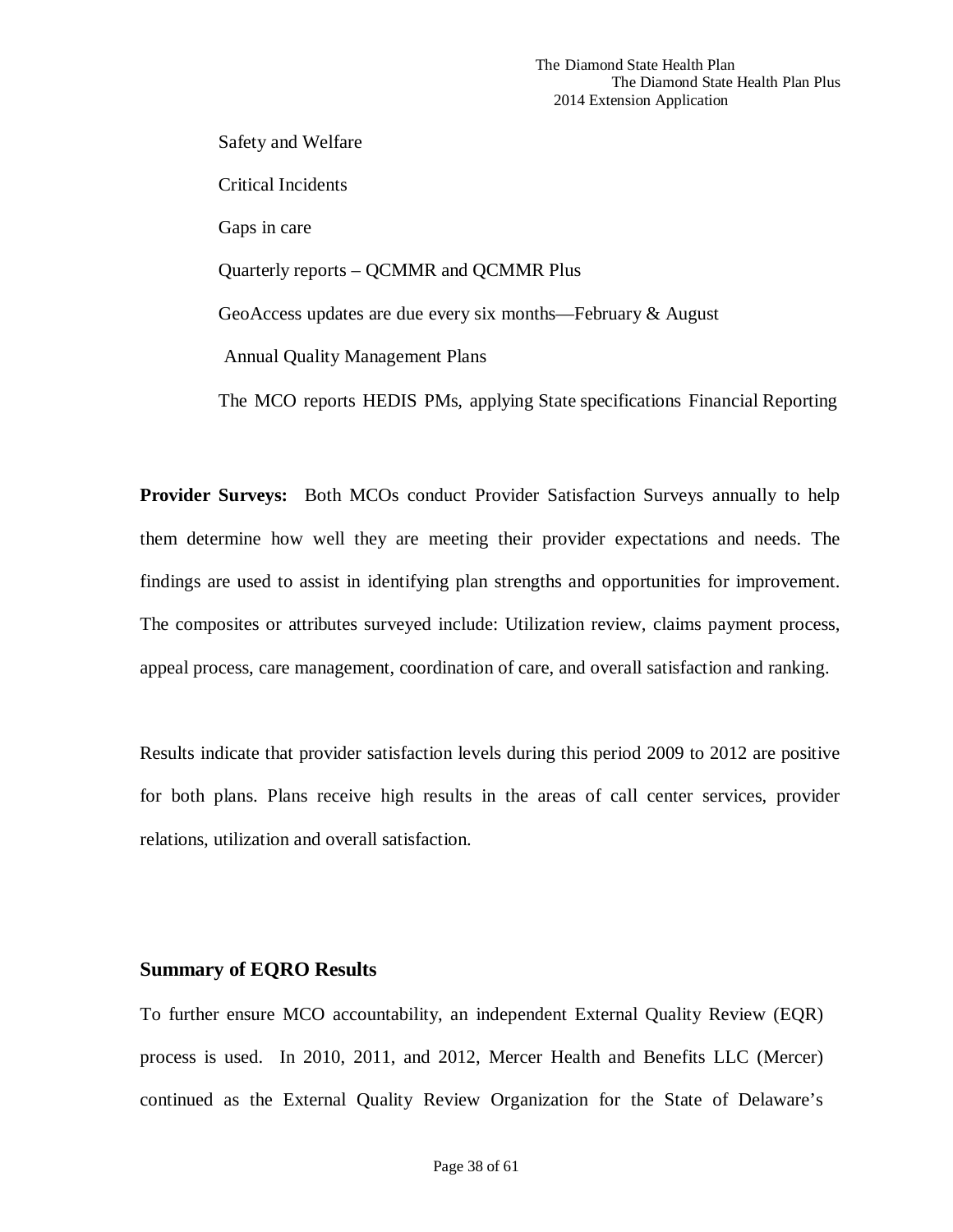Medicaid Managed Care program.

### <span id="page-38-0"></span>**Individual and Side by Side MCO Comparison Dashboards**

Mercer, as the EQRO, was requested by the State to develop both individual MCO and Side by Side MCO Comparison "Dashboard" reports using the mandatory monthly templates for Quality and Care Management Monitoring Report. These reports serve as an Executive Summary or "snap shot" of key indicators pertinent to assess the MCO's performance in areas specific to the healthcare needs of the Delaware Medicaid population. Additionally, the State's Actuarial Contractor produces similar reports from the financial templates.

| Mercer conducted the following EQR and EQR-related activities: |                                        |                                 |  |  |  |
|----------------------------------------------------------------|----------------------------------------|---------------------------------|--|--|--|
| 2010                                                           | 2011                                   | 2012                            |  |  |  |
| <b>DPCI</b> Compliance Review                                  | <b>DPCI</b> Compliance Review          | <b>DPCI</b> Compliance Review   |  |  |  |
| <b>DPCI</b> Performance                                        | <b>DPCI</b> Performance Measure        | <b>DPCI</b> Performance Measure |  |  |  |
| <b>Measure Validation</b>                                      | Validation                             | Validation                      |  |  |  |
| <b>DPCI</b> Performance                                        | <b>DPCI</b> Performance Improvement    | <b>DPCI</b> Performance         |  |  |  |
| <b>Improvement Project</b>                                     | Project Validation                     | aprovement Project Validation   |  |  |  |
| Validation                                                     |                                        |                                 |  |  |  |
| <b>DPCI</b> Performance                                        |                                        |                                 |  |  |  |
| <b>Measure Validation</b>                                      |                                        |                                 |  |  |  |
|                                                                | <b>MCO</b> Technical Assistance        | <b>MCO</b> Technical Assistance |  |  |  |
| Unison (Now known as                                           | Unison (Now known as United            | <b>UHCCP Compliance Review</b>  |  |  |  |
| United Healthcare)                                             | Healthcare) Compliance Review          |                                 |  |  |  |
| <b>Compliance Review</b>                                       | Performance Measure Validation         |                                 |  |  |  |
| *United Performance                                            | <b>United Performance Measure</b>      | <b>UHCCP</b> Performance        |  |  |  |
| <b>Measure Review</b>                                          | Validation                             | <b>Measure Validation</b>       |  |  |  |
| *United Performance                                            | United Performance Improvement         | <b>UHCCP</b> Performance        |  |  |  |
| <b>Improvement Project</b>                                     | Project Validation                     | <b>Improvement Project</b>      |  |  |  |
| Review                                                         |                                        | Validation                      |  |  |  |
|                                                                | <b>DPCI</b> Information Systems        |                                 |  |  |  |
|                                                                | Capabilities Assessment (ISCA)         |                                 |  |  |  |
|                                                                | <b>United Information Capabilities</b> |                                 |  |  |  |
|                                                                | Assessment (ISCA)                      |                                 |  |  |  |

### *Table VIII*

Page 39 of 61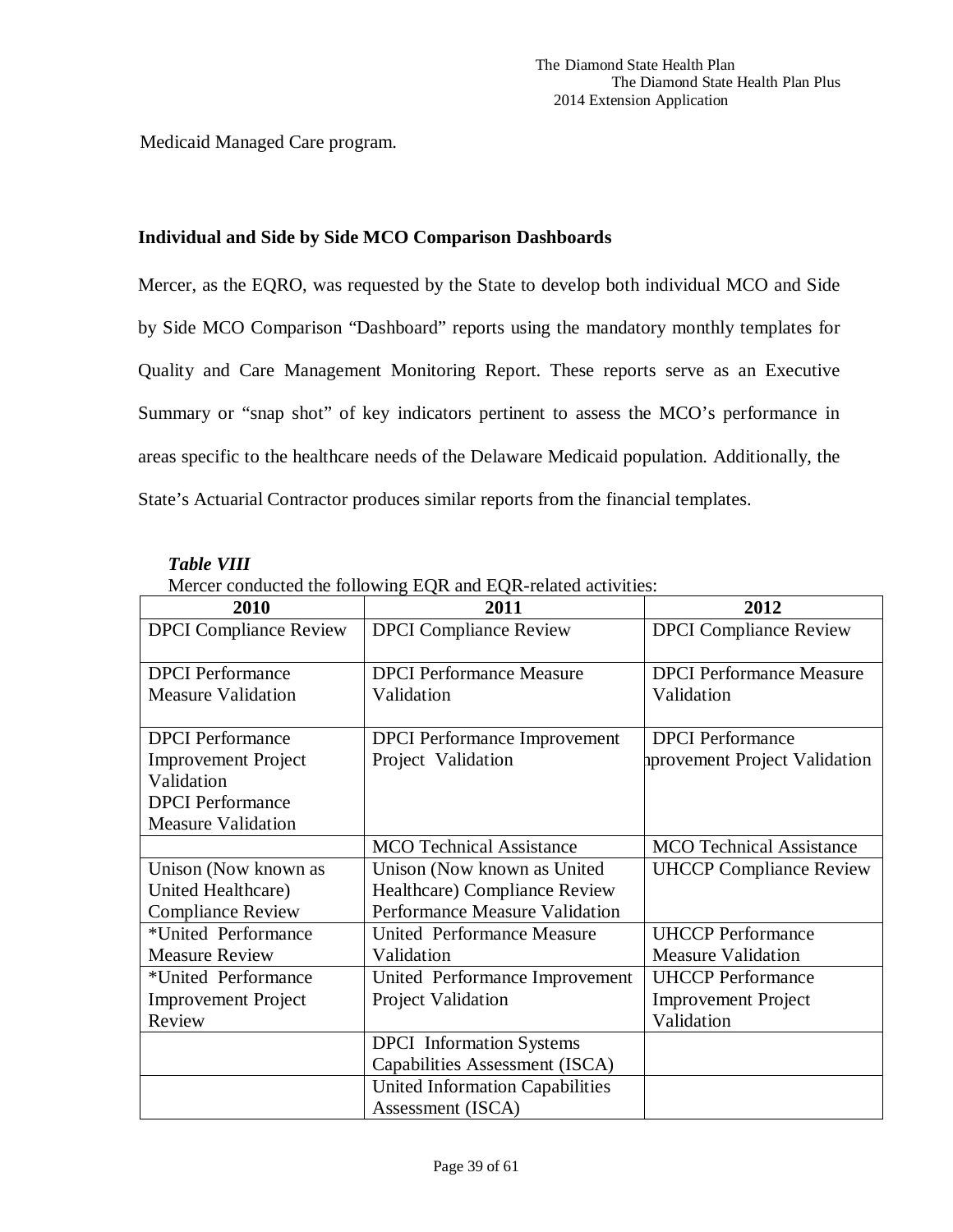| <b>MCO</b> Comparison Reports: | <b>MCO</b> Comparison Reports: |
|--------------------------------|--------------------------------|
| Quality & Care Management      | Quality & Care Management      |
| <b>Performance Metrics</b>     | <b>Performance Metrics</b>     |

\*2008 was the Baseline Line Year for Unison which became known as United Healthcare Plan in 2010.

To complete the EQR process, Federal Regulations for Medicaid Managed Care and Department of Health and Human Services Centers for Medicare & Medicaid Services (CMS) EQR Activity protocols were applied as well as State specific regulations, standards and requirements communicated to the MCO through its contract/Request for Proposal. EQR Technical Reports address detailed results of all processes reviewed. Corrective action processes are implemented for any areas not achieving full compliance and are monitored by the State and reviewed by the EQRO during the compliance cycle. EQR results and Technical Reports are integrated through the QII Task Force and the MMDS Unit. This information is used to identify potential areas of improvement or additional study.

2012 External Quality Review Summary of Findings

### UHCCP Strengths

- Successfully implemented DE's managed long term care (MLTC) program, DSHP Plus on April 1, 2012.
- With hiring , added a more robust compliment of senior staff to oversee the plan's business operations.
- Implemented CM model of targeting members based on risk for adverse medical outcomes. Comprehensive assessments which provide the care manager with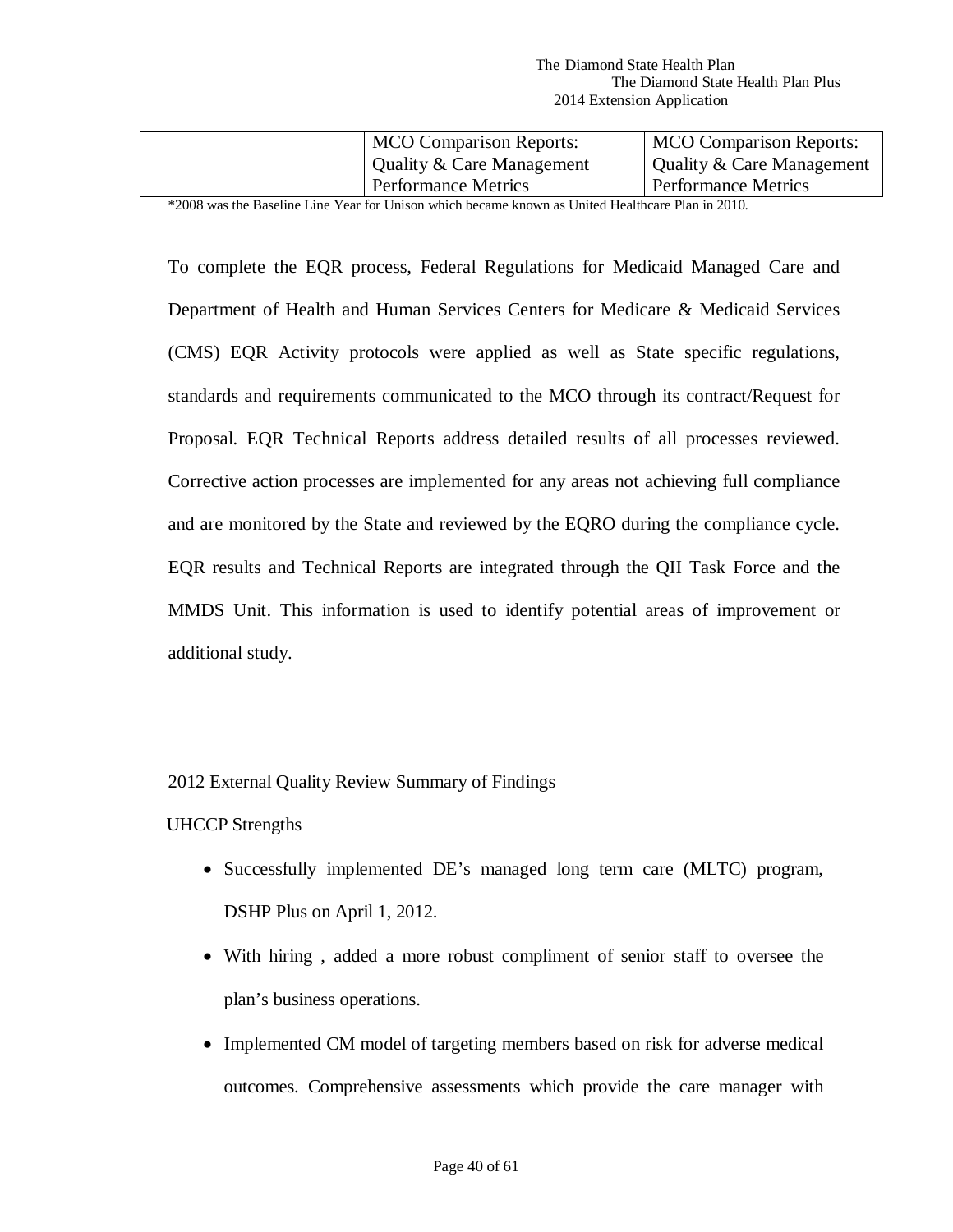information to build an individualized plan of care with the member

- DSHP Plus PIPs demonstrated an excellent understanding of the LTC population. Study topics relevant, well defined and clearly documented.
- UHCCP made improvements to the grievance process using a member –centric approach including member outreach activities.
- Compliance with Program Integrity Requirements

## UHCCP Opportunities

- Building processes and mechanisms to stabilize senior level staffing and ensure continuity of business operations.
- Improvement in consistency in case file documentation of care coordination and outreach.
- Development of a more robust quantitative analysis of the measure eligible populations and ongoing qualitative analysis of interim measure results.
- Development of a more timely information systems solutions and implementation of updates to claims processing. Closure of communication and coordination gaps within the grievance system.

## DPCI Strengths

- Successfully implemented DE's managed long term care program, DSHP Plus on April 1, 2012.
- Stable and dedicated senior leadership team with demonstrated commitment to integrity, excellence, inspiration.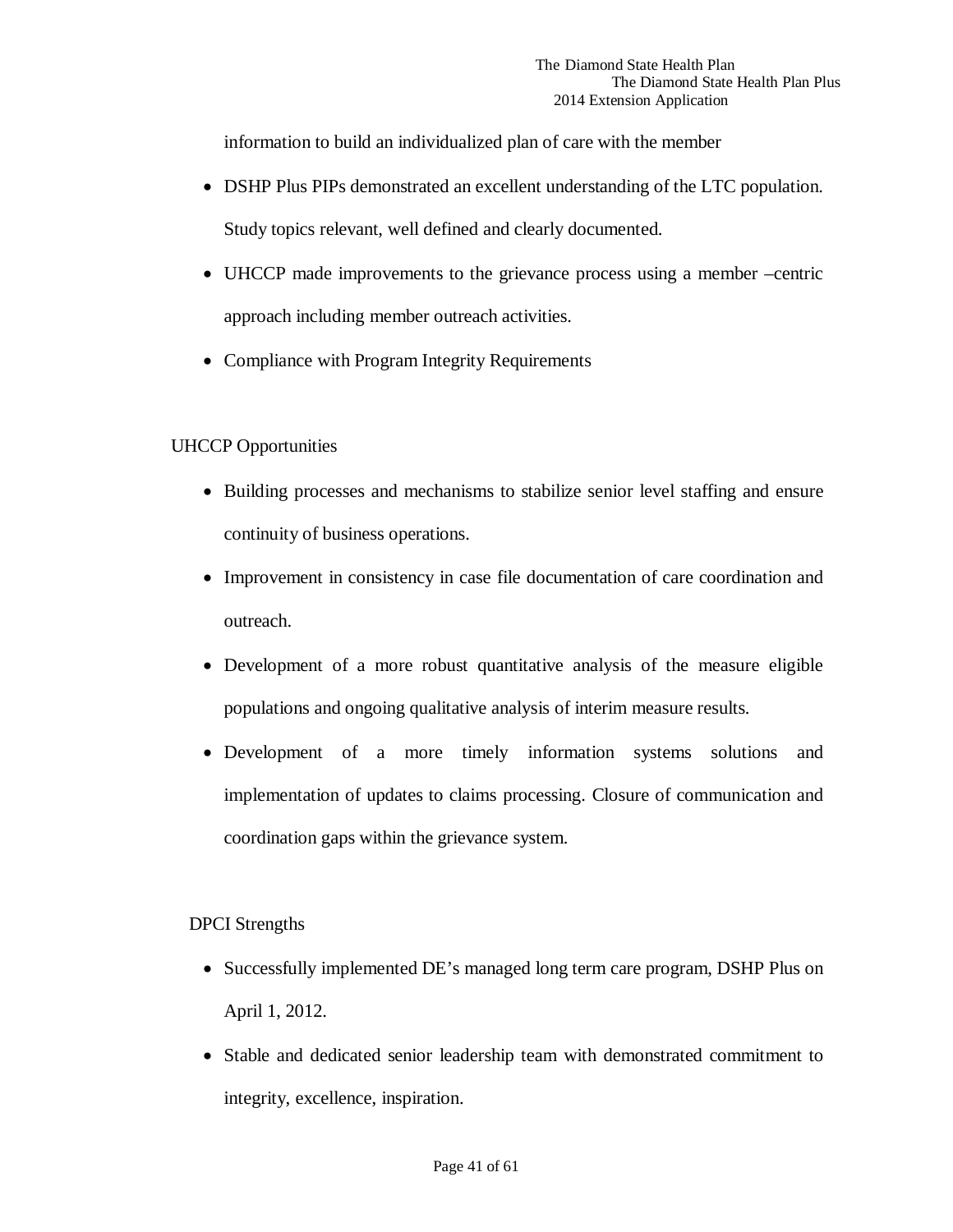- Strong partnership with and engagement with the provider community.
- Upgraded clinical platform to include additional disease specific assessments
- Improvements to the grievance process using a more member-centric approach.
- Improved documentation of provider selection processes.

### DCPI Opportunities

- Timely implementation of interventions as well as critical evaluation and analysis of existing interventions.
- Maintain efforts with past corrective action.
- Sufficient training on new system for grievance processing.
- Supplemental education to providers on the appeal process

### **EQR Review Summary 2012** *Table IX*

|                                    | <b>UHCCP</b>                                                                                                                                                                                                                                                        | <b>DPCI</b>                                                                                                                                                                                                                                                                                                                                 |
|------------------------------------|---------------------------------------------------------------------------------------------------------------------------------------------------------------------------------------------------------------------------------------------------------------------|---------------------------------------------------------------------------------------------------------------------------------------------------------------------------------------------------------------------------------------------------------------------------------------------------------------------------------------------|
| <b>Program</b><br><b>Integrity</b> | <b>Compliant with regulations</b>                                                                                                                                                                                                                                   | <b>Compliant with regulations</b>                                                                                                                                                                                                                                                                                                           |
| <b>PIPs</b>                        | <b>Maternity Care and outcomes:</b><br>Decline in outcomes for all four<br>measures. Need for a critical<br>assessment of interventions and an<br>evaluation of the existing CM<br>approach to improve outcomes<br>and increase validity of PIPs year<br>over year. | <b>Prenatal /postpartum care:</b><br>Lack of data from Department of<br>Vital Stats; results for 2011 could<br>not be calculated for the two non-<br>HEDIS measures: NICU and low<br>birth weight. No statistically sig<br>quantifiable improvements in<br>outcomes documented.<br>Interventions passive. Needs<br>robust barrier analysis. |
|                                    | <b>Reduction of Emergency</b>                                                                                                                                                                                                                                       | <b>Reduction of Emergency</b><br><b>Department Utilization: ED</b><br>utilization up but incidence of                                                                                                                                                                                                                                       |
|                                    | <b>Department Utilization:</b>                                                                                                                                                                                                                                      | inappropriate utilization of the                                                                                                                                                                                                                                                                                                            |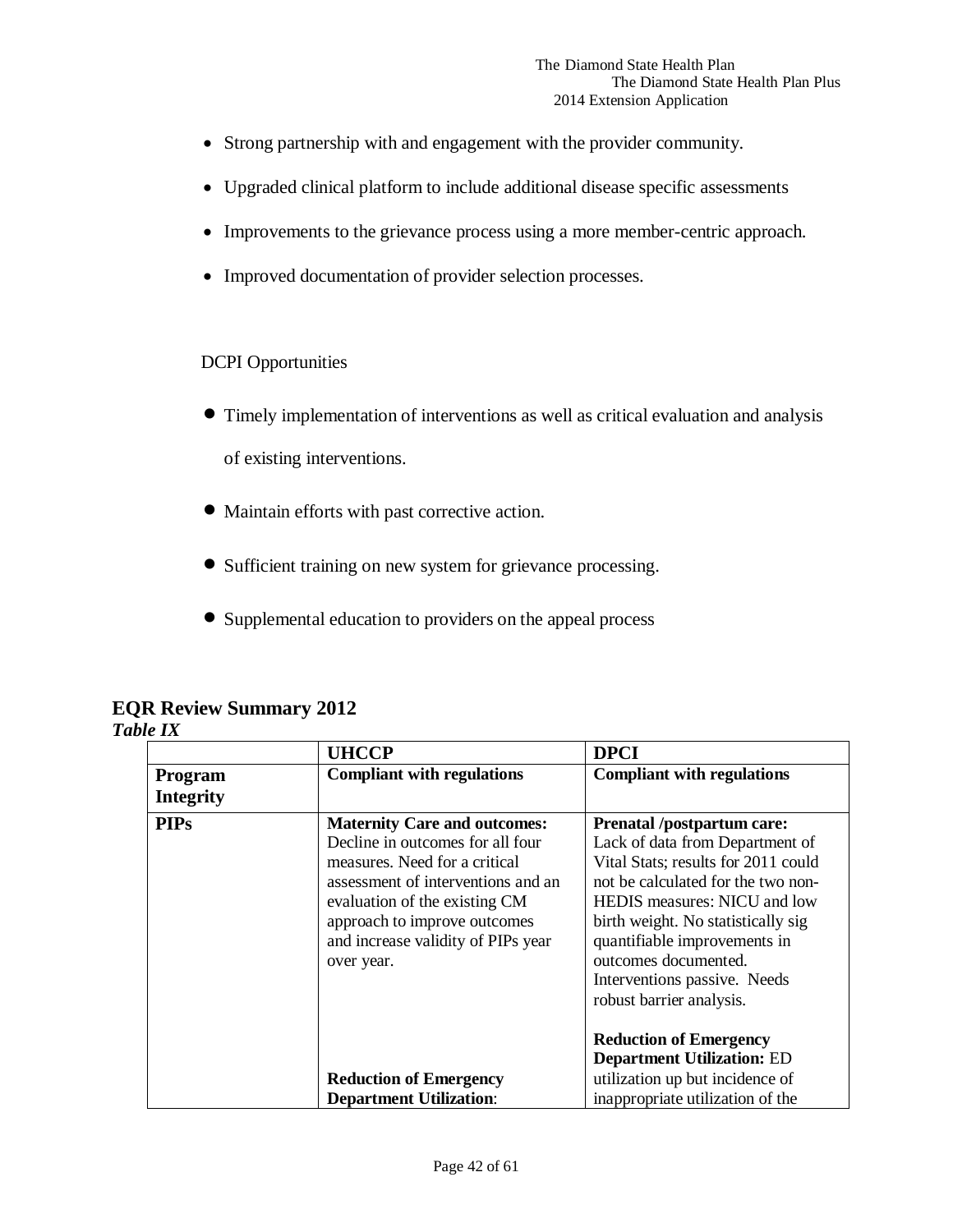|                         | Year over year results of the                   | ED deceased in this third measure   |  |  |
|-------------------------|-------------------------------------------------|-------------------------------------|--|--|
|                         | overall ER department utilization               | phase. Good discussion around       |  |  |
|                         | improved. Identified dental access              | dental access. Needs to identify    |  |  |
|                         | as a potential driver in ER                     | community alternatives for          |  |  |
| utilization, Additional |                                                 | services not part of benefit plan.  |  |  |
|                         | interventions need to be                        |                                     |  |  |
|                         | developed.                                      | Asthma Care: Second year of         |  |  |
|                         | Lead Screening: Rate of                         | measurement with improvement        |  |  |
|                         | screening decreased from re-                    | in percent of members age 5 to 11   |  |  |
|                         | measurement year two (2010).                    | with an ED visit. All other         |  |  |
|                         | Need to identify more robust and                | measures show poorer                |  |  |
|                         | aggressive interventions to                     | performance. Initial re-            |  |  |
|                         | address all defined barriers at the             | measurement period results          |  |  |
|                         | member, provider, and plan level.               | encouraging and demonstrate         |  |  |
|                         | Need to report PIP results based                | improvements from baseline          |  |  |
|                         | on combined Medicaid/CHIP                       | measurement.                        |  |  |
|                         | population.                                     |                                     |  |  |
|                         |                                                 |                                     |  |  |
|                         |                                                 |                                     |  |  |
| <b>Performance</b>      | Lead Screening: Fully compliant                 | Lead Screening: Fully compliant     |  |  |
|                         | <b>Comprehensive Diabetes Care:</b>             | <b>Comprehensive Diabetes Care:</b> |  |  |
| <b>Measures</b>         | Fully compliant                                 | Fully compliant                     |  |  |
| <b>Validation</b>       | <b>Antidepressant Med</b>                       | <b>Antidepressant Med</b>           |  |  |
|                         | <b>Management:</b> Fully compliant              | <b>Management:</b> Fully compliant  |  |  |
|                         | <b>URI</b> (Appropriate Treatment               | <b>URI:</b> Fully compliant         |  |  |
|                         | for Children: Fully compliant                   |                                     |  |  |
|                         | <b>Mental Health Utilization: Fully</b>         |                                     |  |  |
|                         |                                                 |                                     |  |  |
|                         | compliant<br><b>Ambulatory Care: ED visits:</b> | <b>Mental Health Utilization</b>    |  |  |
|                         | Fully compliant                                 |                                     |  |  |
|                         |                                                 | <b>Ambulatory Care: ED visits:</b>  |  |  |
|                         |                                                 | Fully compliant                     |  |  |
| <b>ISCA</b>             | Proper procedures in place for                  | Proper procedures in place for      |  |  |
|                         | info system testing. Partial                    | info system testing. Collection of  |  |  |
|                         | compliance in ISCA compliance                   | newborn weight via claims on        |  |  |
|                         | level: systems; Met compliance                  | target. Partial compliance in       |  |  |
|                         | with ISCA CAP compliance level.                 | ISCA compliance level; Met          |  |  |

# **Findings & Evaluation**

### **Progress toward Goal Achievement: Program Strengths and Accomplishments**

**Use of Benchmarks***:* Measures were historically calculated with Health Plan Employer Data and Information Set (HEDIS)-like specifications. Since January 2008, the selected Medicaid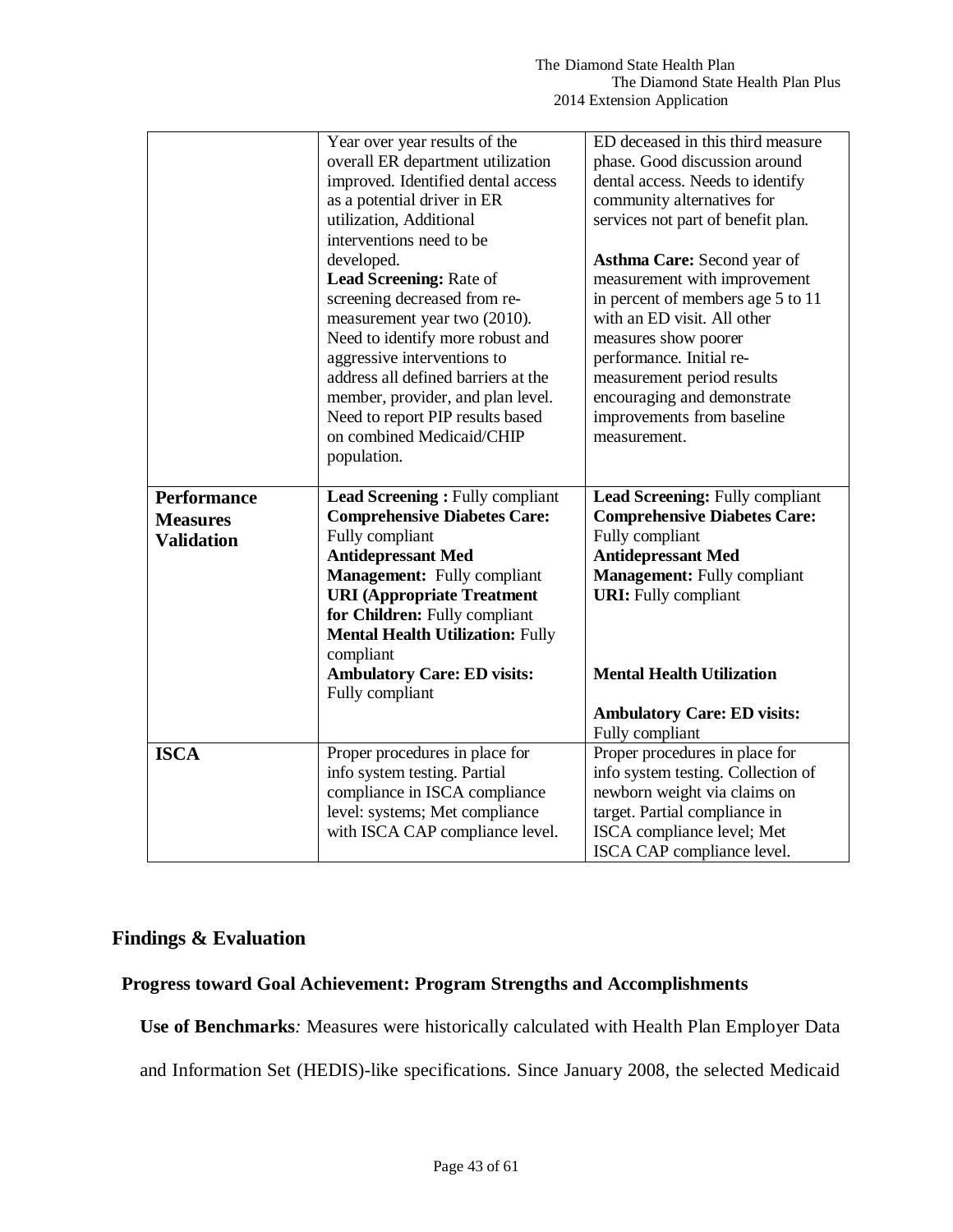performance measures were updated to change all measures to be HEDIS rather than HEDIS – like.

- Overall results reflect improvements in access across all measures and increases in screening or preventive care rates. For example, Well-Child visits in the third, fourth, fifth, and sixth years of life increased above the  $75<sup>th</sup>$  percentile for Medicaid HMOs for the period ending in 2011. Improvement noted in Adults' Access to preventive/Ambulatory Health Services for the age bands of 20-44 years and 45-64 years. There appears to be no measurable impact seen in HEDIS rates for immunizations, well visits and access in 2012, despite implementation of Healthy Living Program Incentives expansion.
- Breast and cervical cancer were still considered a high priority for the State and the intent has been to focus on prevention by increasing screening rates. These programs are coordinated with DPH and supported in part by tobacco funding. Breast cancer screening rates reflect a measurement period of one year and were collected from administrative data. Overall results from the two age bands (ages 42-51 and 52-69), while not yet above the  $75<sup>th</sup>$  percentile for Medicaid HMOs, did show a slight increase in performance combined show a slight increase in the future, consideration could be given to supplementing data collection methods by adding chart reviews. Improvement in Breast and Cervical Cancer screening seen in 2012.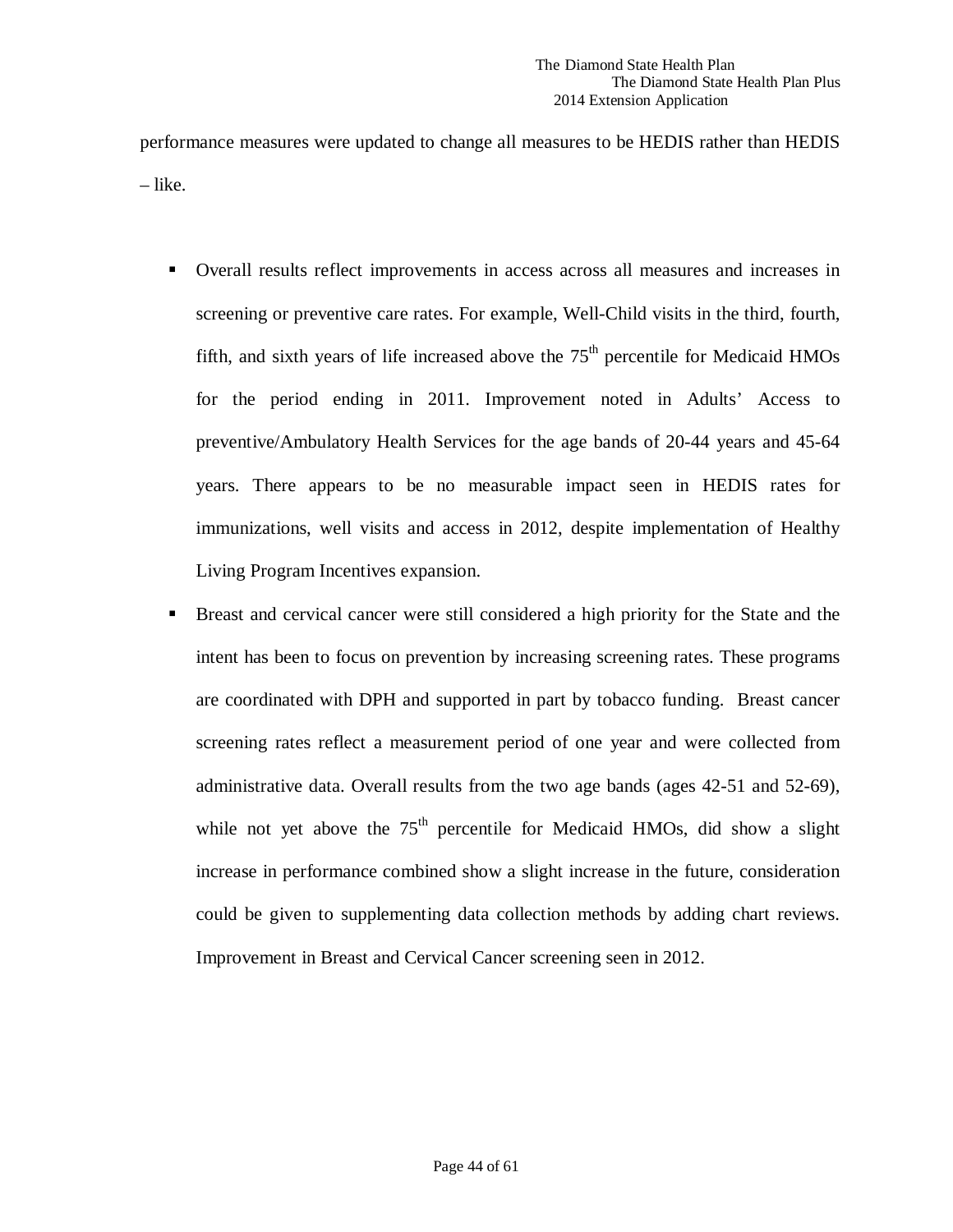- Both Plans continue to focus on Cervical cancer screening rates. Going forward, both Plans will be held accountable to focus on improving screening results as with all HEDIS measures below the  $75<sup>th</sup>$  percentile in performance.
- These rates had been stable and near the  $75<sup>th</sup>$  percentile.
- Delaware continues to have a high volume of Medicaid participants with a diagnosis of diabetes, many of which are children. There is a sustained high level of interest throughout the State focused toward improving quality of care for those with diabetes. Three measures related to diabetic care continue to be included in the metrics and are still being addressed to enhance performance improvement levels. Those measures are HbA1c screening rates, retinal exams, and lipid screenings. The MCOs are conducting ongoing activities and strategies to improve compliance within this population known for non-compliance and co-morbidity issues related to overweight and obesity. A statewide collaborative effort with the Medical Society commercial MCOs, and other State agencies like Division of Public Health have been ongoing to work on improving this area. Interventions have included implementation of a Diabetes Member Incentive Program, member and provide outreach and education, as well as partnership with the Division of Public Health Diabetes Prevention and Education Program. Antidepressant Medication Management (AMM) which measures the percentage of members with major depression who were treated with antidepressant medication and who remained on antidepressant medication treatment. This measure continues to be an area of focus. Interventions have included: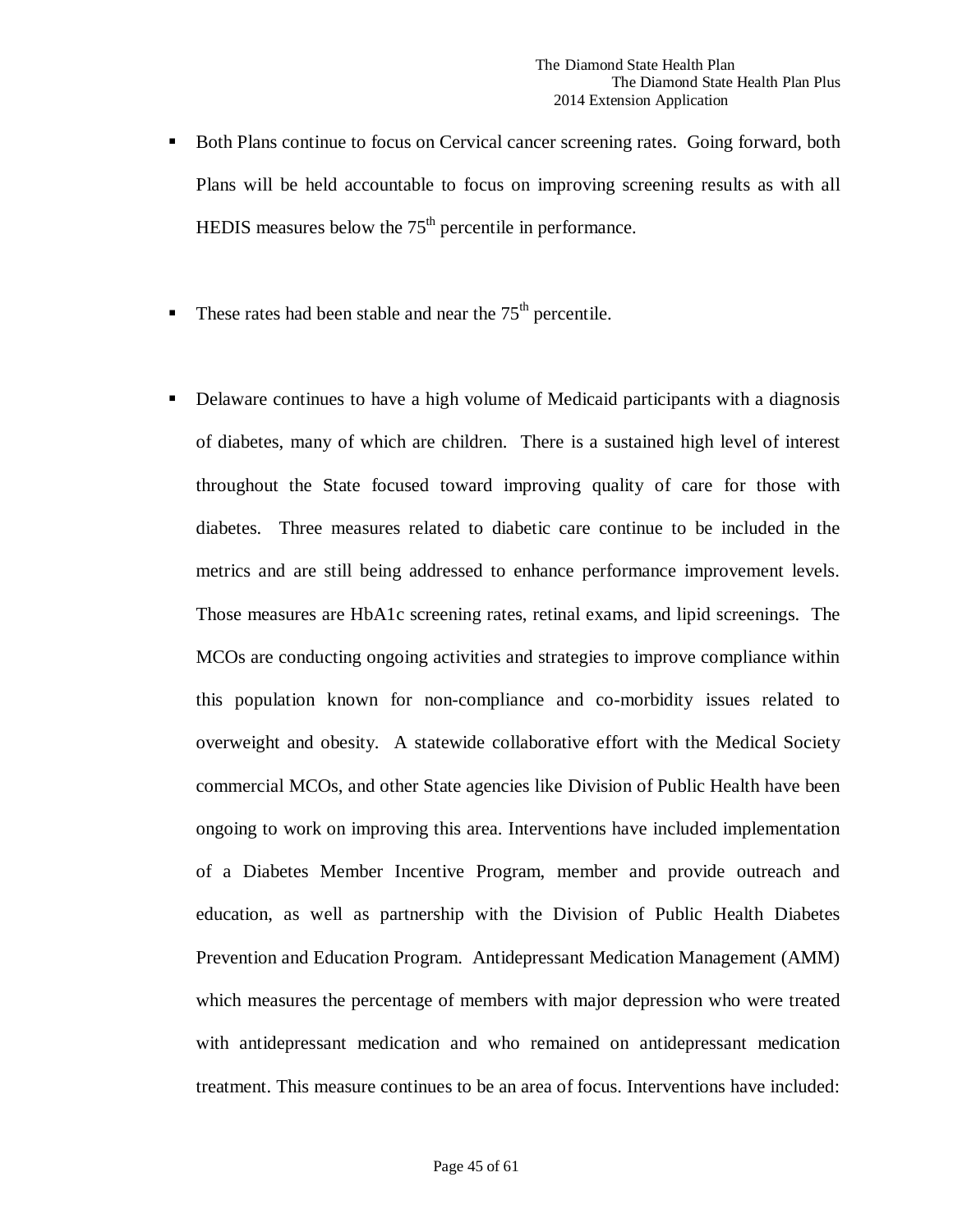Ongoing HEDIS provider Wellness Tool outreach, case management services for members hospitalized for major depression, as well as quality-intensified reviews to further analyze measure results which show marginal and not sustained improvement. Further interventions are planned to include more intense study of performance results.

- The rate of lead screening and lead levels has also demonstrated improvement.
- For the measurement period of  $2009 2012$  overall, measure performance showed slight improvement such as Appropriate Treatment for Children with Upper Respiratory Infection (URL). Diabetes Care has been identified as an area that will still require new strategies to combat the identified barriers across the spectrum for both member and providers.
- Performance Improvement Projects

Start Program, and its efforts to positively impact pregnancy and birth outcomes. The measures that result from this process will be presented to the QII Task Force and evaluated by the QA Unit. Barriers or opportunities to improve any aspects of the Mandatory PIP will be identified at that time. And DMMA in partnership with DPH and the Infant Mortality Task Force will assist in development of future next steps to improve the quality of perinatal care for Medicaid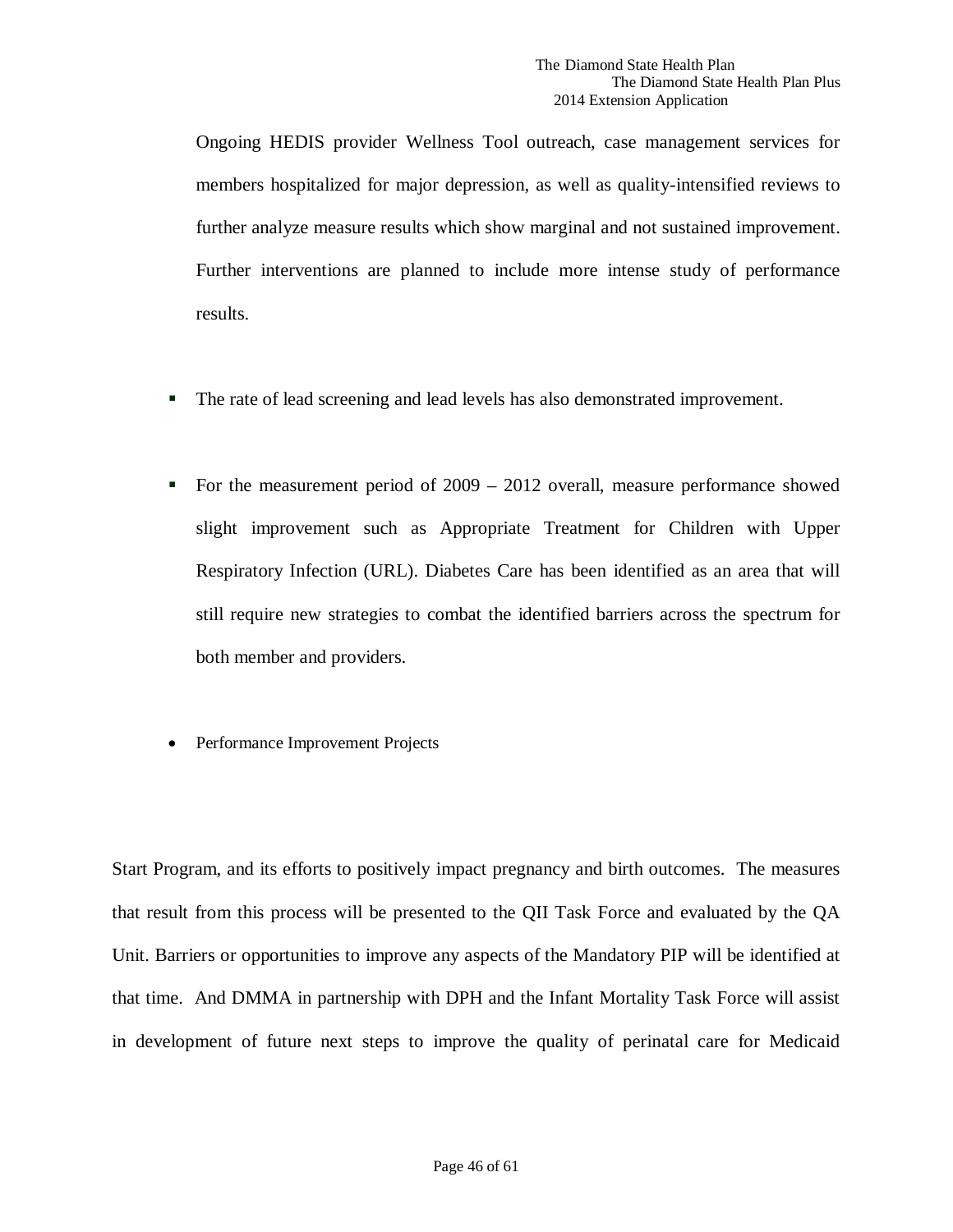participants. The Infant Mortality Task Force plans to work with the QII Task Force in analyzing and developing future opportunities.

### **Future Monitoring**

Managed Care Organization reporting requirements: Quality Care Management and Monitoring Report: QCMMR and QCMMR Plus

### **Quality Assurance**

The Quality Strategy has continued to provide the roadmap for quality assurance and quality improvement activities for improving the health outcomes of the Medicaid populations served in Delaware under this 1115 demonstration project. The specific goals identified within the strategy remain the focus going forward. Improvements have resulted in enhanced care and services Medicaid participants receive.

During the period 2009 through 2012, noticeable progress from both MCOs has been evident. It has been evident that the expertise of the corporate resources of both MCOs has made a positive impact on their local operations. Also evident is the dedication and commitment of the staff and the staff support which greatly facilitates the many tasks and activities necessary on an almost daily basis to ensure quality. The beneficiaries of this effort are the vulnerable population served as a result of this 1115 demonstration project, Delaware's Medicaid and CHIP enrollees. Efforts to successfully provide and achieve the best quality care and services possible, is the result of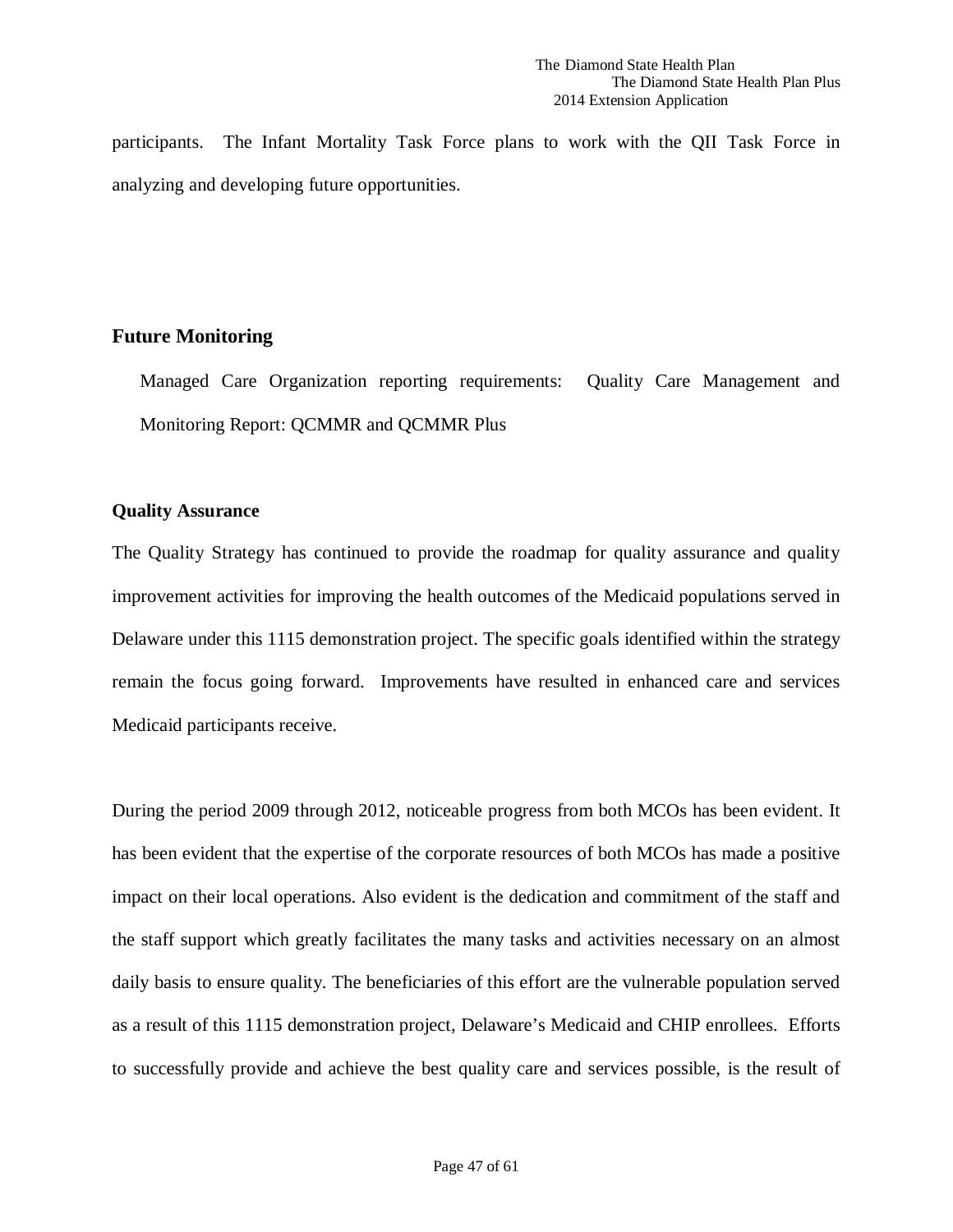much hard work and collaborative efforts in Delaware. While there is still room for improvement, efforts have been undertaken to refine the processes that have been stagnant so that more robust data review and analysis is conducted for more effective interventions and performance outcomes.

The Plans demonstrate full engagement at the senior leadership level which translates into full support of a continuous quality improvement program which continually explores efforts to improve beyond established goals for improvement and despite barriers that may be identified but challenging to overcome.

Accomplishments include, but are not limited to:

- \* Deficiency-free file review for credentialing/re-credentialing as a result of improved processing.
- \* Consistent Provider Satisfaction with associated increases in "Overall satisfaction and Loyalty" ratings of 92.4% in 2010. The 2009 rating was 90.5% for this same Plan.
- \* Significant process improvement related to the Grievance System.
- Both plans focusing on a number of interventions to improve HEDIS performance measurements. Interventions have focused on working with members to increase compliance with treatment plans; provider and member education programs, including Diabetic Education Courses offered through the Division of Public Health. Increased member outreach has been effective in providing member education.
- \* Enhanced collaborative efforts with MCOs to address performance measure and identification of interventions for improvement.
- Successful implementation of the new Managed Long Term Care Program for the Plus population in April 2012. The success included expansion of home delivered meals for this vulnerable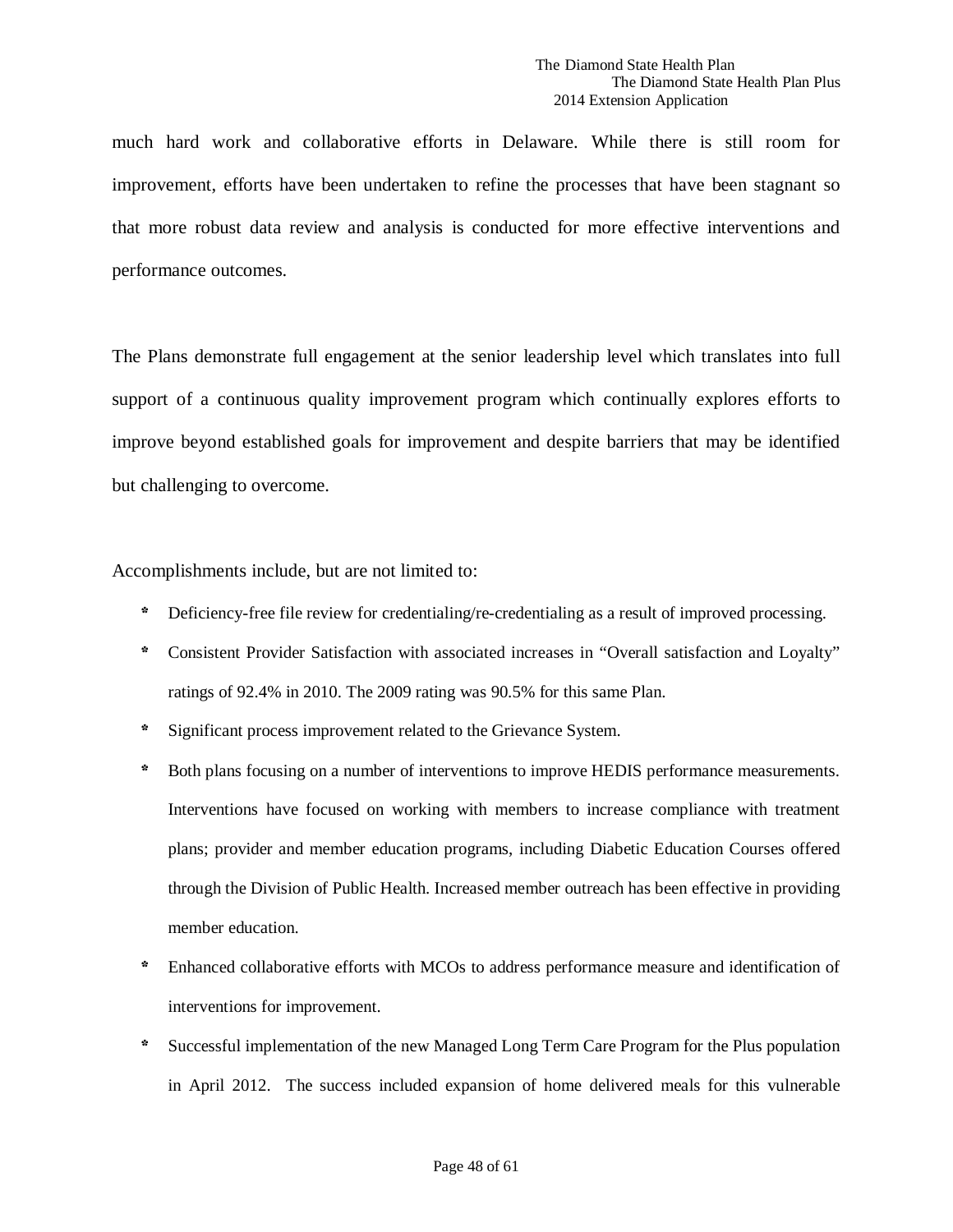population. Additional accomplishments include the provision of Behavioral Health Services as part of the program,.

- \* Successful monitoring of MCOs during the initial implementation year with joint State/MCO visits to members in the MLTC program. This monitoring has also included monitoring of member assessments/reassessments as well as MCO service plans for members.
- System enhancements result in stronger care management functions including member identifications and health assessments.
- \* Quality of Care and Services
- \* DMMA strongly believes in its ability to positively impact the quality of care and services provided to Delaware Medicaid participants. This remains another driving force behind this demonstration project. There continues to be ongoing efforts to seek out opportunities for improvement through coordination and collaboration.
- \* The selection of quality metrics has evolved over time and was influenced by multiple factors including the initial 1115 Waiver intent to improve access for children and adults, to focus on preventive care, and to improve access to care for pregnant participants to improve birth outcomes. Metrics have been selected based upon overall goals of the QMS, improvement levels and identification of additional and competing quality activities. The series of tables and metrics charts below have been updated to reflect overall quality performance goals, performance standards, and reporting requirements for the time period from 2009 to  $2011<sup>7</sup>$  $2011<sup>7</sup>$  $2011<sup>7</sup>$

<span id="page-48-0"></span>Next steps to continue the identification of barriers and opportunities to achieve ongoing improvement will include:

 <sup>7</sup> *See Table XII in Quality Improvement Tables Attachment P*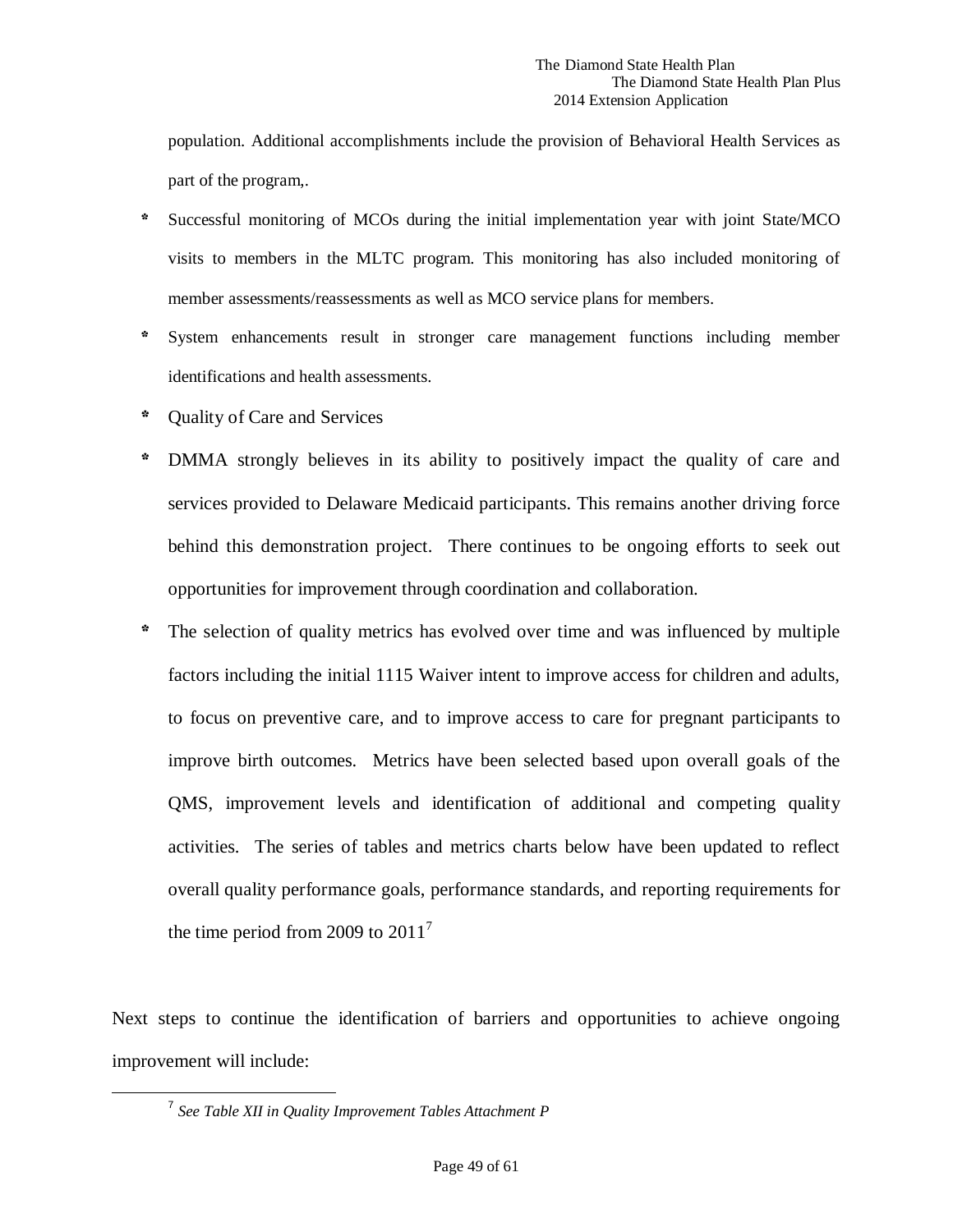- \* A comprehensive review of the current set of quality metrics and PIPs and a more robust analysis of the performance of each.
- Research more robust ways to identify and implement strategies and interventions which can be sustained over time and result in greater performance improvement..This will include full activation of an internal quality review team of subject-matter experts to monitor and review the quality data reports submitted by the MCOs with timely feedback and close monitoring of the implementation and evaluation of interventions for performance improvement.
- \* Decisions will be made to retire, continue, or expand the measures based upon Medicaid program priorities reflecting participants' health care needs.
- \* DMMA has submitted a report of the Children's Core Measures Set and is schedule to report on the Adult Core Measures Set starting in January 2014. The MCOs will be part of this reporting. .
- DMMA elected to now require two Mandatory PIPs from each MCO specific to the Managed Long Term Care population. The topics will focus on a clinical aspect (Behavioral Health) and a service aspect..
- \* Continue to expand the scope of the QII Task Force.
- \* Maintain standardized and comprehensive reporting process on quality plans and activities with a more robust tracking mechanism for ongoing evaluation and improvement.
- \* Continue QII Task Force reports to stakeholders to solicit feedback and collaboration with opportunities for improvement in quality plans in individual agencies and programs.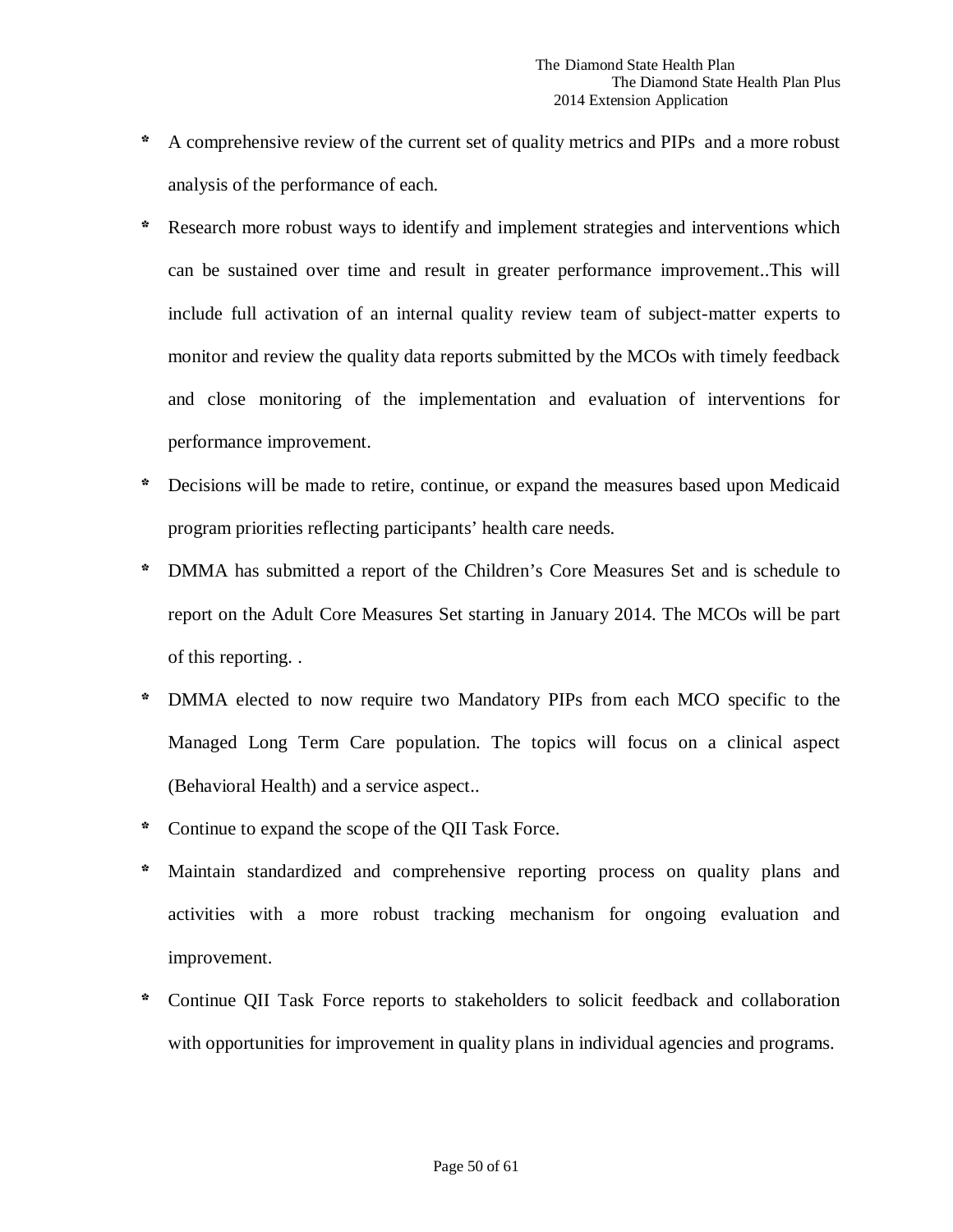- \* The QII Task Force will leverage member's resources to mentor and aid agencies in developing quality plans that meet CMS standards.
- \* Work with the MCOs in the area of Care Management. The ERQ review has assessed that both plans have an opportunity to identify strategies and enhance care plan development and engage the collaboration between the primary care provider and the specialist (including those in the behavioral health field) to work along with the case manager in providing quality care to the enrollees.

### **DSP Quality Assurance**

Quality within the DSP is managed through internal and external review mechanisms using DMMA, DSS, EQRO, and DSP providers and community resources with the goals of improving DSP service delivery and identifying and correcting quality concerns.

The DSP quality management program is under continual development to promote efficiency, integrating a more streamline plan under the current Quality Initiative Improvement (QII) Task Force (see Section IV.3. for more information on this task force).

# <span id="page-50-0"></span>Payment Methodology

Commercial Managed Care Organizations are paid on an actuarially sound per member per month capitated fee allocated to a tier system based on the complexity and medical demographics of various segments of the eligible population. Section VIII (3) contains a detailed description of this process.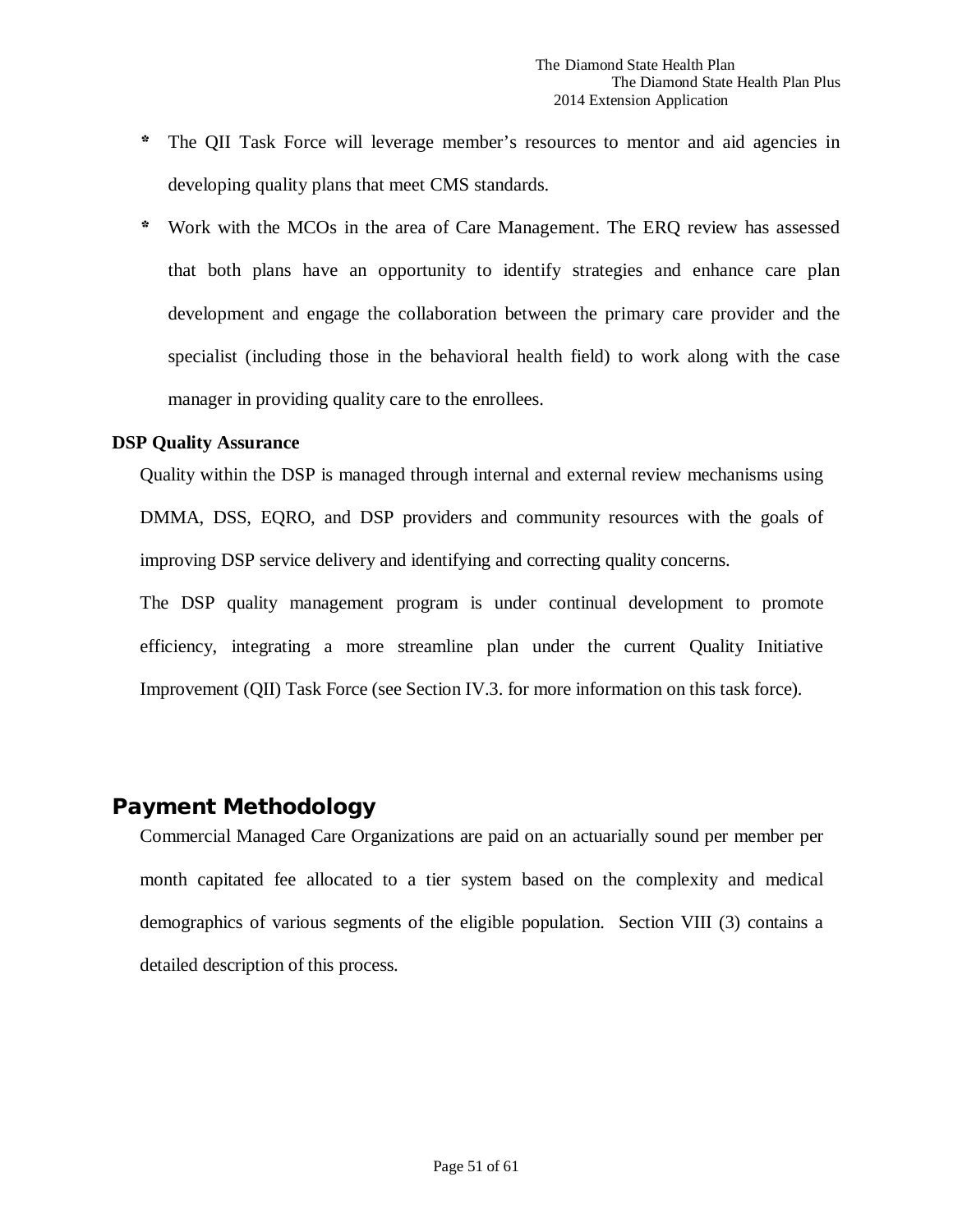# <span id="page-51-1"></span><span id="page-51-0"></span>Section VI – Diamond State Partners (DSP) Description and Purpose of DSP

The State implemented Diamond State Partners (DSP) in July 2002 as an alternative to contracting with only one commercial managed care company. This program is a State operated managed care, case management program that currently enrolls under 3,300 clients. DSP, together with two other commercial plans, currently provides the network of care for the Delaware Medicaid managed care population. CMS has approved DSP as a Fee-for-Service primary care case management program. As stated earlier, it is the plan of the State to transition clients into one of two managed care organization; effective July 1, 2014.

- Member and Provider Services for DSP are contracted out. The current contractor is Hewlett Packard (HP) Enterprise Services. The responsibilities of the contractor to provide customer service to ensure that members and providers get the information and resources they need to expedite medically necessary services.
- As part of the transition plan for clients enrolling into managed care; coordinate with DMMA staff to communicate the changes to the current DSP membership. This population has not been accustomed to open enrollment changes; awareness training will be provided by the DMMA staff to HP to assist in ensuring that clients have a smooth transition into the new managed care organization of their choice.

### **1. Payment Methodology**

DSP is a fee-for-service reimbursement program based on DMAP reimbursement rates.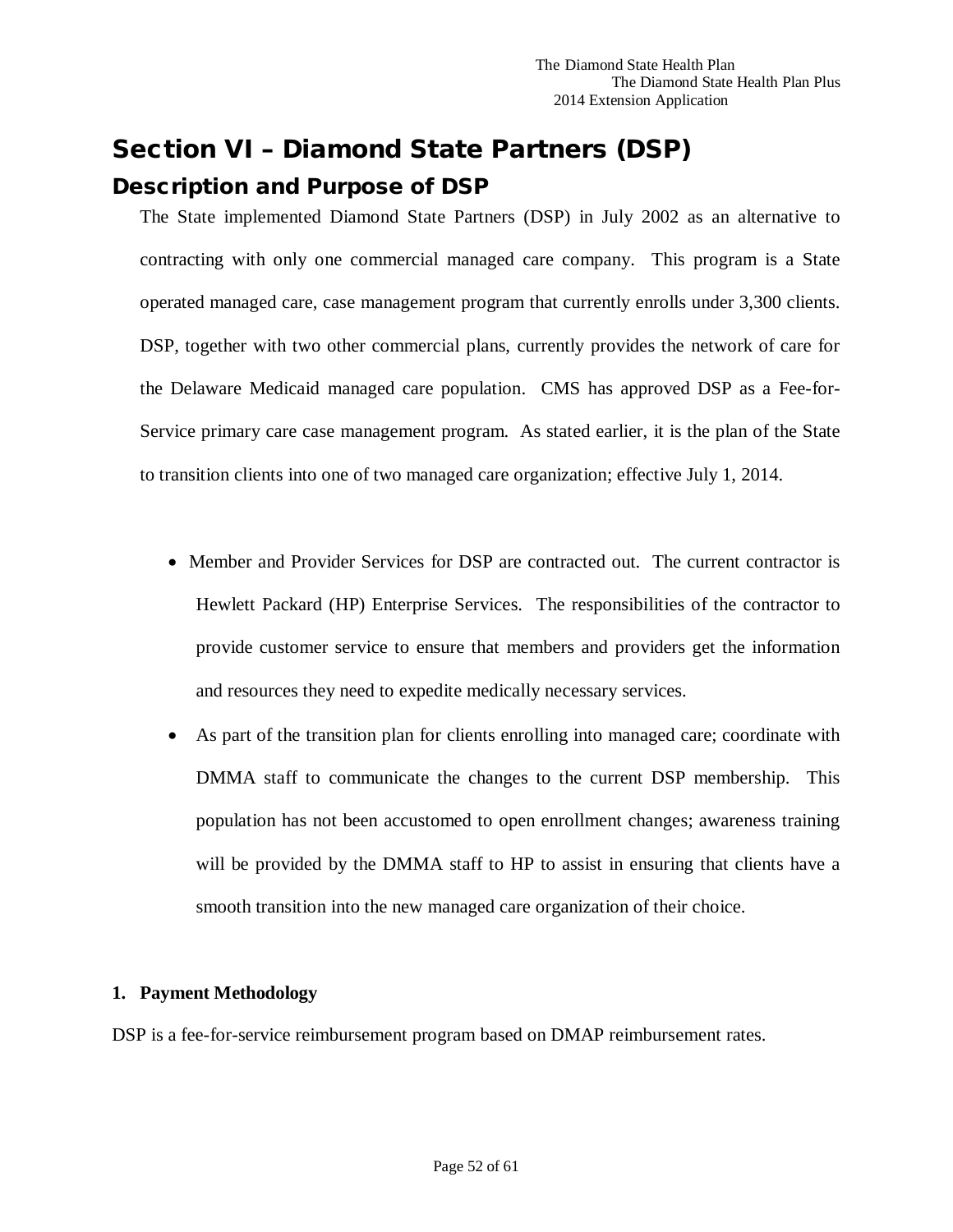# <span id="page-52-0"></span>Section VII – Plan Comparisons EQRO report comparing UHC and DPCI

The commercial Managed Care Organizations (MCOs) and Diamond State Partners (DSP) are

very different delivery systems and, in general, are not comparable.

Chart VI.1 shows that both the MCO's and DSP are meeting and exceeding their goals in speed of answering calls from members.





Chart VI.3 shows a comparison of the distribution of cases for 2012 in both the DSP and DPCI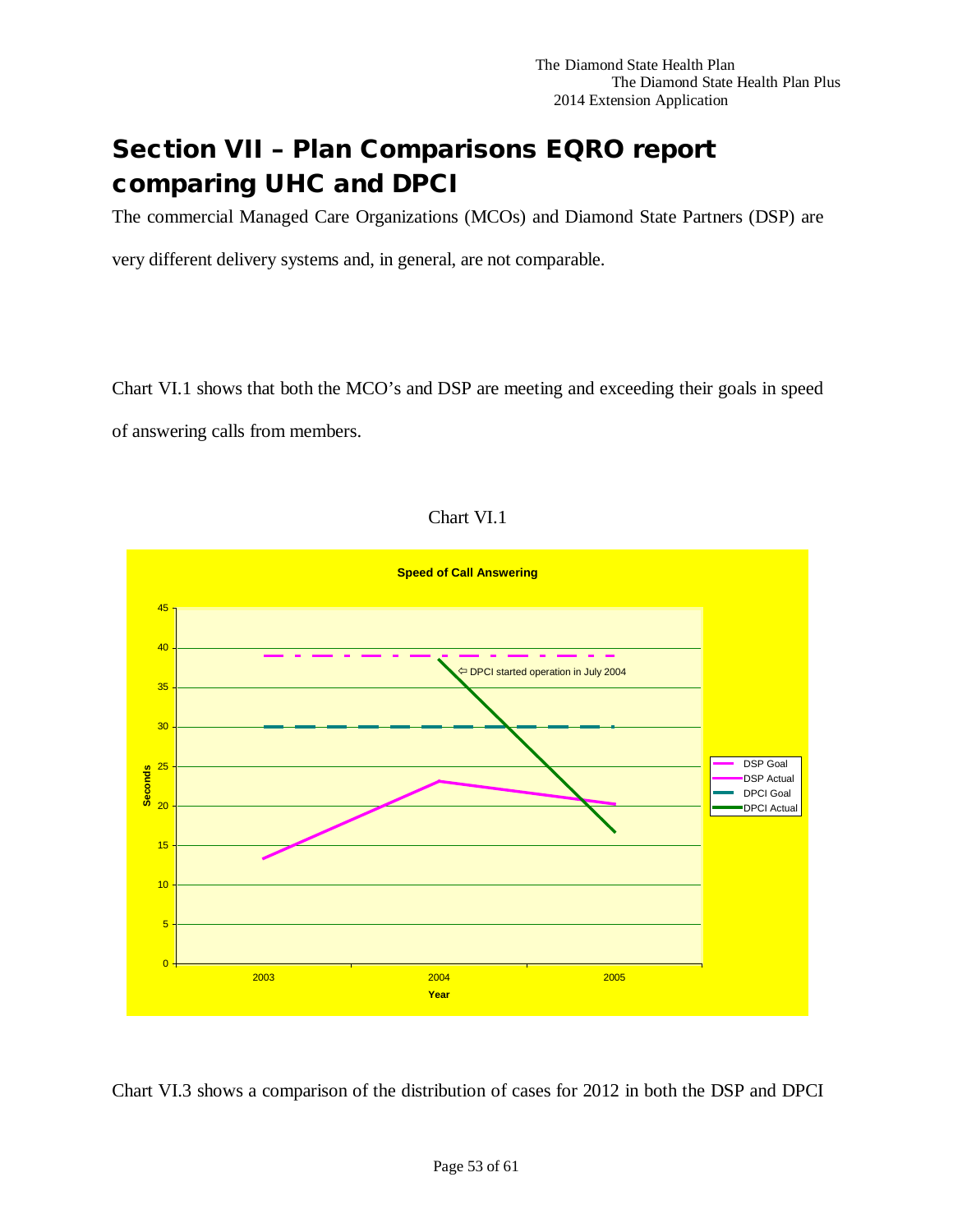plans.

Chart VI.3.

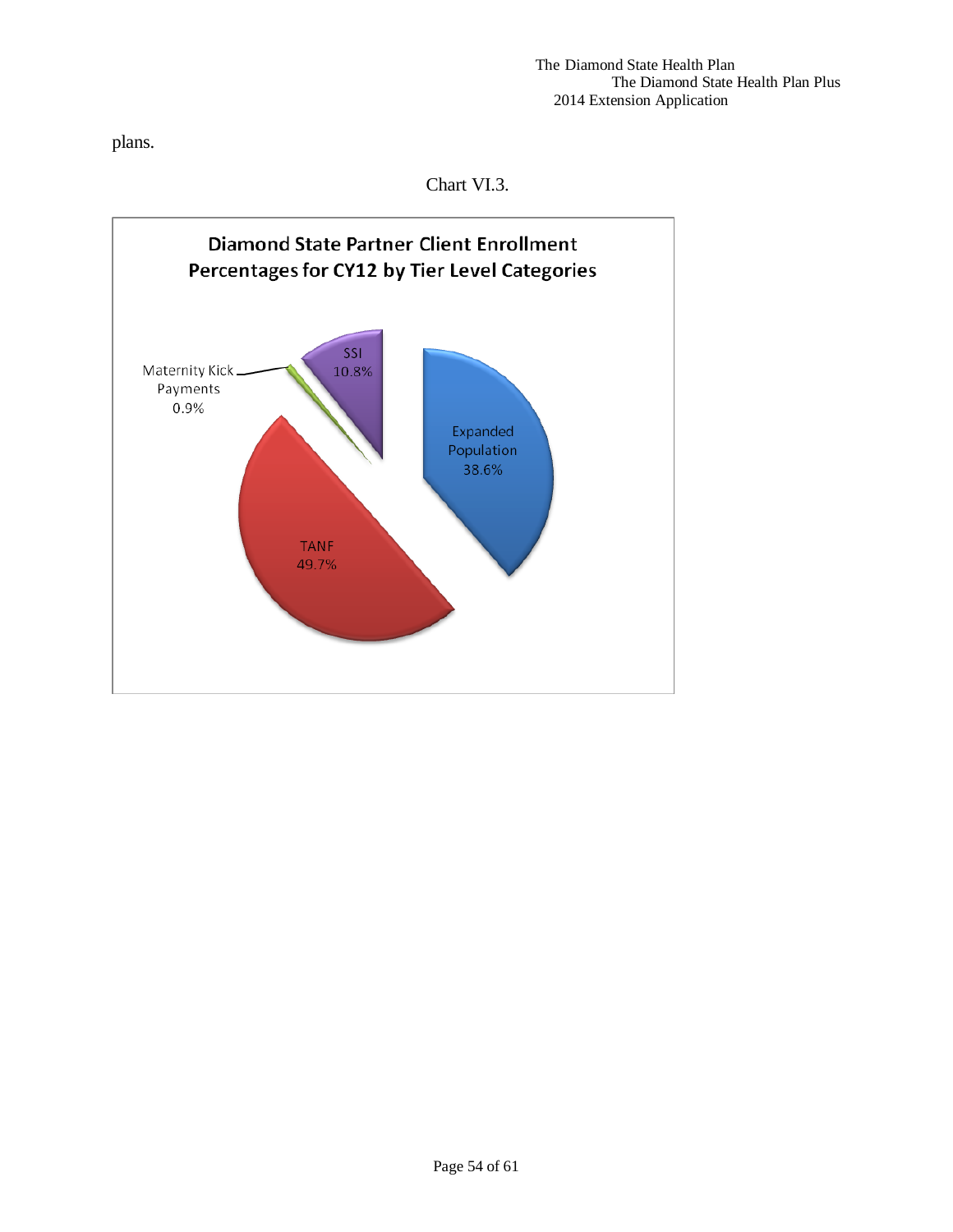

## **Table 1**

| 2010      |            |             |               |                                   |  |
|-----------|------------|-------------|---------------|-----------------------------------|--|
|           | <b>DSP</b> | <b>DPCI</b> | <b>Unison</b> | <b>Total</b><br><b>Enrollment</b> |  |
| January   | 7,863      | 82,637      | 42,693        | 133,193                           |  |
| February  | 7,822      | 82,926      | 42,911        | 133,659                           |  |
| March     | 7,699      | 82,763      | 42,650        | 133,112                           |  |
| April     | 7,820      | 84,550      | 43,927        | 136,297                           |  |
| May       | 7,797      | 85,606      | 44,646        | 138,049                           |  |
| June      | 7,847      | 86,689      | 45,031        | 139,567                           |  |
| July      | 7,429      | 88,201      | 45,591        | 141,221                           |  |
| August    | 7,367      | 89,803      | 46,641        | 143,811                           |  |
| September |            |             |               |                                   |  |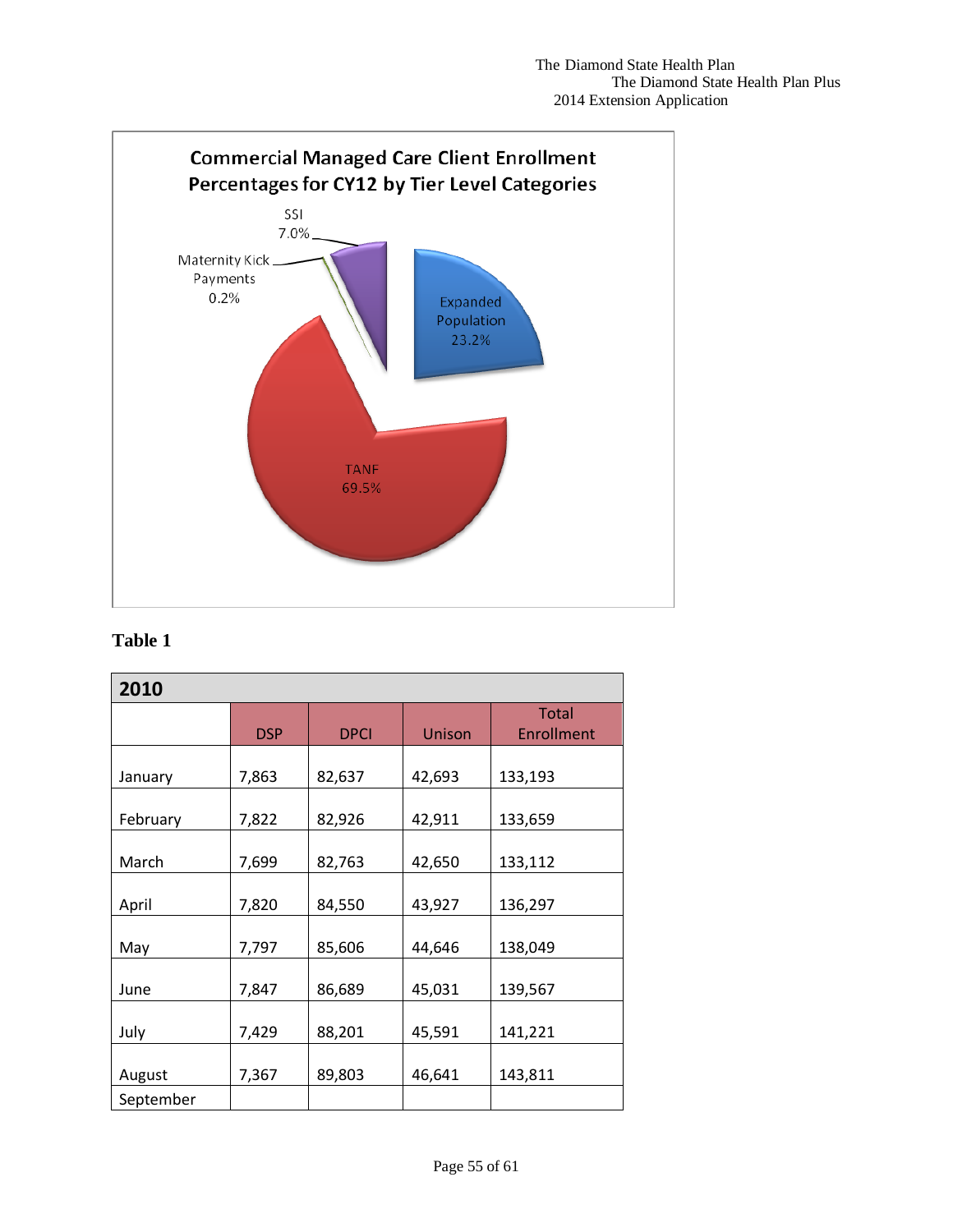### The Diamond State Health Plan The Diamond State Health Plan Plus 2014 Extension Application

|          | 7,414 | 90,975 | 47,116 | 145,505 |
|----------|-------|--------|--------|---------|
|          |       |        |        |         |
| October  | 7,432 | 93,309 | 48,714 | 149,455 |
|          |       |        |        |         |
| November | 7,500 | 94,806 | 49,671 | 151,977 |
|          |       |        |        |         |
| December | 7,535 | 95,689 | 50,267 | 153,491 |

# **Table 2**

| 2011      |            |             |        |                   |  |  |  |
|-----------|------------|-------------|--------|-------------------|--|--|--|
|           |            |             |        | <b>Total</b>      |  |  |  |
|           | <b>DSP</b> | <b>DPCI</b> | Unison | <b>Enrollment</b> |  |  |  |
| January   | 7,489      | 95,832      | 51,045 | 154,366           |  |  |  |
| February  | 7,528      | 97,055      | 51,153 | 155,736           |  |  |  |
| March     | 7,466      | 96,882      | 50,797 | 155,145           |  |  |  |
| April     | 7,332      | 97,084      | 50,989 | 155,405           |  |  |  |
| May       | 7,214      | 97,020      | 50,956 | 155,190           |  |  |  |
| June      | 7,050      | 97,351      | 50,936 | 155,337           |  |  |  |
| July      | 6,140      | 98,027      | 51,081 | 155,248           |  |  |  |
| August    | 5,828      | 99,027      | 51,846 | 156,701           |  |  |  |
| September | 5,590      | 100,128     | 53,063 | 158,781           |  |  |  |
| October   | 5,402      | 101,293     | 54,029 | 160,724           |  |  |  |
| November  | 5,238      | 101,791     | 54,736 | 161,765           |  |  |  |
| December  | 5,040      | 102,914     | 55,485 | 163,439           |  |  |  |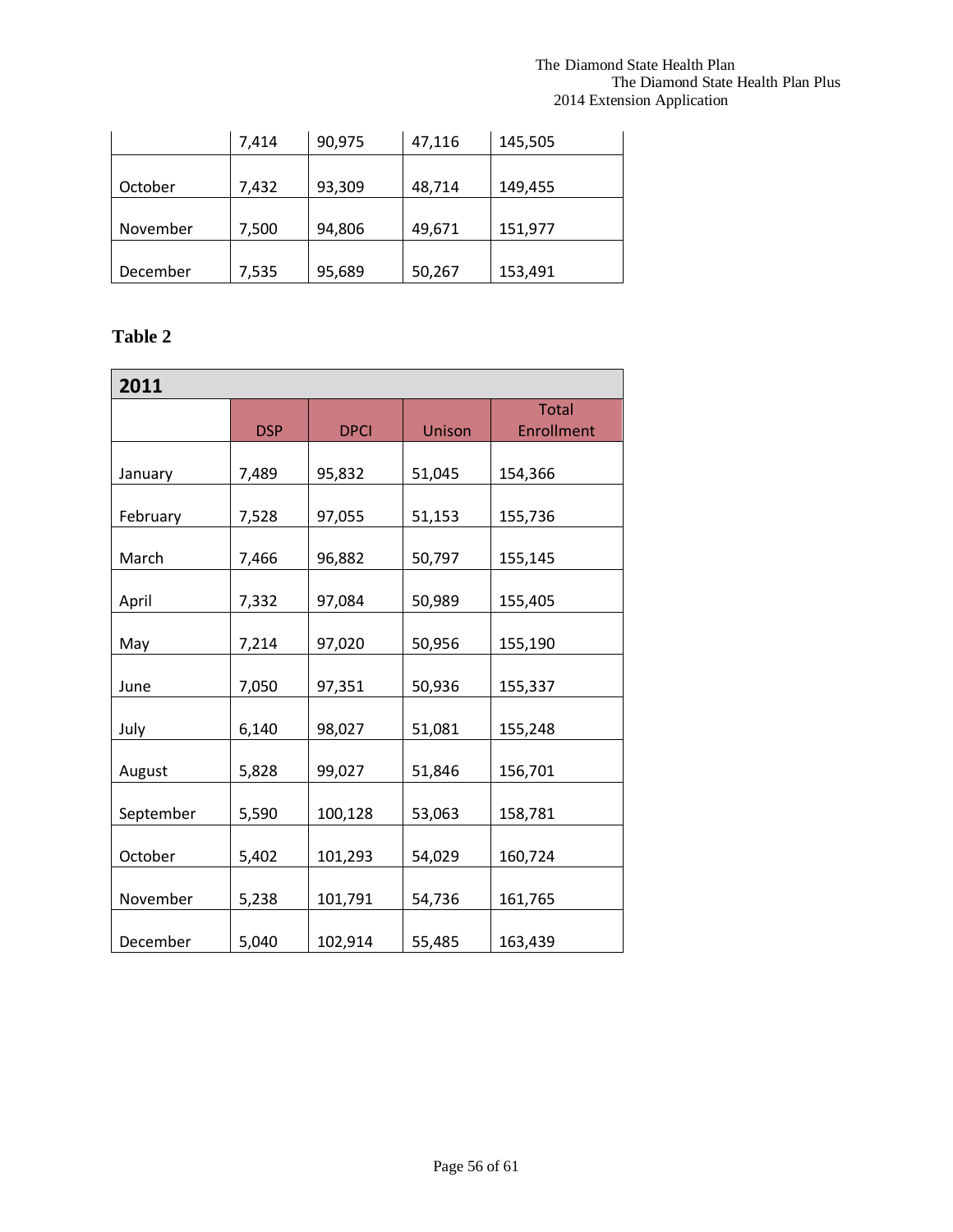# **Table 3**

| 2012      |            |             |        |                            |  |  |
|-----------|------------|-------------|--------|----------------------------|--|--|
|           | <b>DSP</b> | <b>DPCI</b> | Unison | <b>Total</b><br>Enrollment |  |  |
| January   | 4,852      | 103,490     | 55,935 | 164,277                    |  |  |
| February  | 4,741      | 103,434     | 55,996 | 164,171                    |  |  |
| March     | 4,529      | 103,803     | 56,314 | 164,646                    |  |  |
| April     | 4,284      | 109,097     | 60,824 | 174,205                    |  |  |
| May       | 4,140      | 109,490     | 60,711 | 174,341                    |  |  |
| June      | 3,892      | 109,755     | 60,833 | 174,480                    |  |  |
| July      | 3,492      | 109,851     | 60,520 | 173,863                    |  |  |
| August    | 3,316      | 110,613     | 60,837 | 174,766                    |  |  |
| September | 3,191      | 110,961     | 61,181 | 175,333                    |  |  |
| October   | 3,070      | 112,200     | 61,796 | 177,066                    |  |  |
| November  | 2,977      | 112,725     | 62,129 | 177,831                    |  |  |
| December  | 2,881      | 113,129     | 62,107 | 178,117                    |  |  |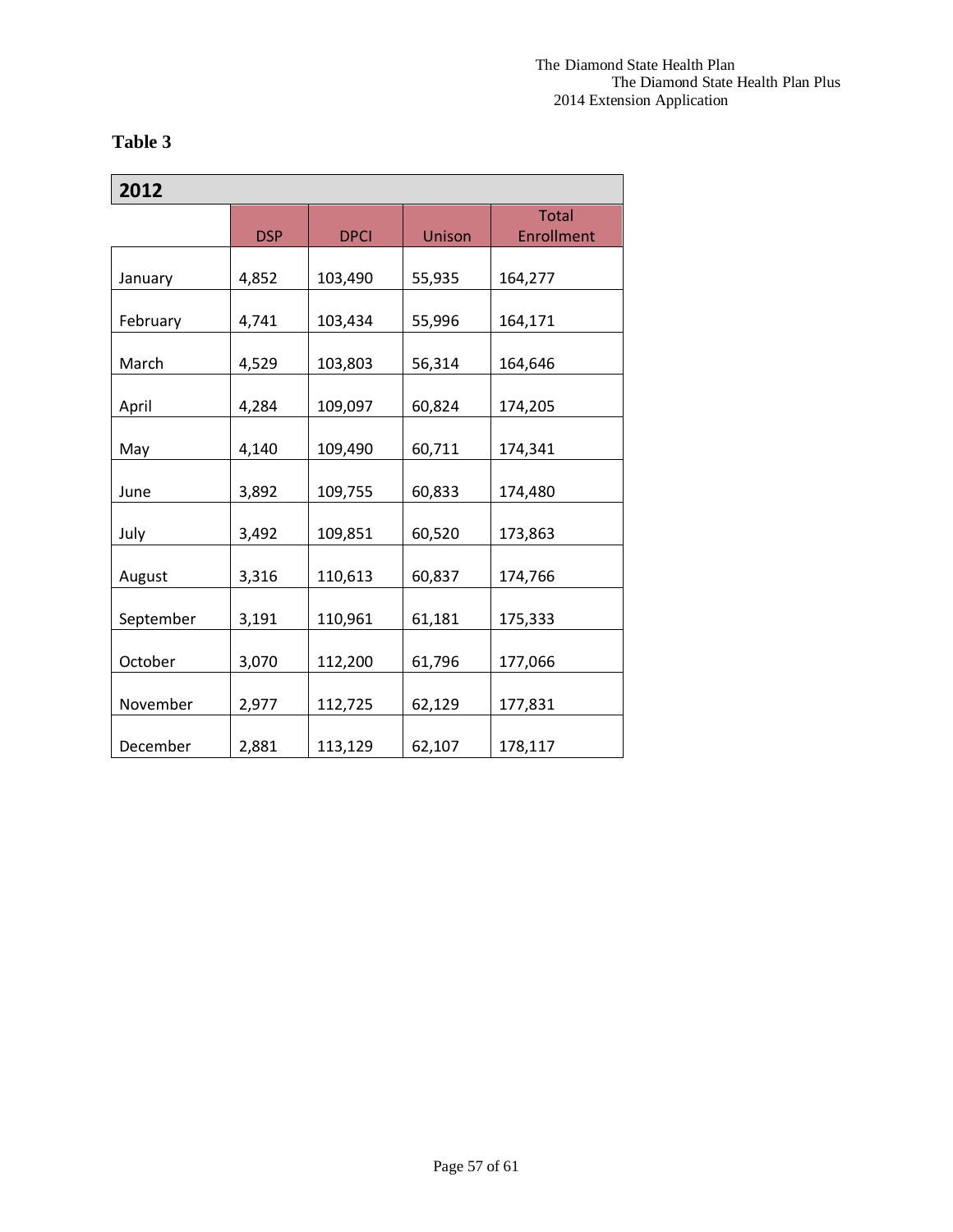# <span id="page-57-0"></span>Section VIII – DSHP and DSHP Plus Reporting and Evaluation

# <span id="page-57-1"></span>Reporting

The State's MMIS is HIPAA compatible and meets all of the criteria related to the 837 billing format. The 837 information is the minimum data set for all Encounter information. Encounter data is submitted to CMS via the MSIS tape.

The MMIS contractor (EDS) and the Project Manager at DMMA are responsible for monitoring the submitted data and ensuring that it is complete and meets all of the necessary criteria . Encounter data is monitored using the same edits and audits required of Fee-for-Service claims.

Encounter data is used by the State for rate setting and quality reporting among other reporting needs. Encounter data will continue to be submitted via the MSIS tape to CMS. The State contract with DPCI contains a shared risk arrangement. Encounter data is used to calculate this risk arrangement.

The State works with its MCOs and the EQRO to develop statistics relative to Health Care Quality Improvement. That data is submitted to CMS in the Quarterly Reports to monitor Quality Improvement. The Quality Improvement Initiative Committee (QII) meets every month to develop new performance measures for the next fiscal year.

Each report contains baseline data and comparison data based on the requirements set by the QII committee. Data is available electronically and Paper reports are also provided.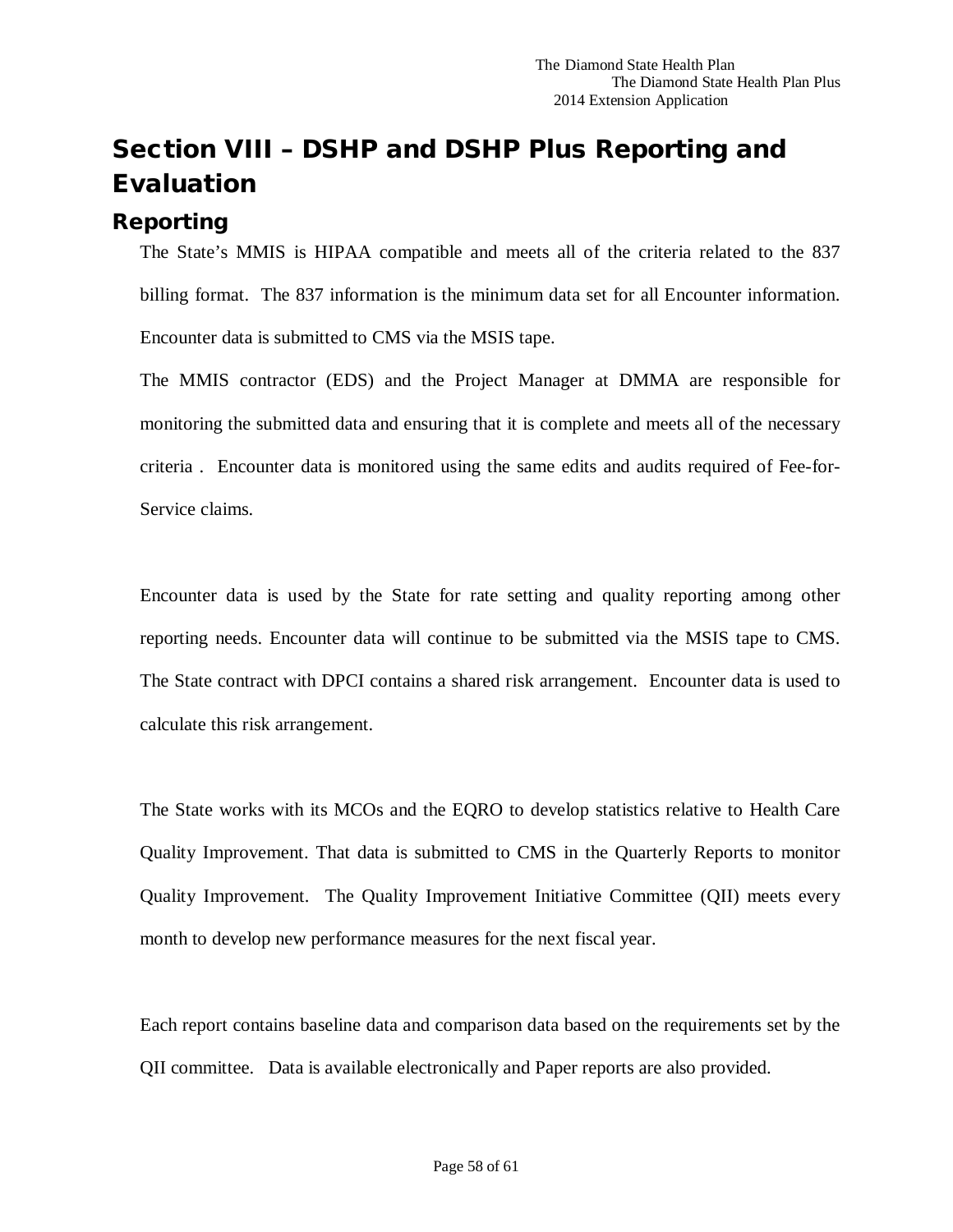Validity of encounter data is tested and demonstrated to be accurate, as is all claims data. It must meet the same requirements that claims data meets for payment. Encounters that do not meet the necessary edits and audits must be resubmitted by the MCO. Since some payment and almost all performance measures rely on the accuracy of the Encounter Data the State expects that it will be highly valid.

### **1. Evaluation**

The State has used the EQRO extensively to evaluate both the DPCI and the DSP portions of the DSHP. In this process, the entire operation of the DSHP waiver is evaluated.

 **2012:** DMMA submitted a draft evaluation design to CMS according to the Terms and Conditions of the  $2011 - 2013$  renewal application. The evaluation design is being reviewed by CMS.

# <span id="page-58-0"></span>Section IX - Conclusion

# <span id="page-58-1"></span>Health Status of Expanded Population Pre- and Post-DSHP Waiver

Prior to the implementation of the DSHP in 1996, medically uninsured individuals with incomes below 100% of the FPL received necessary medical care only when their condition reached a crisis level and they were treated on an emergency basis through the State's hospitals and clinics. This neglected population would have no choice but to decrease hours of, or cease, employment and put a strain on the resources of the State and on the ability of cooperating medical institutions to improve or ameliorate their health status. By allowing the State to add this population to a managed care program through this DSHP 1115 Waiver, this population, for the first time in many instances, has access to preventive health care and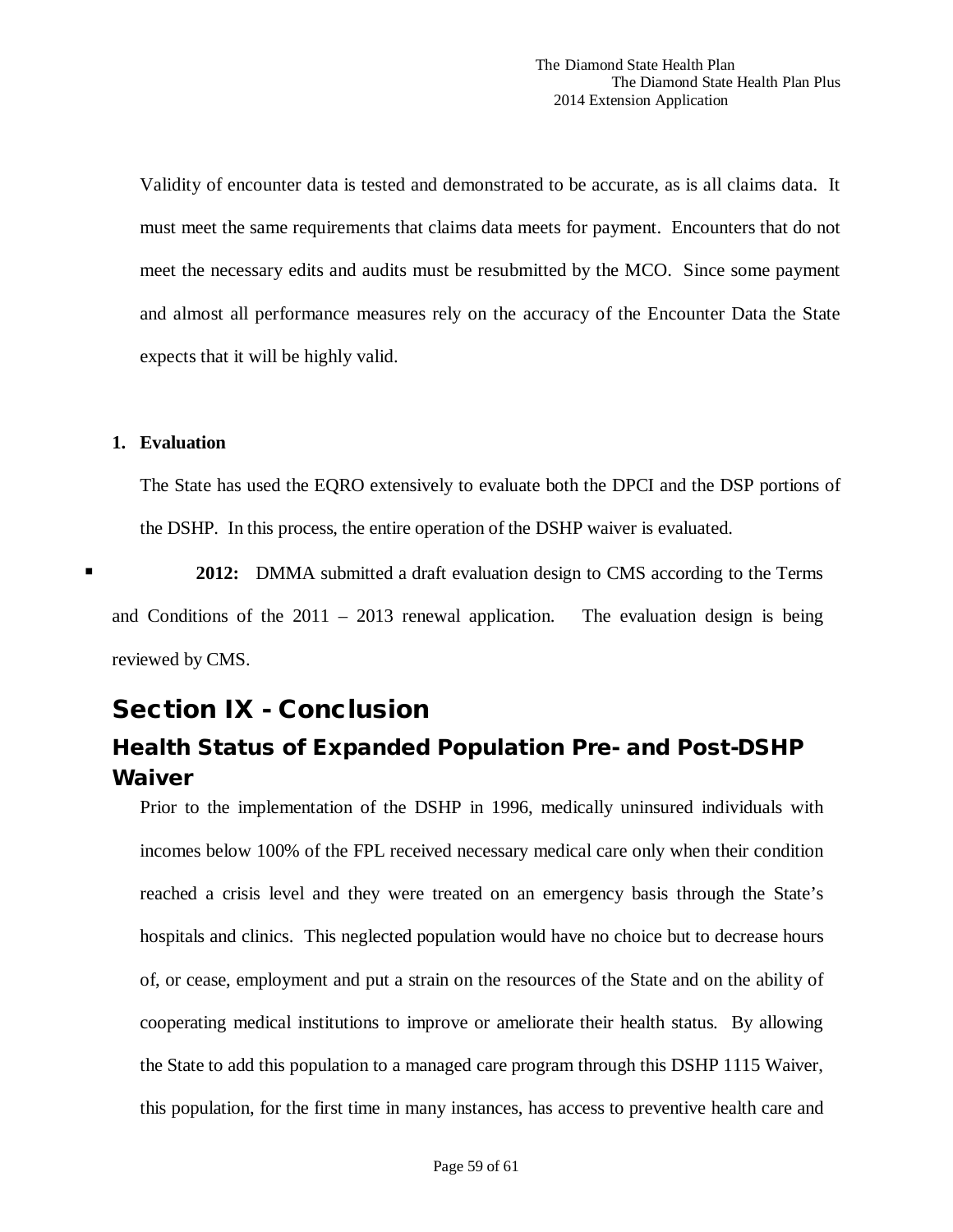coordinated services.

# <span id="page-59-0"></span>Waivers Requested for Extension

The requests continuance of the following waivers in order to efficiently and effectively administer the DSHP and DSHP Plus Programs:

a) 1902 (a) (10) (B) Comparability and Amount Duration and Scope

The managed care plan(s) offer a somewhat enhanced benefit package to the DSHP population than is offered to the traditional Medicaid population.

b) 1902 (a) (1) State wideness

With the re-bidding of the MCO contract, the DSHP may select contractors who wish to provide services only in certain geographical regions of the State.

c) 1902 (a) (23) Freedom of Choice

Delaware wishes to continue restricting freedom-of-choice of medical providers for the DSHP population to a single plan of choice for a period of one (1) year.

d) 1902 (a) (34) Retroactive eligibility

Delaware wishes to continue to exclude DSHP and DSHP Plus participants from receiving retroactive eligibility for up to 3 months prior to the date that an application for assistance is made, excluding individuals in Nursing Facilities. DSHP applicants are always approved retroactively to the first of the month in which they apply for coverage if they meet all Medicaid qualifying criteria.